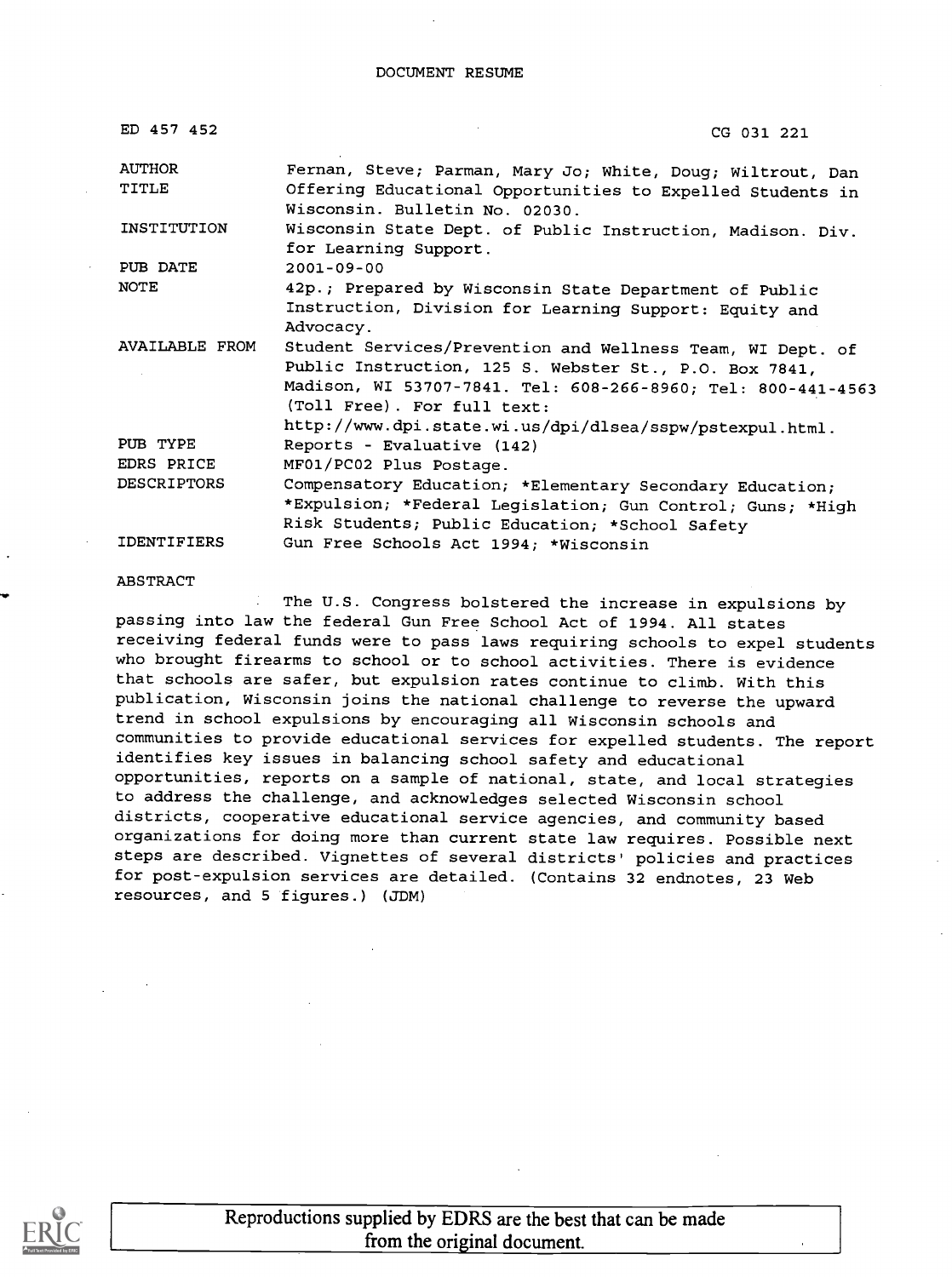# $457\,452$ **E** Offering Educational Opportuni a

# Evnallad Studante in Wisconsin

U.S. DEPARTMENT OF EDUCATION<br>Office of Educational Research and Improvement EDUCATIONAL RESOURCES INFORMATION CENTER (ERIC)<br>This document has been reproduced as<br>received from the person or organization

originating it 0 Minor changes have been made to improve reproduction quality

Points of view or opinions stated in this document do not necessarily represent official OERI position or policy

PERMISSION TO REPRODUCE AND DISSEMINATE THIS MATERIAL HAS BEEN GRANTED BY

G. Doyle

1

TO THE EDUCATIONAL RESOURCES INFORMATION CENTER (ERIC)



BEST COPY AVAILABLE

D E P A R T M E N T O F P U B L I C WISCONSIN **INSTRUCTION** 

2 |

FRI (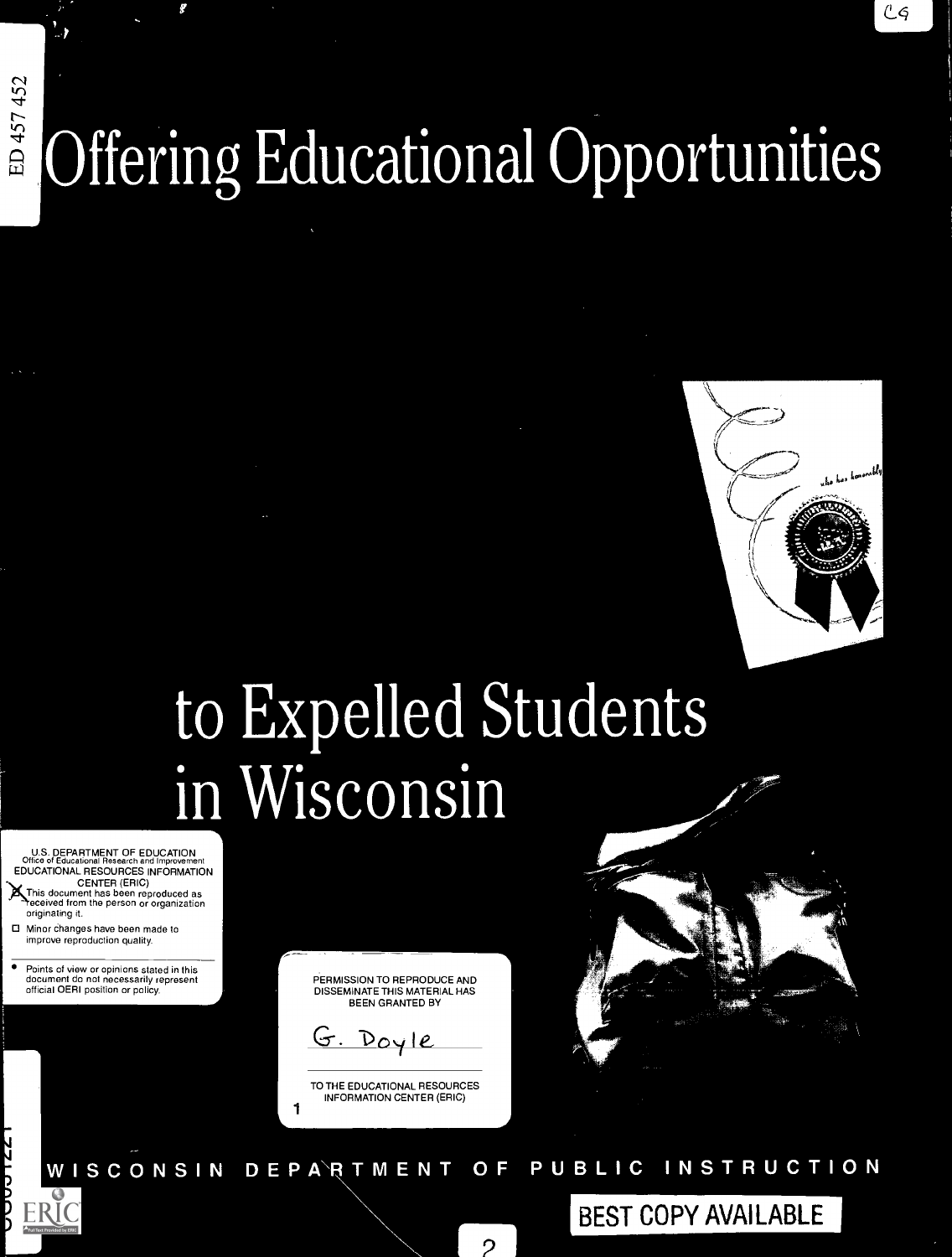# Offering Educational Opportunities to Expelled Students in Wisconsin

Division for Learning Support: Equity and Advocacy



Elizabeth Burmaster, State Superintendent Wisconsin Department of Public Instruction Madison, Wisconsin

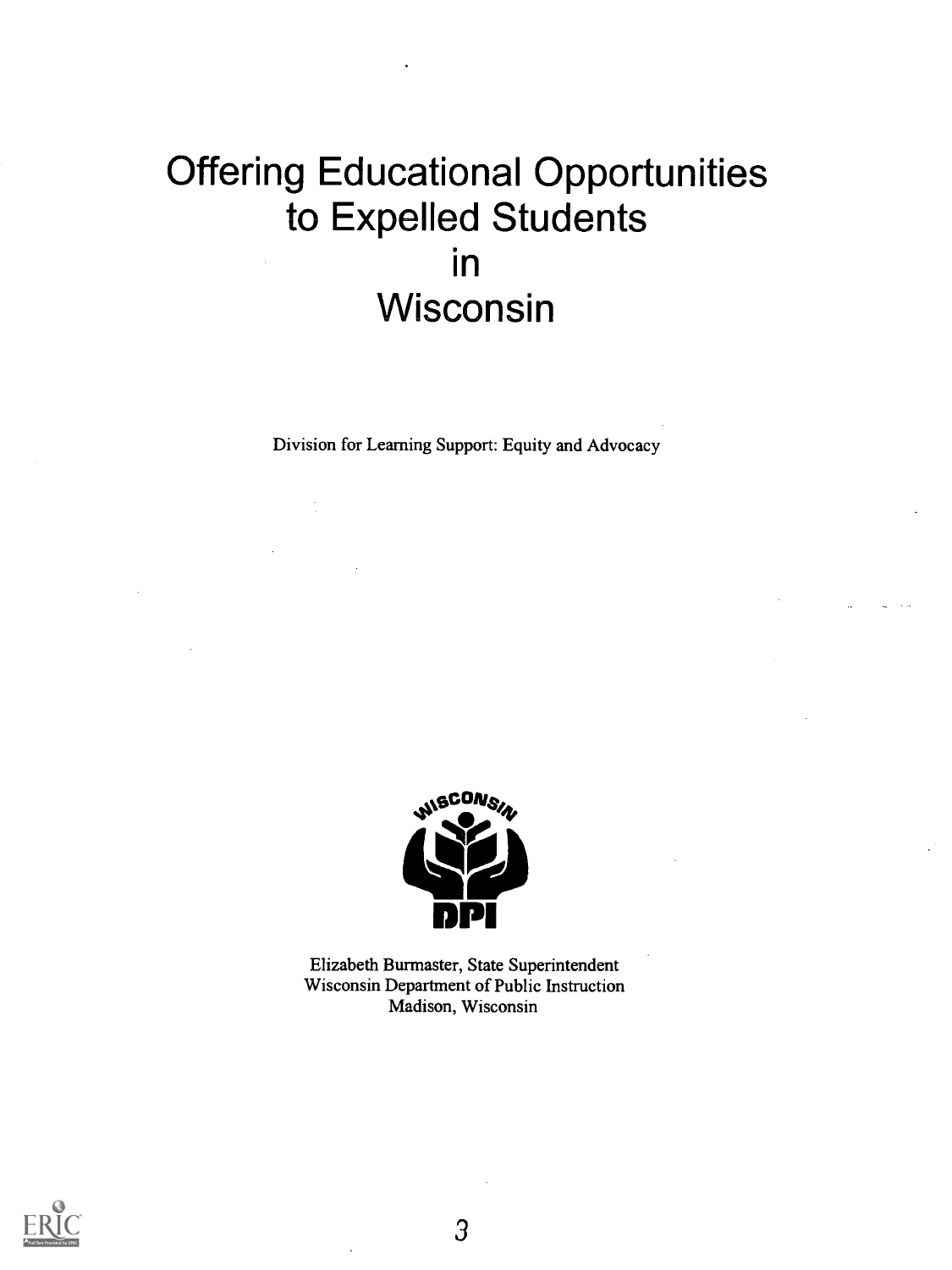#### This publication is available from:

Student Services/Prevention and Wellness Team Wisconsin Department of Public Instruction 125 South Webster Street P.O. Box 7841 Madison, WI 53707-7841 (608) 266-8960 (800) 441-4563 http://www.dpi.state.wi.us/dpi/dlsea/sspw/postexpul.html

Bulletin # 02030

September 2001

The Wisconsin Department of Public Instruction does not discriminate on the basis of sex, race, religion, age, national origin, ancestry, creed, pregnancy, marital or parental status, sexual orientation, or physical, mental, emotional, or learning disability.



Printed on Recycled Paper-

4



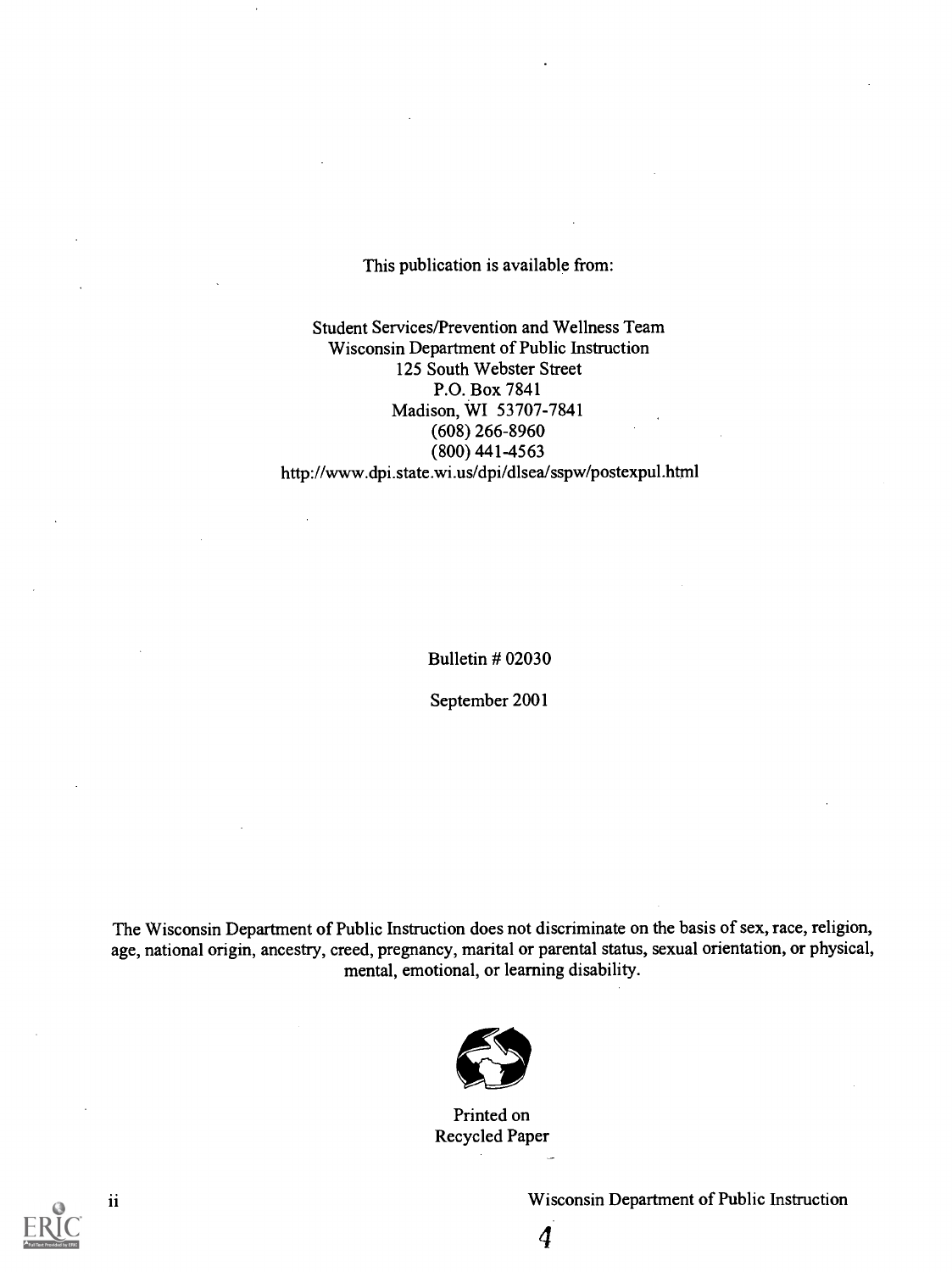# **Contents**

| National Response    |  |
|----------------------|--|
|                      |  |
|                      |  |
| Wisconsin's Response |  |
|                      |  |
|                      |  |
|                      |  |
|                      |  |
|                      |  |
|                      |  |
|                      |  |
|                      |  |
|                      |  |
|                      |  |
|                      |  |
|                      |  |
|                      |  |
|                      |  |
|                      |  |
|                      |  |
|                      |  |
|                      |  |
|                      |  |
|                      |  |
|                      |  |



 $\,$ 

 $\overline{ }$ 

J.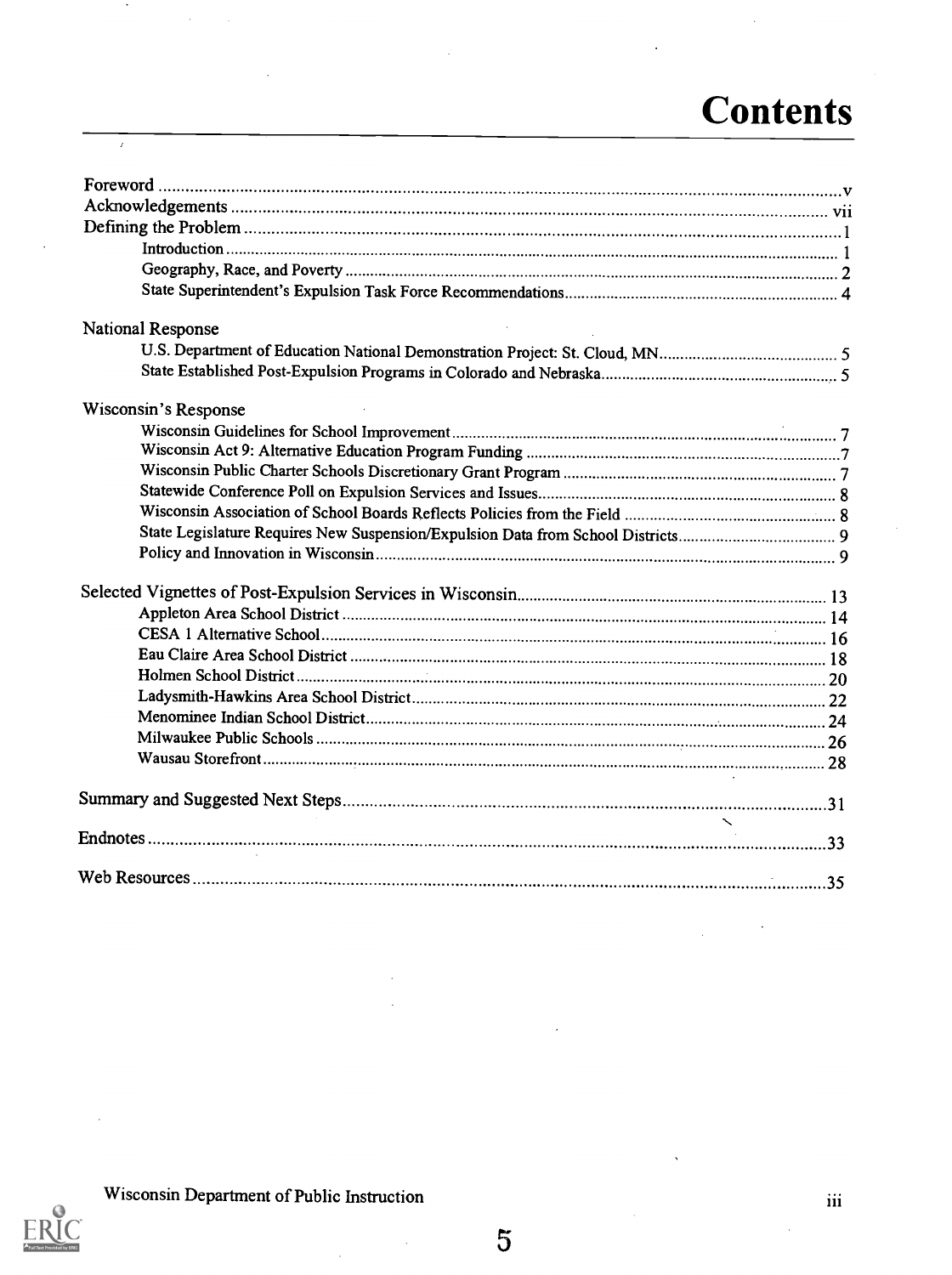We know and parents know that education is a precious right and responsibility. As educators, we strive to ensure all students learn their future place as a citizen, having been well prepared to be both smart and good. This paper presents some key issues for discussion and program development since the Department of Public Instruction (DPI) task force report on expulsion was released in 1996.

We are able to see progress. Many districts continue to educate expelled students on a case-by-case basis. They deserve recognition and our support. Their care and concern for expelled children and their education is as much a part of the Wisconsin story as our outstanding academic achievement record. However, there is more to do.

We must continue working with families and communities to make our streets safe for young people—<br>our classrooms civil and free of threats, drugs, and violence. Beginning with the 2000-01 school year, the Wisconsin State Legislature directed the Department of Public Instruction to begin asking districts to tell us more about their suspension and expulsion practices. We are requesting this information through an expanded set of questions on the School Performance Report (SPR.) We must be vigilant and use well this new information to ensure all students are connected to their curriculum.

We believe our schools offer a quality pathway for all students to meet the high standards expected of high school graduates in Wisconsin. We at DPI share with parents and schools the commitment to make that belief a promise.

Elizabeth Burmaster

Elizabeth Burmaster State Superintendent

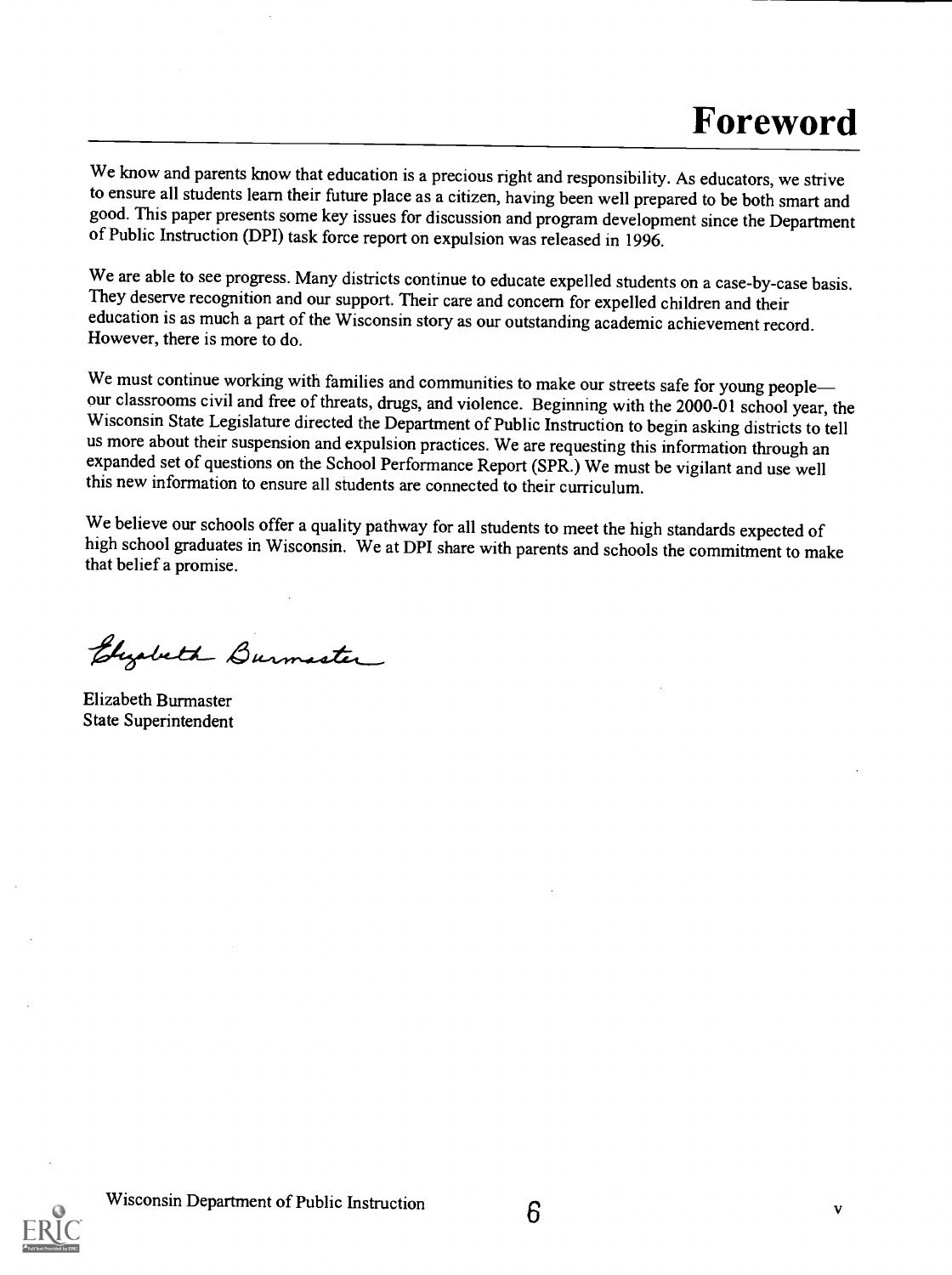# Acknowledgements

Thanks are due to the school districts and their board members, administrators, and teachers who work with the community, parents, and expelled students. Current Wisconsin law does not require public schools to enroll students without disabilities during an expulsion order. We appreciate the willingness of more than 30 schools to share information with us about their programs. Especially helpful were district vignettes presented in the paper, which were chosen as a diverse representation of school size and program design. Also, thanks are accorded to the Association of Wisconsin School Administrators (AWSA); Wisconsin Association of School Boards (WASB); and individual teachers, administrators, and school board members for their guidance regarding policy and practice in Wisconsin schools.

Michael J. Thompson, Director, Student Services/Prevention and Wellness, provided leadership for the project. Sharing in the writing, research, and editing of this document from the Student Services/Prevention and Wellness Team were Steve Fernan, prevention education/school violence consultant; Mary Jo Parman, education specialist; Doug White, assistant director; and Dan Wiltrout, compulsory attendance consultant. Richard Christofferson provided assistance with data analysis.

Thanks also to Barbara A. Bitters, Equity Team director; Steve Gilles, transition/training and development consultant; and Greg Doyle, Education Information Services director, for review and editing. Victoria Horn, graphic designer, designed the cover, and Tammy Wylesky, print manager, coordinated printing.

With questions about the document, contact Daniel T. Wiltrout at the DPI, (608) 267-9242, email: daniel.wiltrout@dpi.state.wi.us.



7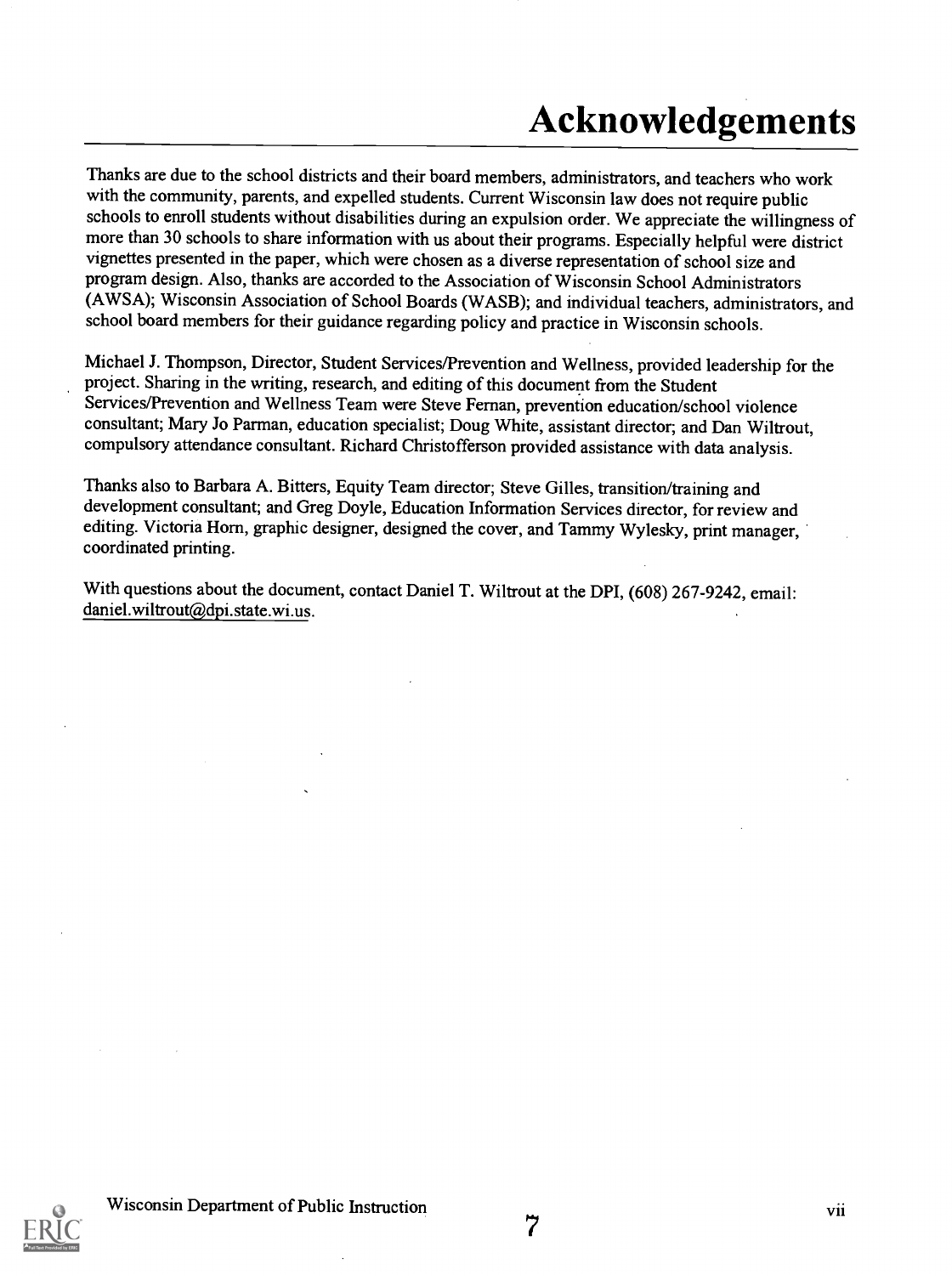### Introduction

Free public education is an individual's right and the state's responsibility. The United Nations Universal Declaration of Human Rights is translated into more than 300 languages and dialects. Article 26 includes: "Everyon stages. Elementary education shall be compulsory." In 1954, a Supreme Court landmark decision established the opportunity to attend schooling on equal terms as a basic right. Chief Justice Warren<br>provided the rationale for the decision, "In these days, it is doubtful that any child may reasonably be expected to succeed in life if... denied the opportunity of an education.<sup>'2</sup> Wisconsin's Constitution established free public education, as a bedrock right of residents between the ages of 4 and 20<sup>3</sup> and parents/guardians are to cause their children to attend school between the ages of 6 and 18.4 Schools are<br>supposed to be safe places to learn–not to deal drugs, brandish weapons, or threaten others. Expulsions<br>have been pa

Nationally, the U.S. Congress bolstered the increase in expulsions by passing into law the federal Gun-<br>Free Schools Act of 1994.<sup>5</sup> All states receiving federal funds were to pass laws requiring schools to expel<br>students continued to climb. In 1998, more than 3.1 million children in America were suspended and another 87,000 were expelled.<sup>7</sup> The U.S. Department of Education, by decade's end, was seeking demonstration projects to reduce the number and duration of student suspensions and expulsions and to ensure educational progress of suspended and expelled students. As well, key national associations were taking positions against an absolute approach to "zero tolerance."'

Current events challenge school boards to find a balance between each student's right to a free public education and every student's right to a safe and drug free learning environment. Proponents of "zero tolerance" assert

The purpose of this report is to join Wisconsin in the national challenge to reverse the upward trend in school expulsions and to encourage all Wisconsin schools and communities to provide educational services for expelled students. The report (1) identifies key issues in balancing school safety and educational opportunity; (2) reports on a sample of national, state and local strategies to address the challenge; (3) acknowledges selected Wisconsin school districts, cooperative educational service agencies (CESAs), and community-based organizations for doing more than current state law requires to ensure educational progress of expelled students; and (4) provides possible next steps. Endnotes and web resources are appended.

In Wisconsin, the number of expelled students more than tripled from 1990 to 1998 (see Figure 1)? Most states do not require public schools to provide educational services to expelled students. Wisconsin public schools are not required to enroll a student during an expulsion order from another Wisconsin public school, except for students with disabilities.<sup>10</sup> A school district cannot refuse to provide a free, appropriate public education to a child with a disability expelled from another school district.<sup>11</sup> The challenge touches a wide range of students, but the burden falls hardest on poor families and expelled students who are disproportionately from urban and minority families.<sup>12</sup>



1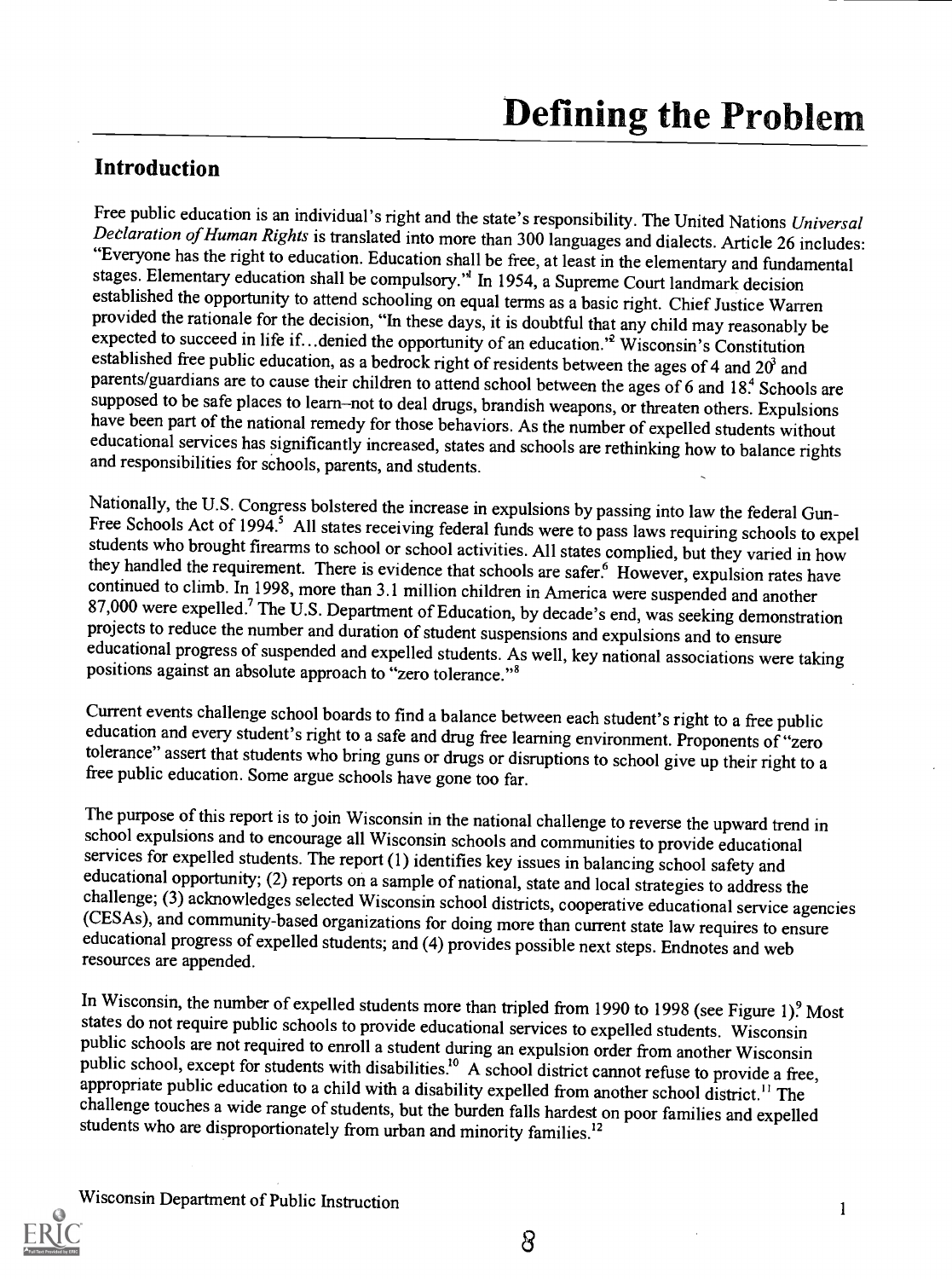

# Geography, Race, and Poverty

Location and race matter in data reported for risks related to expulsions. Balfanz and Legters (2001) reviewed information from the Common Core of Data (CCD), National Center for Educational Statistics' primary database on elementary and secondary public education in the United States. Their analysis of urban school dropout information found

... about half of the high schools in the nation's 35 largest cities have severe dropout rates. It further shows that high schools with weak promoting power and by implication high dropout rates are found in almost all of the largest cities but they are particularly concentrated in Midwestern and Northern industrial cities and Texas. In these districts more than half of the high school students attend schools in which the senior class has 50% or fewer members than the entering class three or four years earlier. Finally, it indicates that high schools with high dropout rates in urban America are disproportionately attended by minorities. Two-thirds of the 200 or solarge high schools that are attended almost entirely by minority students in the nation's 35 largest cities have weak or very weak promoting power.<sup>13</sup>

Like dropouts, expelled students are separated fromschool. Students who are disciplined by separation from the curriculum are at serious risk for not completing school or not succeeding in their courses. Skeba, with others (2000), attempted to learn about the underlying sources of racial and gender disporportionality in school punishment. They found African American students were referred to the office for less serious and more subjective reasons. Skeba concluded:

9

<sup>2</sup> Wisconsin Department of Public Instruction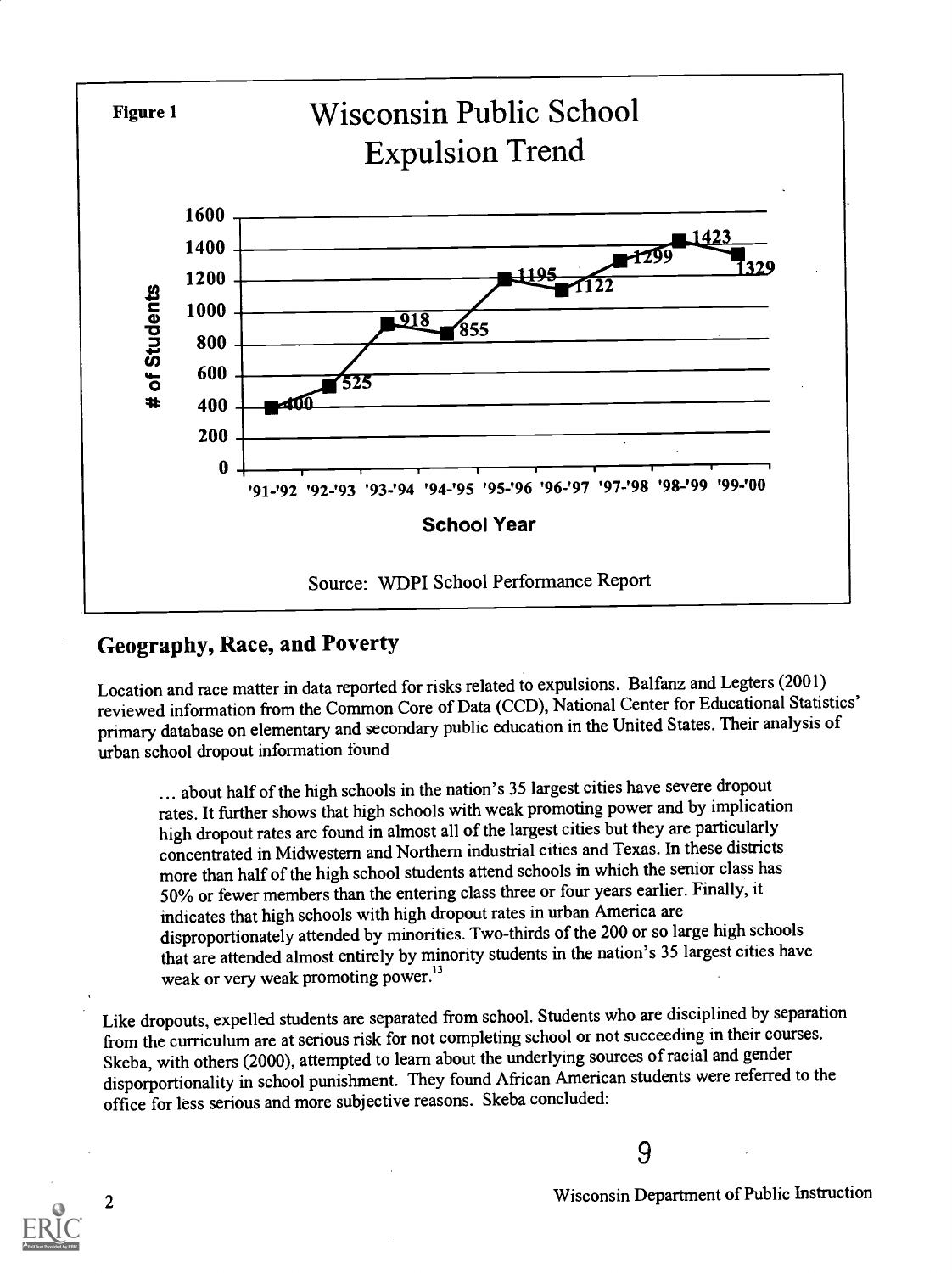Coupled with extensive and highly consistent prior data, these results argue that disproportionate representation of African Americans in office referrals, suspension, and expulsion is evidence of a pervasive and systematic bias that may well be inherent in the use of exclusionary discipline.<sup>14</sup>

In Wisconsin, DPI data reports indicate minorities have been disproportionately represented in expulsions from school (see Figure 2).<sup>15</sup> Another key factor to consider when reviewing expulsion policy and practice are the disproportionate number of males expelled compared to females (see Figure 3). This disparity has been reported in research literature for a quarter century, including recommendations to address the problem.<sup>16</sup> It cannot be ignored as a variable in managing efforts for school improvement and student discipline.



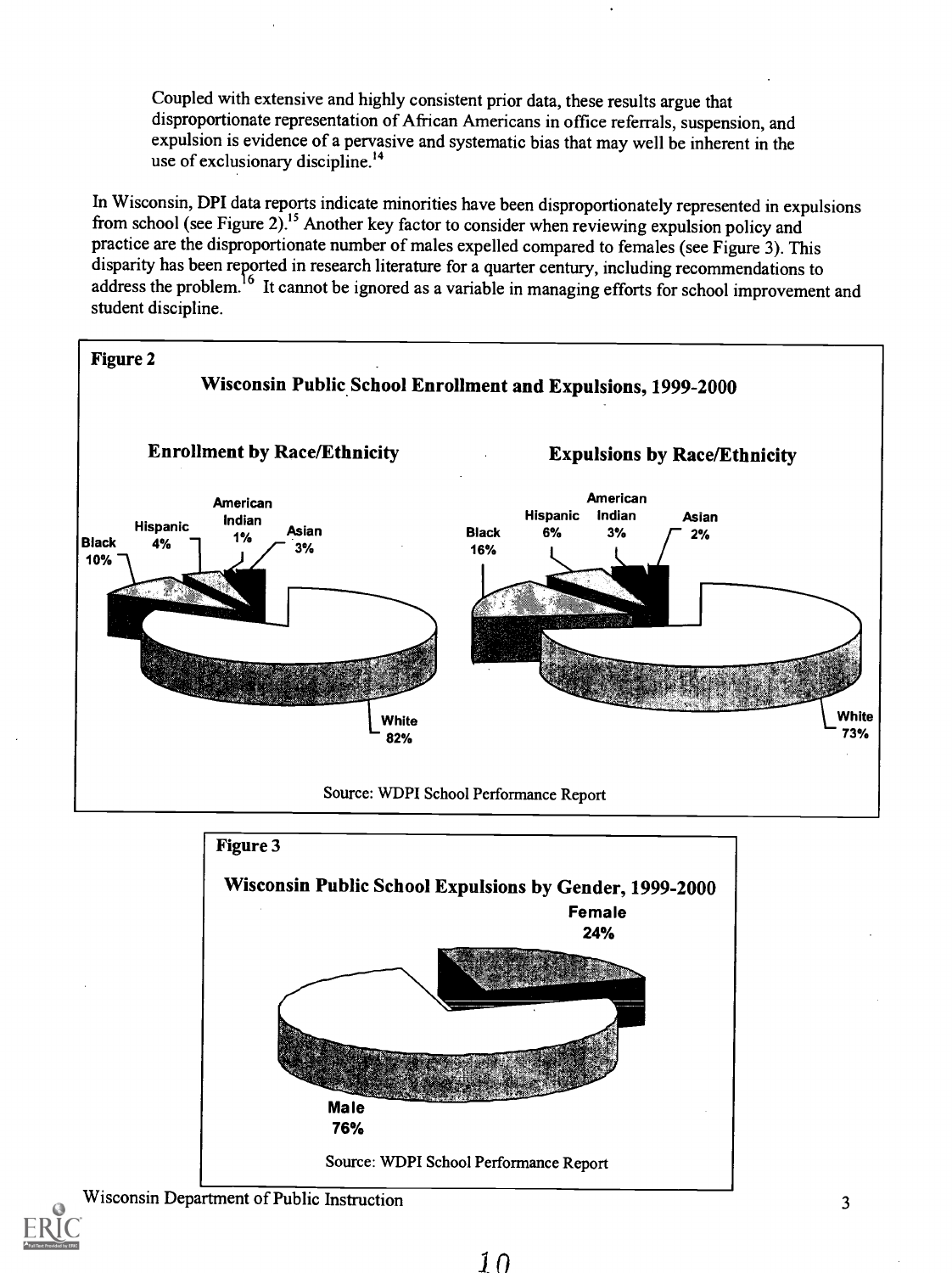### State Superintendent's Expulsion Task Force Recommendations

In 1996, the State Superintendent's Expulsion Task Force recommended post-expulsion services be made available to all students who had been excluded from their normal educational program placement, including providing an individual plan for each expelled student. Parents and appropriate agencies were to be involved to provide a range of service options. Among the options were:

- regional off-site alternative schools (possibly through CESAs)  $\bullet$
- electronic tutorial courses  $\bullet$
- school-to-work/vocational options community and/or school based  $\bullet$
- business partnerships/apprenticeships  $\bullet$
- multi-agency/school-based learning centers  $\bullet$
- homebound instruction (requires legislation)  $\bullet$
- referral and access to social services such as anger management and alcohol or other drug abuse  $\bullet$ counseling

The Task Force also recommended setting boundaries on the length of expulsions. Districts were encouraged to specify conditions during expulsion for early reinstatement. It was felt that students should be given an opportunity to return to a public school setting at some point in order to secure a diploma and enhance life and social skills.<sup>17</sup>

Since the Task Force completed its work, the Wisconsin Legislature has provided funds for alternative education demonstration models under Wisconsin Act 9. At least two CESAs are developing regional services for truant/at risk and expelled students as well.

 $\mathbf{v}_\perp$ 

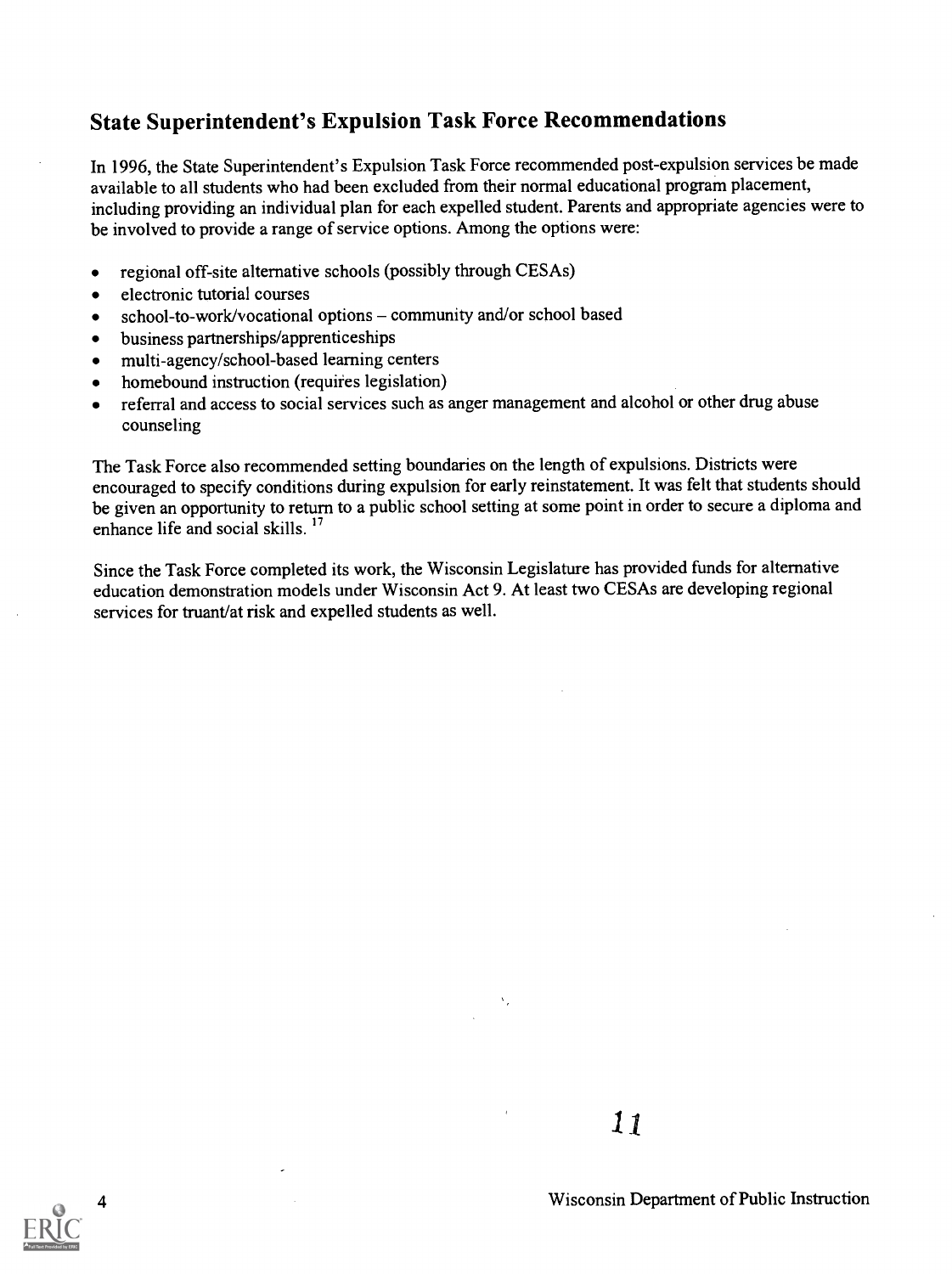# National Response

Schools across the nation are rethinking their expulsion policies and practices and their efforts to respond to a national issue at the local level. Promoting this review are concerns presented above, such as the high number of students being expelled and the pressure these actions place on students, families, school boards, and communities. There are promising practices for reducing the risk of expulsions and ensuring educational progress of expelled students. Following are examples from Minnesota, Colorado, and Nebraska.

# U.S. Department of Education National Demonstration Project: St. Cloud MN

One of the U. S. Department of Education's 14 alternatives-to-suspensions-and-expulsions demonstration projects for 2000-01 is in St. Cloud, Minnesota. St. Cloud is a large school district of more than 10,000 students. Joining nine communities in a consortium, the program acronym S.T.A.R. stands for and training in restorative justice circles. For this work, they list as partners with the schools: hospitals, community centers, family services, psycotherapeutic resources, family counseling, training organizations, and faith-based social services providers. While the project serves at-risk and suspended students, strategies for expelled students specifically include:

- an internet-based curriculum for work on-site and at home;  $\bullet$
- structured academic instruction;  $\bullet$
- individual tutoring two hours a day;  $\bullet$
- $\bullet$ small group counseling part of each day;
- supervised service-learning for credit, with a licensed teacher;  $\bullet$
- work-based learning for credit, with a licensed teacher;  $\bullet$
- $\bullet$ parent outreach; and
- monitored restitution, community service, and re-entry.<sup>18</sup>  $\bullet$

In the first year of operation, national models are putting much effort into changing the "practice without promise" of expelling students without services.

# State Established Post-Expulsion Programs in Colorado and Nebraska

In the late 1990s, the Colorado legislature established the Expelled Students Program. Piloted in more than 20 school districts, the goals of the program were to reduce expulsions and re-engage expelled or dropout youth in education. First-year results showed:

- a 45% reduction in the number of students expelled compared with the previous year, and
- a 44% lower rate of expulsions for pilot districts compared to the state rate for the past three years.

Similar to an in-school suspension program, student needs were assessed and met through a variety of components, including academic support, social-skills training, family intervention, drug and alcohol counseling, mentori

Nebraska is another state that put into law a requirement for school districts to offer continuing educational services for expelled students.

 $\mu_{\rm{1}}$   $\rightarrow$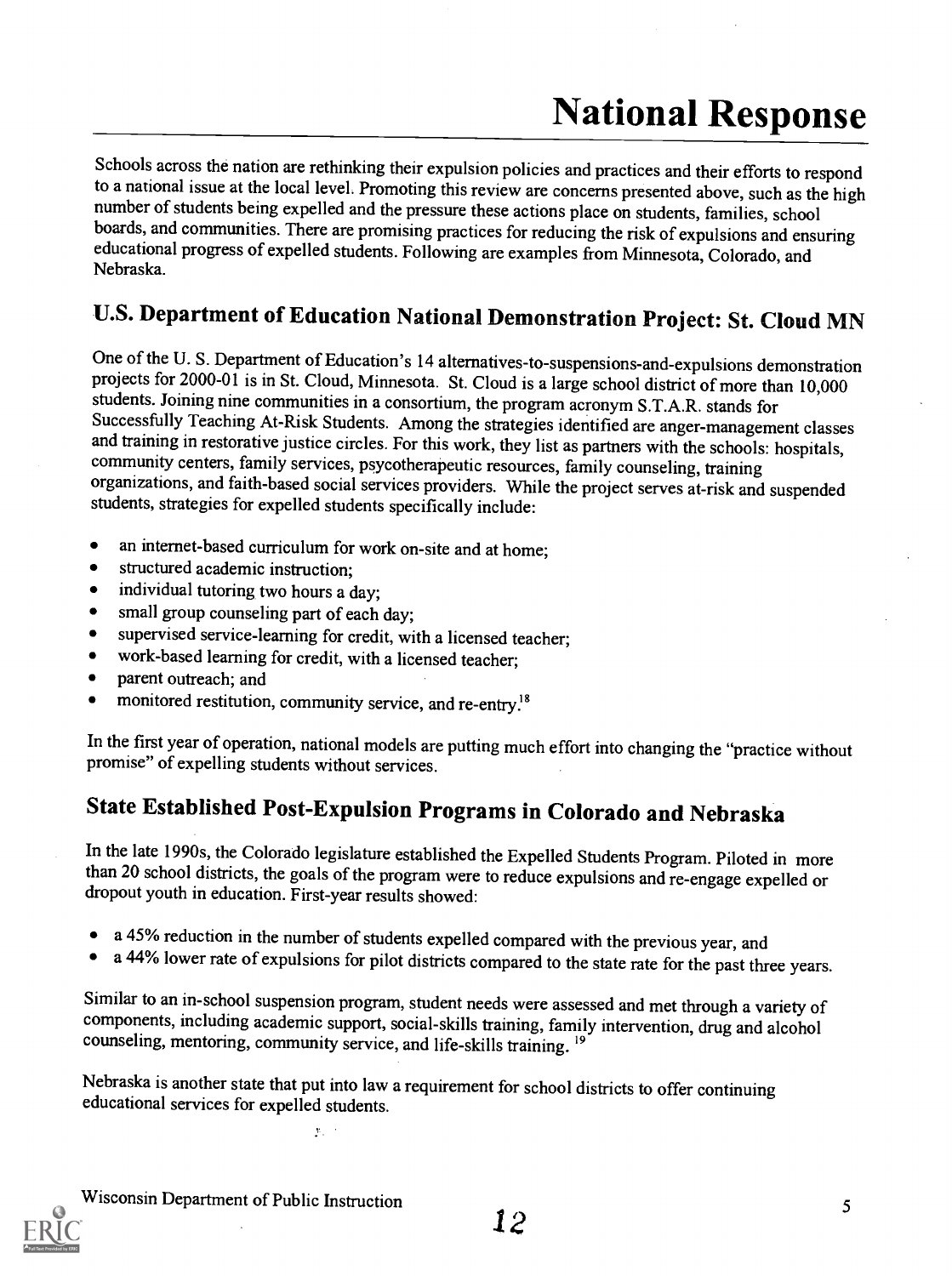Nebraska met the expulsion requirement for firearms under the federal Gun-Free Schools Act and added a requirement that schools provide expelled students the opportunity to continue their education. Effective in 1997, Nebraska's Title 92, Chapter 17, established statutory authority, definitions, and requirements for alternative schools, classes, or educational programs or procedures for expelled students to continue their education. If schools do not offer a program, they still have to develop a plan for the student. Students and parents can reject the school's offer, but all expelled students must have the opportunity to continue their education toward high school graduation during an expulsion.

Under this authority, Nebraska districts must have a written policy or plan describing how credit is awarded to students in the post-expulsion options. They must make known the options to students. Classes may be conducted at times other than the regular school day. Alternative-school teachers must hold a state teaching or administrative license. Community-based or other off-site programs must be planned in cooperation with and monitored or supervised by a school district staff member with a teaching or administrative license. Nebraska schools can establish rules for students to follow during the expulsion options. If they do not follow these rules, schools can hold a due process hearing and may, based on findings at the hearing, terminate the program.<sup>20</sup>



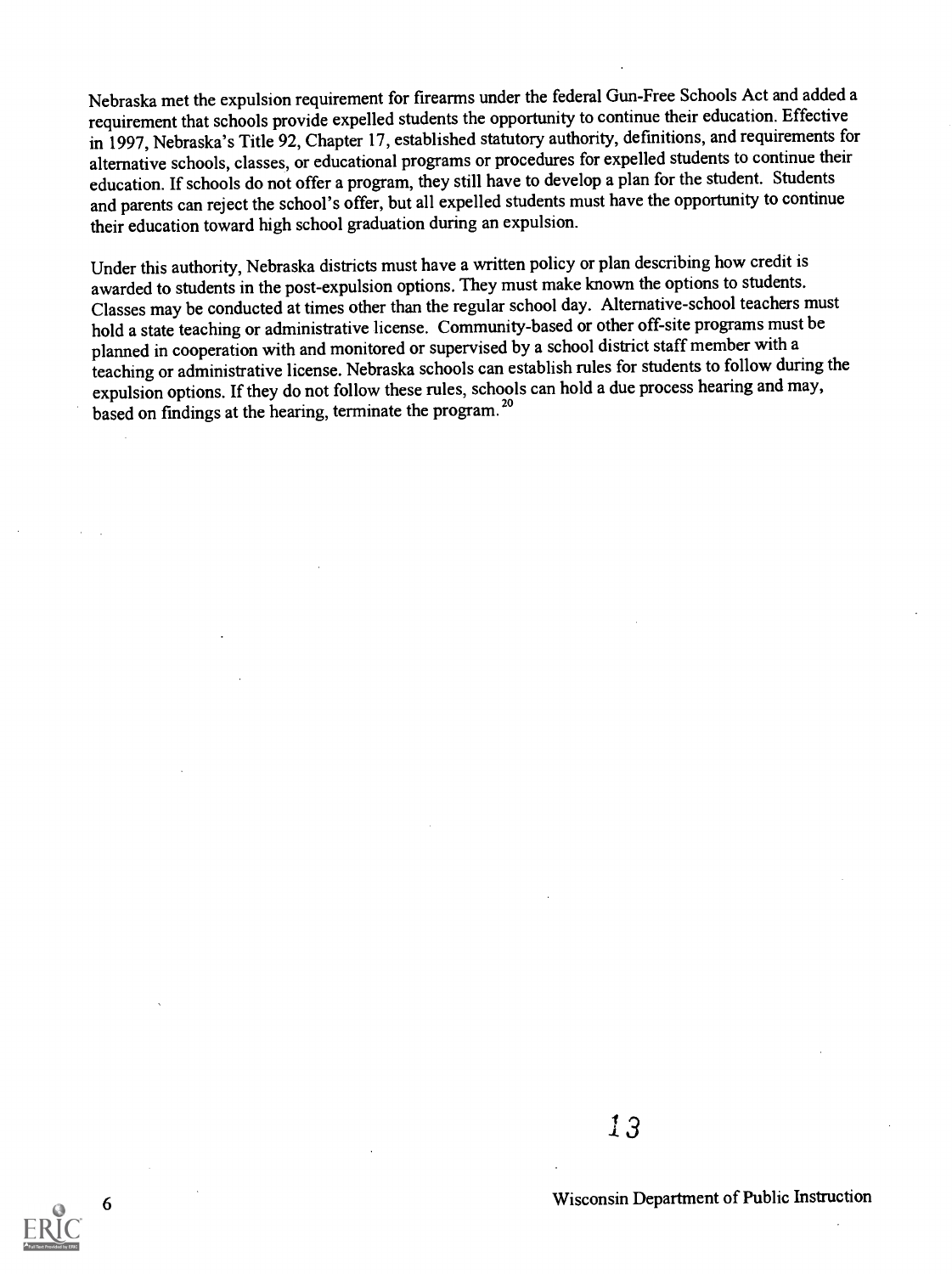# Wisconsin Guidelines for School Improvement

In the broadest sense, Wisconsin has developed guiding frameworks for educating well and safely all students. Two graphics that provide new visions to address multiple risk factors, including expulsions, are depicted in Figures 3 and 4. Whereas Wisconsin's primary focus is on prevention, these images show the relationship between Characteristics of Effective Schools, Standards of the Heart, and Comprehensive School Health Programs.



# Wisconsin Act 9: Alternative Education Program Funding

The Wisconsin legislature passed into law a state discretionary grant program to support alternative education programs beginning with the 2000-01 school year. The program targets students who are having difficulty succeeding in the regular school setting because of factors that include academic failure; truancy, expulsion, or suspension; disruptive behavior; criminal involvement; violent behavior; or alcohol and other drug abuse involvement. The DPI administers the 60 grant awards, which were made in FY01 to 42 individual school districts and 18 consortia of districts or CESAs.<sup>21</sup>

# Wisconsin Public Charter Schools Discretionary Grant Program

Wisconsin's charter school discretionary grant program encourages innovation in school organization and instruction. Charter schools are free to be creative in setting up their governance and administrative structures. Funds available for charters include \$10,000 prior to the opening of the charter school and up to \$150,000 a year for two years once the charter school is open and serving students.

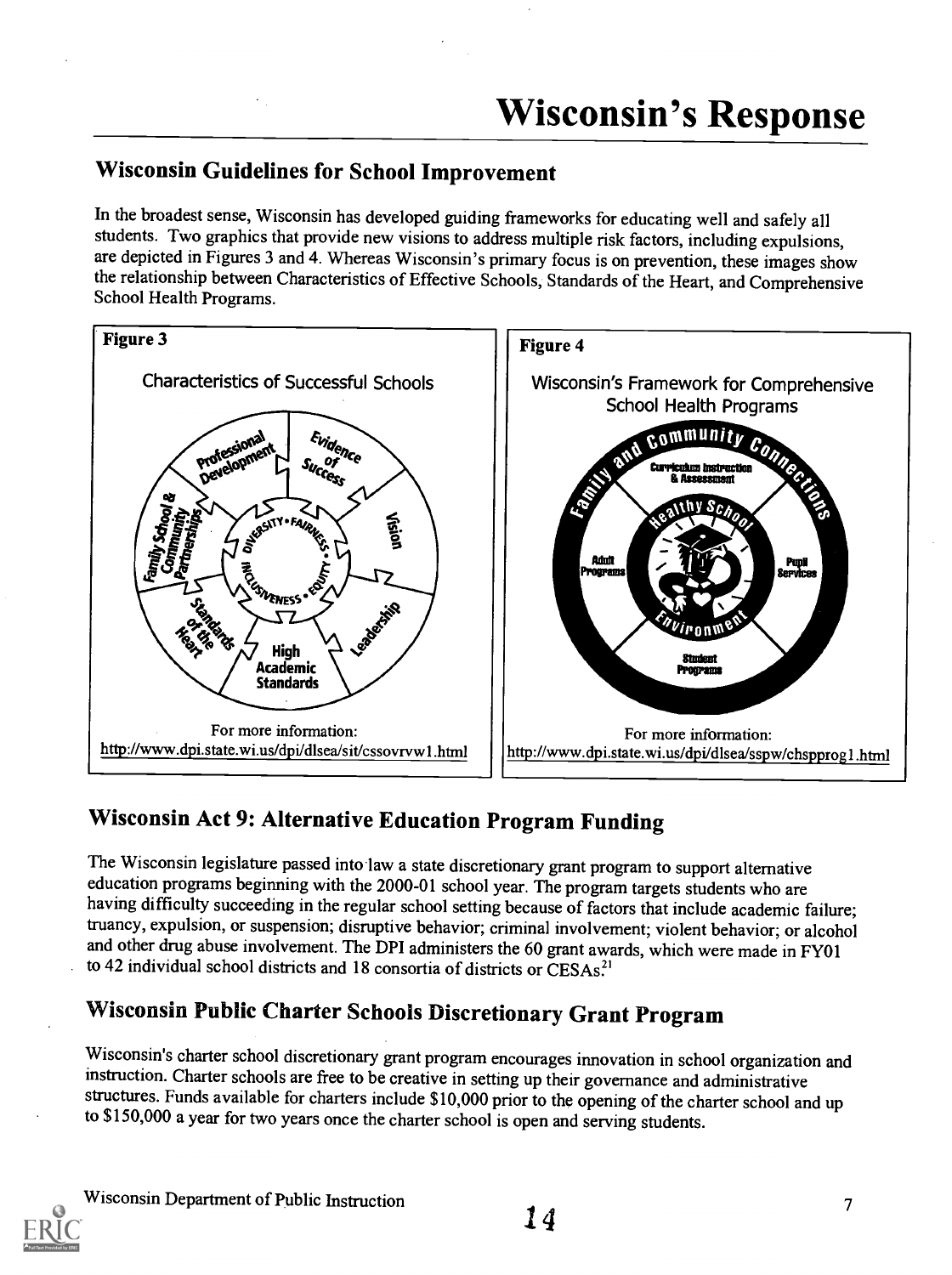There are currently 92 charter schools operating in the state of Wisconsin. (Wisconsin Charter Schools 2000, WDPI). Though not the charge of charter schools per se, they may serve as last chance or postexpulsion placement sites for students. Among examples discussed in this paper are McKinley Alternative Charter School in Eau Claire and Central Alternative School in Appleton.

Leaders from the local education agency (LEA) or private individuals wishing to establish a public charter school must meet the following state requirements: (1) participate in the Wisconsin Student Assessment System; (2) participate in the annual school performance report produced by DPI; and (3) count students for membership in the local school district. Teachers must be licensed by the DPI.<sup>22</sup>

# Statewide Conference Poll on Expulsion Services and Issues

The challenge remains for all expelled students to continue their education. Wisconsin continues to collect information and provide guidance to schools for services to expelled students. Following are examples from: (1) a statewide conference poll of directors of special education and pupil services on expulsions, (2) Wisconsin Association of School Boards policy examples, and (3) the new expulsion/suspension data required from Wisconsin school districts.

During a fall 2000 conference, directors of special education and pupil services reported the services their schools provide to expelled students. Of 285 conferees, 206 indicated their district provides one of the following:

- academic services all or part of the time  $-89 (43%)$
- early reinstatement provision  $-44$  (21%)  $\bullet$
- individual student plan  $-40$  (19%)  $\bullet$
- referral to community services  $-33$  (16%)  $\bullet$

Conferees at the statewide conference were asked a series of questions about issues and services for expelled students. Conference poll results included:

- Home involvement in school is the top issue for preventing habitual truancy, suspensions, and expulsions.
- The most important strategy for intervening in truancy, suspensions, and expulsions is a strong school  $\bullet$ commitment to meeting diverse student needs.
- Ensuring educational progress for expelled students requires an individual student plan as partof the expulsion order.
- Lack of funding is the greatest barrier to offering or improving services to expelled students.  $\bullet$

Key issues revealed by the poll were consistent across the state (for example, expulsion trends, prevention, intervention, following services, and barriers). However, individual polls showed different levels of need. For example, small districts signaled a greater need for access to resources.<sup>23</sup>

# Wisconsin Association of School Boards Reflects Policies from the Field

There is a long-standing practice of professional associations providing guidance to schools regarding post-expulsion services. For example, the Wisconsin Association of School Boards (WASB) provides policy examples from districts on a wide range of issues. The WASB Policy Perspectives  $2000^4$  provides examples from districts for: (1) special school programs that offer a "last chance" for students who have been expelled; (2) early reinstatement conditions; (3) community support as well as academic support services during expulsions; and (4) case management for readmission when the expulsion ends, if

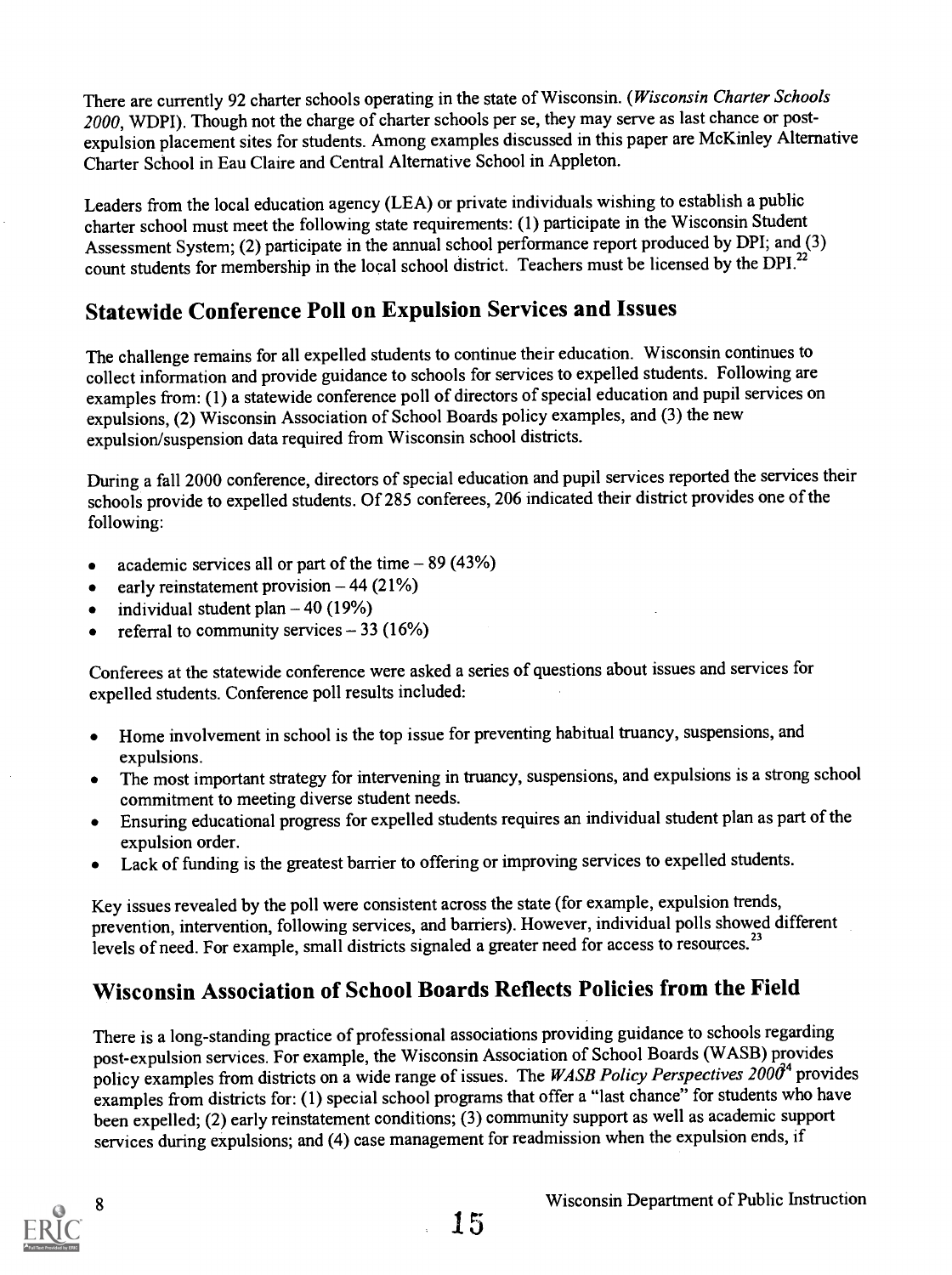appropriate. The WASB does not endorse or recommend such policies. They are merely examples from the field, and as such derive their own imprimatur and indicate the range of policies Wisconsin school districts have adopted to address these issues.

# State Legislature Requires New Suspension/Expulsion Data from School Districts

Beginning with the 2000-01 school year, to comply with 1999 Wisconsin Act 9, school districts must report additional information on expulsions. As part of the School Performance Report, this additional information includes the educational programs provided to pupils without disabilities during expulsions, will be asked to enter the number of pupils subject to multiple short-term suspensions exceeding 10 days in tota1.25

### Policy and Innovation in Wisconsin

### Rethinking Expulsion Policy: Janesville Public Schools

Though not currently providing educational services to expelled students as a district policy, the Janesville School District affords one example of the process and decision schools are undergoing as expulsions increase. Their efforts to reduce expulsions provide guidance in the important school district work of balancing school safety and offering educational opportunities to all students.

The School District of Janesville is the ninth largest of the 426 school districts in Wisconsin. It consists of 72 square miles, including the City of Janesville and portions of four townships. The district enrolls more than 10,514 students Pre-Kindergarten through 12th grade.

During the 2000-01 school year, the Janesville Board of Education members revised a provision in their discipline policy and procedures that previously called for expulsion of students found in first-time possession of alc not a retrenchment from its "zero tolerance" stance on drugs, weapons, and violence in schools. Rather, it is an opportunity to provide assistance to students who may have substance abuse problems while still addressing the behavior as unacceptable.

Over the course of the previous few years, board members were entering expulsion orders against approximately 40+ students per year who were brought before them by the administration. Many of these students were found to have been in possession of small amounts of marijuana or alcohol. Since another board policy prohibited the provision of services to students who had been expelled, many young people were forfeiting their opportunities for a promising future by being separated from the learning environment.

The policy change allows a board approved independent hearing examiner to conduct a due process<br>hearing to establish the facts of the rule violation in question. The hearing examiner is directed by the<br>board to offer an al marijuana or alcohol possession. The expulsion proceedings are suspended if the student agrees to accept terms of a behavioral contract which include the following: regular attendance, timely completion of homework, and surrender of open campus privileges. The primary emphasis is on completion of an alcohol, tobacco, and other drug abuse (ATODA) educational program, follow-up on any ATODA

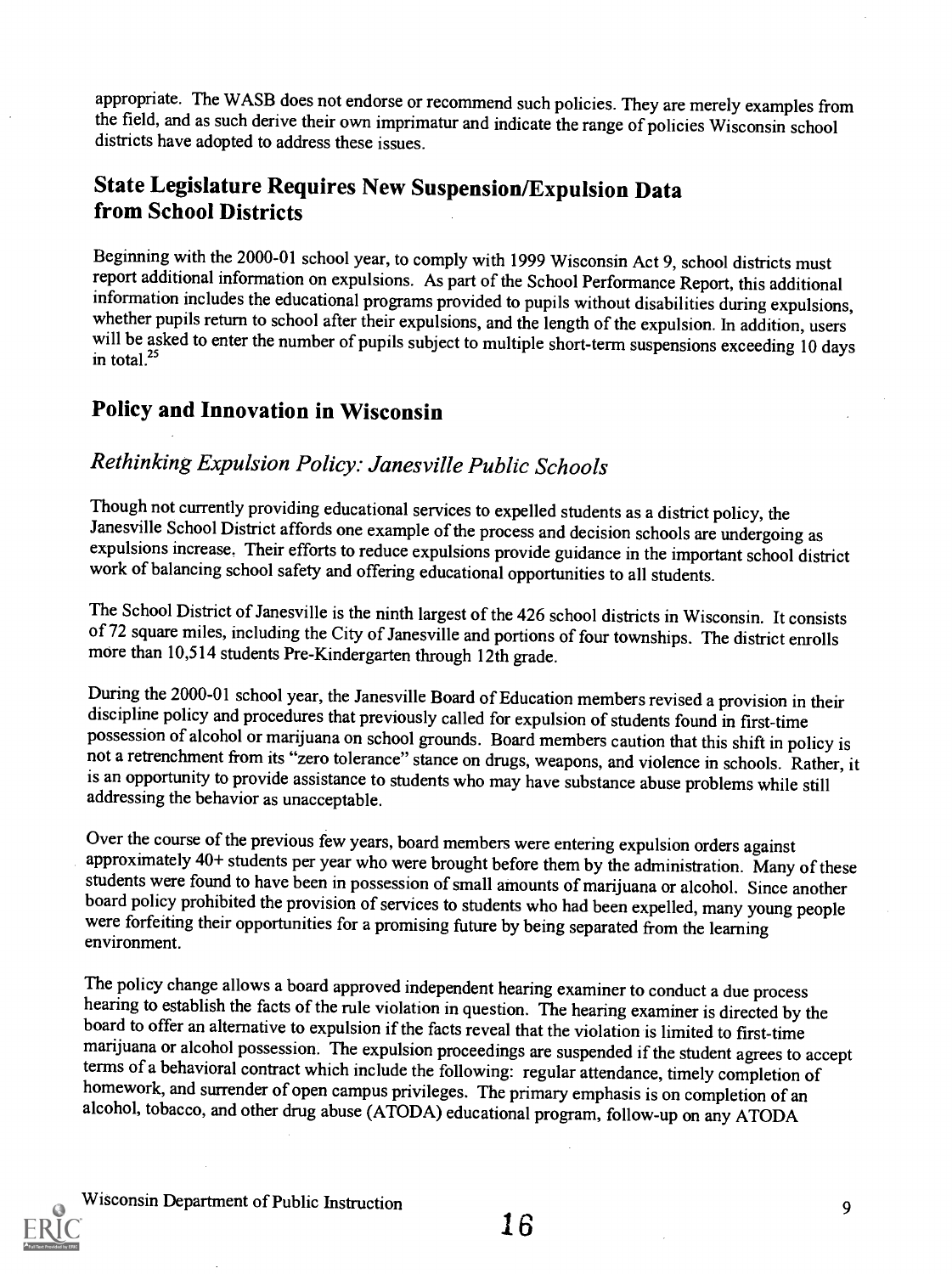assessment recommendations, and "clean" random drug screens. If the student refuses to accept these conditions or does not satisfactorily complete them, expulsion proceedings before the full board resume.

The Janesville Board of Education became aware that the neighboring district of Beloit had long followed a policy of providing alternatives to expulsion for first-time offenses of the prohibition on marijuana and alcohol in school. Through the course of their own frustration in expelling so many students for these behaviors and in becoming aware of policies that offer alternative actions, the board modified its normal proceedings in these matters. The policy change has been in effect since April 2001.

The board was unanimous in adopting this change in policy. Again, the reader is cautioned not to assume that there is abandonment of a "zero tolerance" position against drugs, weapons, and violence. Rather, the change in policy maintains the unacceptability of marijuana and alcohol in school, while moving from a policy that is primarily punitive to one that has a strong educational component and shows compassion for the child who may be in need of support. The purpose of this policy change, therefore, is to help students become successful while maintaining a safe, disciplined, drug-free environment conducive to learning.

Because this new policy has been in effect for such a short period of time, it is difficult to measure its success. Approximately 10 students have come before the hearing examiner with an opportunity to avoid expulsion. Only one of those students refused to accept the terms of the contract and was subsequently expelled. The other students accepted the terms of the behavioral contract as offered and are still engaged in learning through their connection to their schools.

Again, this policy is new and will be reviewed for its impact during the summer. The Institution of Higher Education (IHE) must be "re-hired" each school year. Its future success mightwell depend on the consistent application and enforcement of the behavioral contract. Family support and individual motivation of students are key. However, inconsistent application or enforcement of the expectations will be equally significant factors in making this policy change positive or negative.

For more information, contact:

Mark Flottum, Member Janesville Board of Education 527 South Franklin Street Janesville, WI 53545-4823 Phone: (608) 743-5000 Fax: (608) 743-5110 Web: www.inwave.com/schools/jps

# Growing Promise in Technology: CESA 9 Virtual Alternative High School

The Virtual Alternative High School at CESA 9 is representative of a national trend to provide curriculum to students over the Internet. Though not currently serving expelled students, the design offers promise for future links to home school-approved curriculum delivered to a range of students, including those who have been expelled.

CESA 9 consists of 22 school districts in northcentral Wisconsin; it serves 2,800 teachers and 38,000 students in 100 public school buildings. Two Wisconsin technical colleges and one UW System campus are located within the CESA 9 boundaries. The mission of CESA 9 is to help school districts identify the

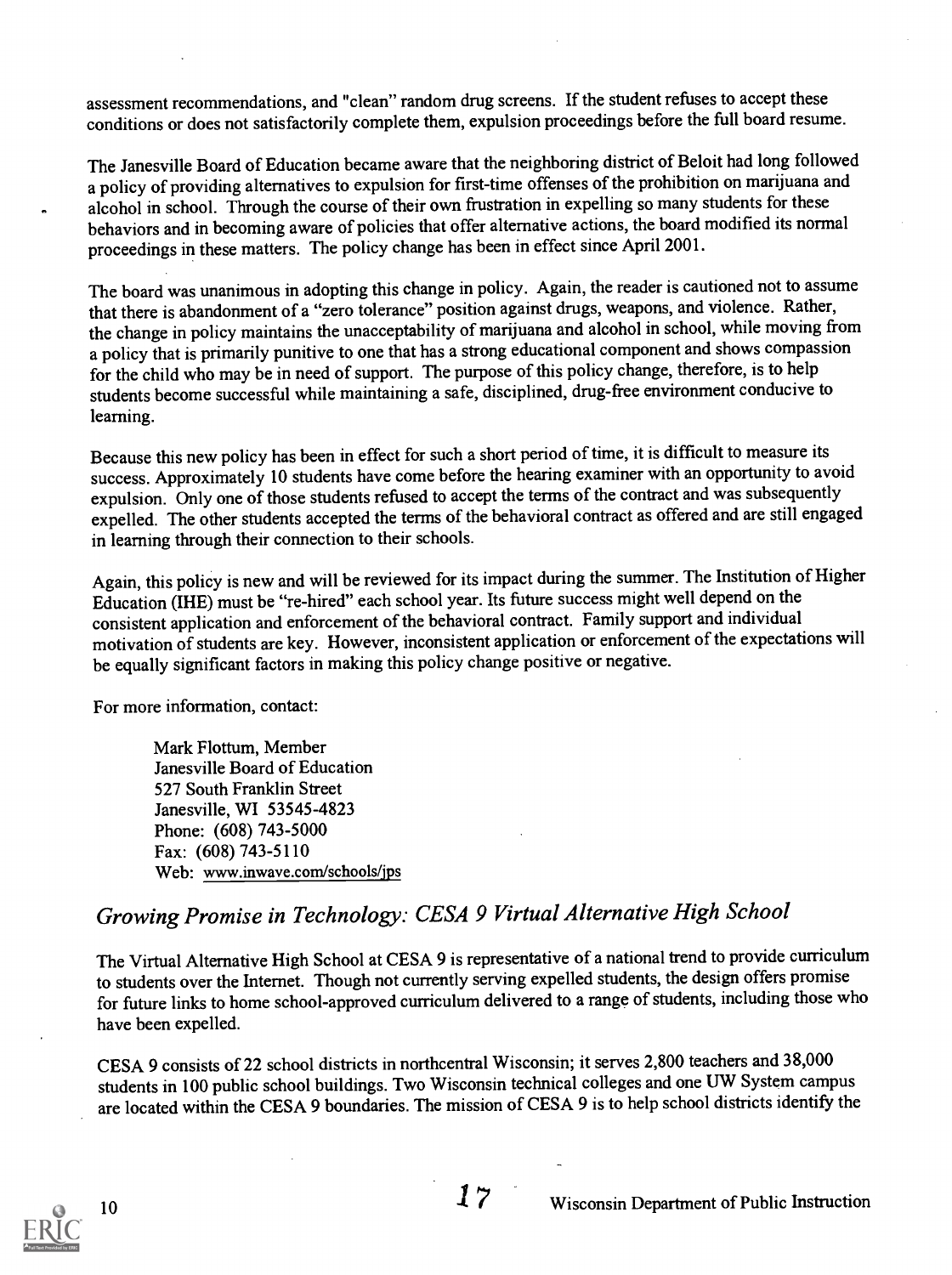educational needs of children and to provide services to meet those needs in a cooperative manner that elicits community and school district support.

The program's purpose is to offer a virtual curriculum as an alternative for students to complete high school. A new project, the Virtual Alternative High School is located in CESA 9 in Tomahawk, Wisconsin. All the students who participate are at-risk. However, this project is intended to serve expelled students, through the use of the Internet, in addition to other at-risk students. At this time, no expelled students are enrolled, though staff expect expelled students to be selected for enrollment in the coming year.

Schools identify students for the program. Fifteen students were involved in each semester of the pilot year. The plan was to add 20 more students through the summer, with continued increases anticipated.

Funding is provided by a DPI Alternative Education grant and course contracts with participating schools. Course costs are paid by the home school and range from \$250.00 to \$315.00 per semester course. Costs depend on overall program revenues, with costs decreasing as numbers increase. Arranging for teachers is another cost factor that will vary depending on whether the program or the school provides the teacher. Finally, access to the curriculum may vary in cost, if not already provided in the program, but demanded by customers.

Local school districts select participating students based on the likelihood for success using this technological learning process and their risk of not graduating because of credit deficiencies. Students can request entry, but the district has to approve the courses for graduation. Students graduate from their home school. Parent involvement ensures the program is agreed to and followed.

The program primarily consists of high school students who are credit deficient and willing/disposed to benefit from the program. They might be receiving homebound instruction, refuse to attend school, or be over the age of compulsory attendance but don't have a diploma. Most are severely credit deficient. There is interest in expanding services to serve middle school students next year.

The design includes delivery of curriculum by the Internet, instructors serving more than one site, teachers at the home school acting as education guides, and parents as partners in the process. The course content is defined so that participating school districts can review courses to ensure a fit with their creditearning policies. Students use the Internet to access course software and interact through email with a course teacher and other students. The home school, in which the student continues to be enrolled, awards a diploma when earned.

Once the quality is ensured, there is no limit to the number of students, provided enough sites have teachers for instruction and home school supervision. Course student-teacher ratios range from 6:1 to 25:1. Teaching online is a unique function for teachers. They may be online or working on the course from 10:00 p.m. to 1:00 a.m. Teachers spend whatever hours a day are necessary working and responding by email. When they work depends on the best arrangement to get the work done and communicate with students when online.

Student entry is by contract with the home school for course credit. The services include interaction by Internet-taught courses, under the supervision of a local education guide who monitors student progress. Because students can move at their own pace, parents agree and understand that if the student fails to make progress, the program will call them. Most courses equate with a Carnegie unit. The program can arrange for some work or exams to be proctored if the school is concerned about a student's progress. Make use of "hyperlinking" so students can work at the curriculum in the way they find most interesting,

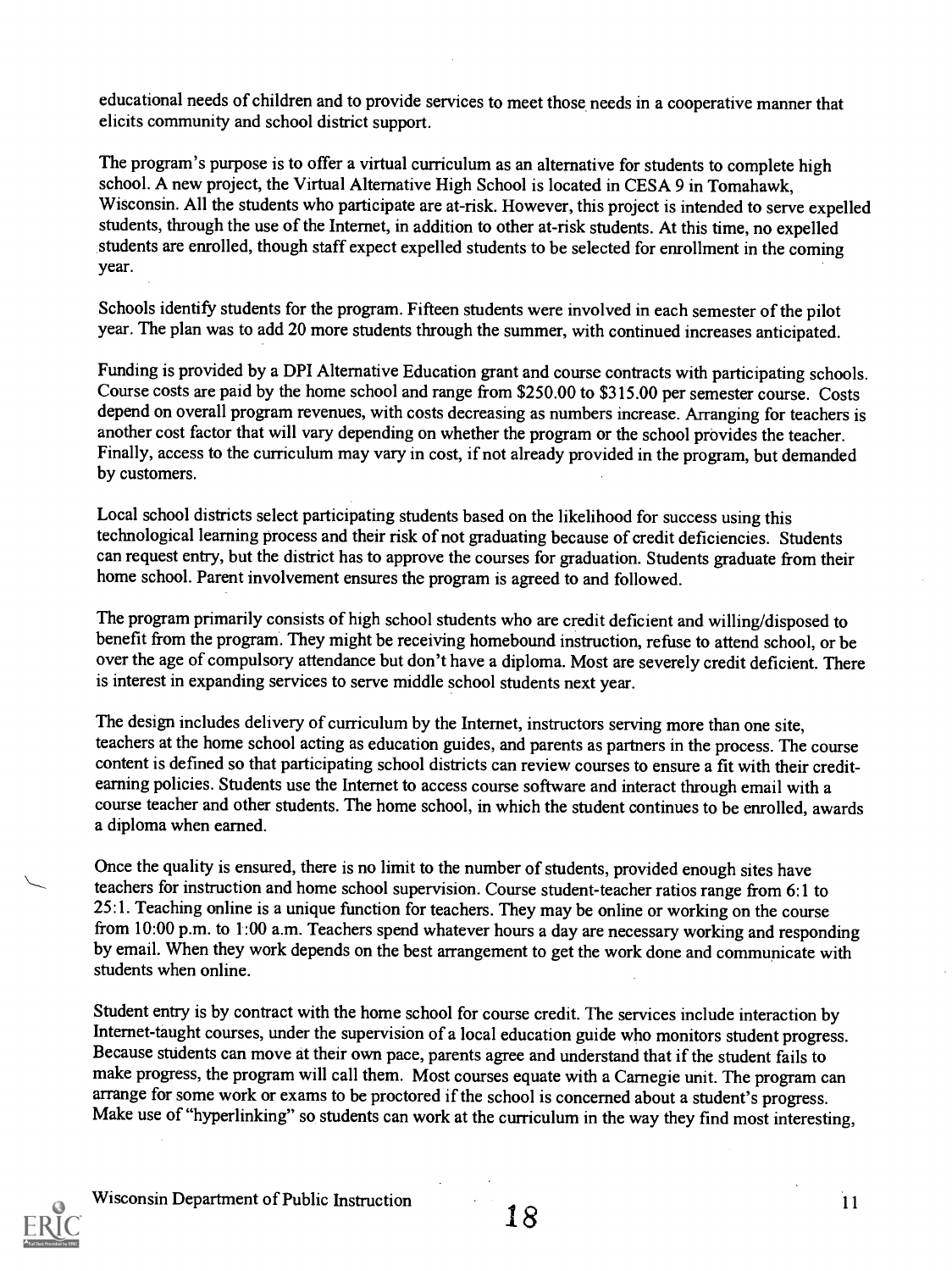whatever the sequence. For example, some students will work on the final project first, then finish the remaining work.

According to director Mary Lou Ley, the program is too new for assessment, but most students who have enrolled are continuing in school.

Program improvement requires finding and maintaining access to the Internet, which can be challenging because access is determined by each local phone company. In some instances, the project loans computers to families and attempts to get free access to the Internet; in others, parents have to pay.

For any program to succeed, quality must come first. Keep the program small in the beginning. To keep students motivated, resist the pressure to apply traditional rules and expectations to new methods of instruction and processes for learning. When students were asked why they would do their work in the program and not at their home school, the response was, "This is no hassle. I can just do my work. I come here, turn it on, log in, read my assignment, and nobody bothers me. I can move as fast or slow as I want."

For more information, contact:

Mary Lou Ley CESA 9 P.O. Box 449 304 Kaphaem Rd. Tomahawk, WI 54487 Phone: (715) 453-2141 Fax: (715) 453-7519 www.cesa9.k12.wi.us/Educational%20Tech/vahsweb.html email: vahs@cesa9.k12.wi.us or Mlley@cesa9.k12.wi.us

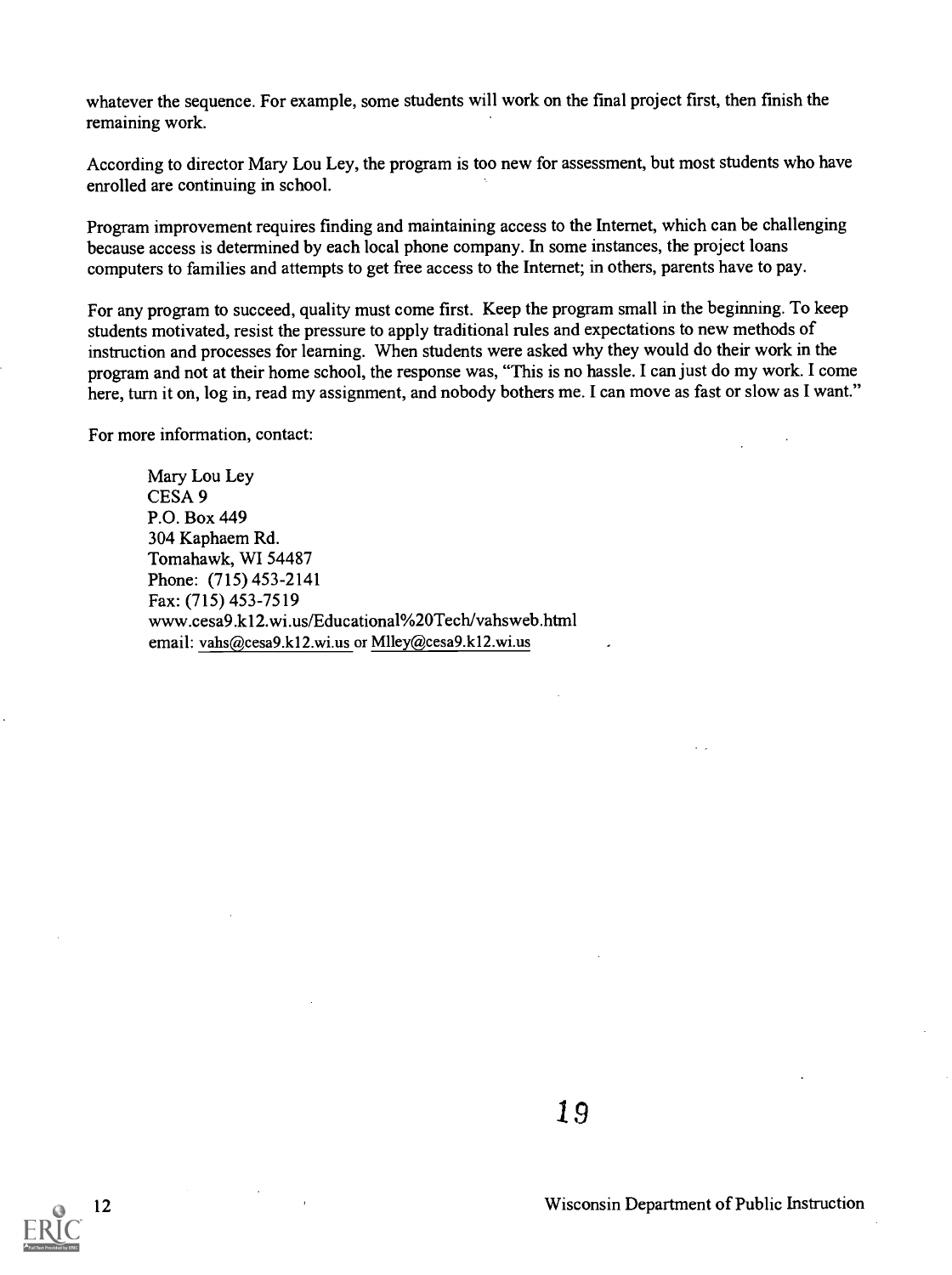# Selected Vignettes of Post-Expulsion Services in Wisconsin

During the 2000-01 school year, information for the following vignettes was collected by phone conversations, during consultations, school district reports, telephone interviews, and on-site visits. From those sources, 30 districts were identified with enrollments ranging from large to small, expulsions from high to low, and distributed geographically. A telephone poll protocol was developed from research and contacts with the field. DPI Student Services/Prevention and Wellness Team staff made calls to districts in March, April, and May 2001 to talk further about post-expulsion services. The following vignettes of those district policies and practices were developed from the telephone calls and other documents provided by districts.

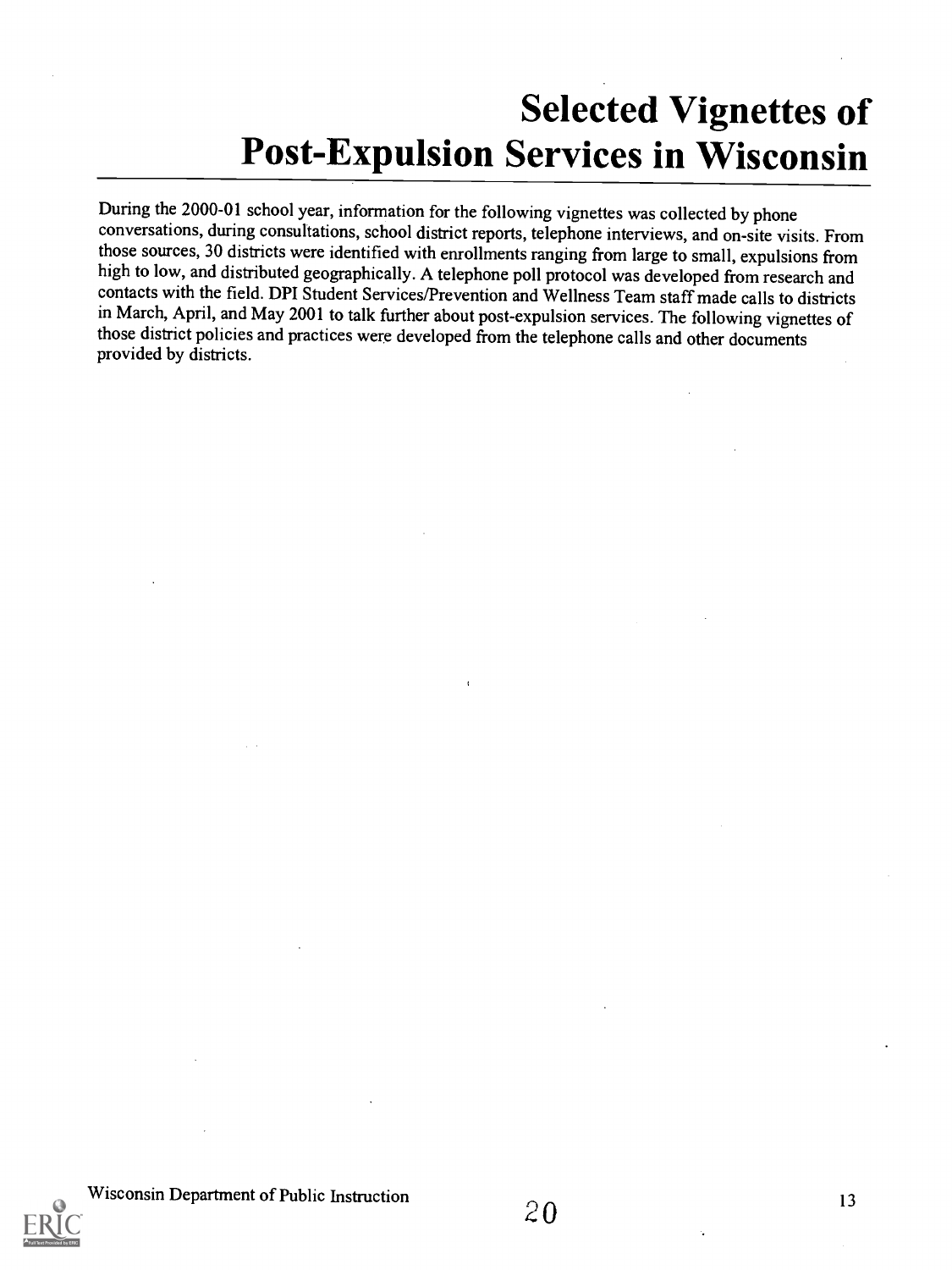

#### Appleton Options for Withdrawn and Expelled Students

The Appleton Area School District serves approximately 15,000 Pre-K through Grade 12 students in a city of 70,000. Three assistant superintendents administer post-expulsion services, each handling about nine schools.

This is the first year of a new program, which resulted from an increase in the number of expelled students and a desire on the part of the board to offer options on campus but away from the school building from which the student was expelled. Currently, the program serves four expelled students. We anticipate that the program will serve about 10 students annually.

For students without disabilities, the program is provided after school for eight hours a week(two hours a night, Monday through Thursday). A teacher hired by the district supervises the students. The academic program is provided at the district alternative school by a computer-based education and communications network offering self-paced, interactive curriculum for secondary and adult students. The district contracts with NovaNET for this curriculum.<sup>26</sup> This is the same program used by the alternative school and three high schools for students at risk. All expelled students are being served; however, depending on the reason for expulsion, some students may only enter the academic portion of the program after they have completed an assessment and services program for such problems as alcohol and drug use. These services take place outside the school.

Students are selected for the program during a pre-expulsion hearing. Some students are referred to the board for an expulsion hearing. Those who are expelled are then referred to this program. Funding for the expelled student program is provided in the normal district budgeting process. The typical student in the post-expulsion program is a high school student expelled for serious drug- and sometimes gang-related violence.

The purpose of the program is to ensure expelled students continue their education. The design of the program provides individualized, self-paced instruction for credit in district-approved courses, using computer software. A teacher supervises the students after school at an alternative school facility. Entry to program by students is through administrative referral. Community agencies provide other support services, as needed. A separate alternative school receives youth with disabilities as an option for continuing their education during an expulsion.

In its first year, it is too soon to provide a formal program assessment, however most students in the program have stayed in school. Even though it is a new program, areas for improvement include expanding the time available to work with students. Flexibility is necessary so students who need significant counseling can start even as they continue their studies.

All four program students are attending regularly. According to Mr. Heunink, the majority are doing very well in the courses. Parents have been very receptive and appreciative of the opportunity for their kids to continue with their education. Timing can be challenging. When a student makes a poor decision at the end of the semester and gets expelled, a semester's credit is lost. This program affords them a chance to stay in school and graduate.

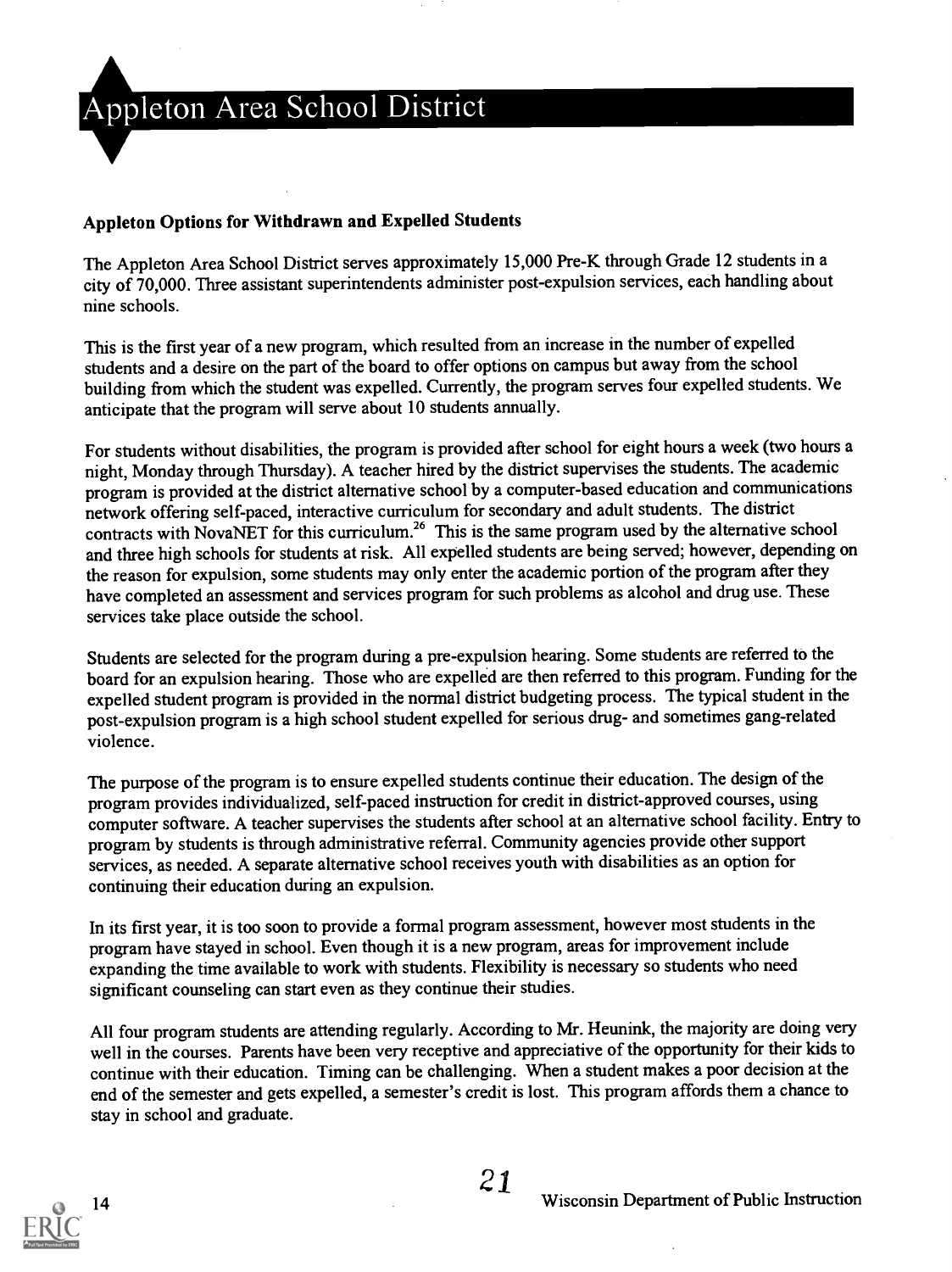Partnerships with the community are essential. A sustained effort to build these partnerships is key. Another key is teachers who care about and work well with expelled students.

Typically the district will not expel students on a first-offense drug possession; rather the parents are invited in and encouraged to voluntarily withdraw the student. This process affords students the opportunity to receive assessments and counseling, make corrections, and return to school after meeting conditions, thus avoiding a formal expulsion order. A typical withdrawl contract is for a semester. District administration staff monitor student progress during withdrawl contracts.<sup>27</sup> Parents, school, and student agree by contract what services and performance will allow the student to return to school.

| <b>Contact Information</b>                                                                             |  |    |  |
|--------------------------------------------------------------------------------------------------------|--|----|--|
| <b>Appleton Area School District</b><br>P.O. Box 2019<br>Appleton, WI 54912-2019<br>www.aasd@k12.wi.us |  |    |  |
| Lee Allinger<br>telephone: (920) 997-1471<br>email: Allingerlee@aasd.k12.wi.us                         |  |    |  |
| Linda Dawson<br>telephone: (920) 832-6465<br>email: dawsonlinda@aasd.k12.wi.us                         |  |    |  |
| <b>Mark Huenink</b><br>telephone: (920) 832-4472<br>email: hueninkmark@aasd.k12.wi.us                  |  |    |  |
| Wisconsin Department of Public Instruction                                                             |  | 15 |  |

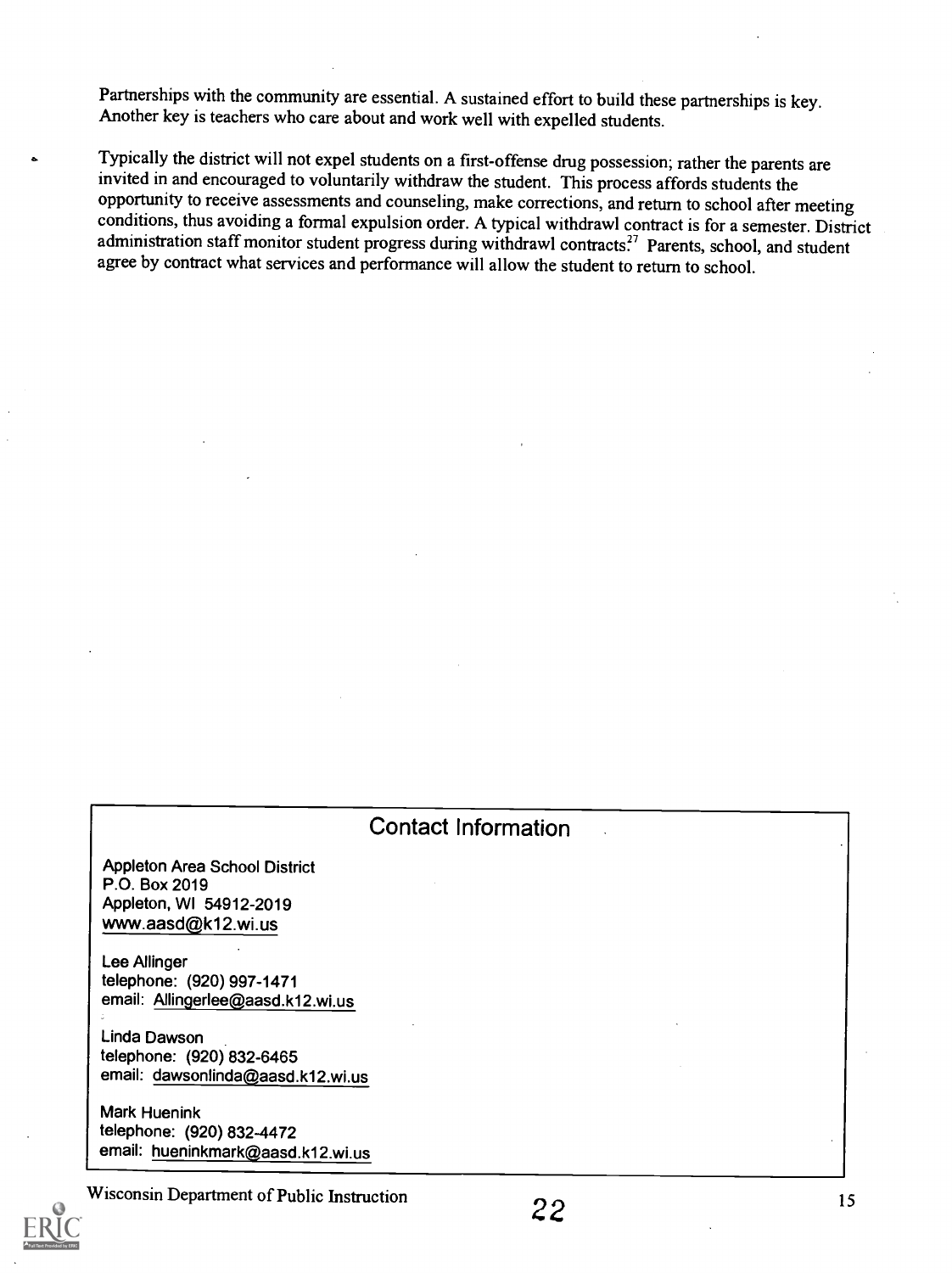

#### CESA Administered Multiple-Site Post-Expulsion Services

Wisconsin Statutes identify a cooperative educational service agency (CESA) as a link between school districts and the state.<sup>28</sup> CESA 1 serves 44 school districts in five counties, including 250,000 children in Southeastern Wisconsin.

The CESA 1 Alternative School Program provides services to all students under an expulsion order. They are referred to the program by districts in their region that have contracted for slots or seats for the program. Eight site-based programs are located across the CESA region. The CESA administers the budget, personnel, and consulting services. Direct instruction and support services are provided at the sites by CESA employees and community volunteers. Students are reported as enrolled in their home school for purposes of state aids, credits, and graduation.

The program has been in existence since 1993 and has evolved to respond to the needs of participating districts. Beginning in 1993, schools needed a place for students at risk of not graduating from high school to abide by laws extending compulsory attendance from 16 to 18 years of age. More sites were added as the districts expelled more students. The newest program, a charter middle school, came about because school boards have difficulty expelling younger students, even when their behavior warranted it. Individual sites try to respond to the diversity, with some sites focusing on special areas, such as emotionally disturbed (ED) student placement. Compared to five years ago, there has been a significant increase in the numbers of expelled students. Annual referrals to the program have increased from one or two students to about 20 students.

Funding for the program primarily comes from school districts that contract for services based on an annual slot or seat cost. Seat price for each of the programs ranges from \$3,800 to \$7,500. The range reflects alternative costs per-pupil for services and staff requirements for instruction. For example, a program that can serve 60 students costs less than one for ED kids, where fewer students are in a program that requires teachers with special skills and licensure. Students participate in the AODA state mini-grant program.

Local districts determine the criteria by which students can be referred or endorsed for selection to participate in the program. In the case of special education students, the home school individualized education plan (IEP) governs services. The profile of expelled students ranges from low performing (less than 5th grade) to very high performing. Expelled students are referred after a range of infractions (drugs, weapons, or threats of violence). Because all referred students are accepted, the profile can change from year to year. About 20 students (5%) in the overall program are under expulsion orders.

The purpose of the alternative program is to ensure students continue their education. It affords an opportunity for expelled students to earn a diploma by taking courses in an alternative setting. In the case of the new charter middle school, the purpose is to give students a chance to prove to the district that they can follow school rules so they can return to school when the order ends. The program has a multi-site design, with the CESA administering the program of instruction and support, with contracts to meet participating district needs for alternative placement of students at risk and expelled.

Entry to the program involves receiving a notice form the home school that a student is being referred. CESA staff invite the student and family to the CESA for a meeting to discuss the program and contract. The school, parents, and student agree to and sign the contract, which establishes basic rules about attending classes daily, respecting others, and not interfering with others' learning. Services include a complete academic program that mirrors the home district requirements for graduation or advancement,

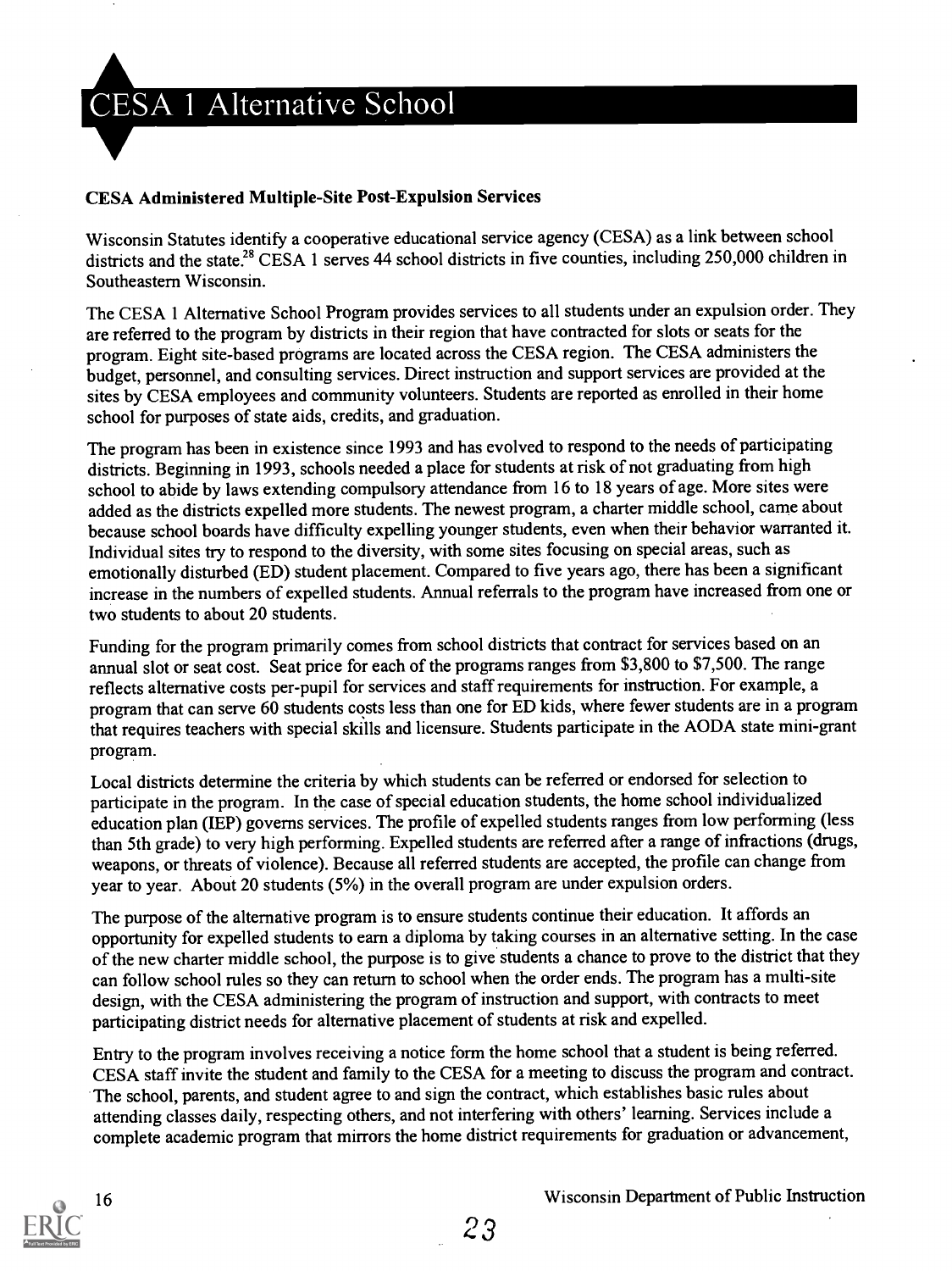including IEPs for youth with disabilities. The programs employ behavior modification strategies, depending on individual student's needs. Dealing with behavior issues can take as much as half of the day. Examples include anger management, empowerment skills, and appropriate school behavior. Additional components include students serving as tutors with elementary school students, being mentored by adult volunteers from the CESA and local communities, serving lunches at the Milwaukee rescue mission on Mondays, and working in the supervised work-experience program for credit. CESA staff communicate as needed and on a regular basis with home districts, including weekly student attendance, behavior, and academic progress reports by fax and quarterly program reports.

For program assessment, CESA 1 staff collect data on student attendance, credits earned, suspension, and student satisfaction. Expelled student data are not separated. According to Ms. Kwiatkowski and Ms. Thuli, for all students in the program, including expelled students, results include:

- $\bullet$ Attendance rates are at 89%.
- The students, on average, earn about 4 credits each semester.
- 90% of students do not experience more than one suspension.  $\bullet$
- Student satisfaction with the program is at 99%.  $\bullet$
- Graduation and retention rates for the program overall are  $80-90\%$ <sup>29</sup>  $\bullet$

There is always a need to improve curriculum and to make it more comprehensive and more flexible in order to meet a wide range of student needs. Another area needing attention is post-high school planning.

Finally, there is a need to further strengthen students' coping and life skills, life style education, tobacco cessation, and so forth. It is a constant struggle to serve well all students who are referred. We try to treat the students as adults, giving them the support and challenging curriculum for a fresh start.

One key factor for a successful program is quality staff. Having staff that want to work with this population of students and want to do this for a living is critical. Districts have done a wonderful job of identifying students who fit the program. Students who are remorseful for their actions, have the ability to succeed in one of the alternatives, and are ready for a second chance do best with the program. It is important to involve parents beyond simply agreeing to contracts. We tend to place more emphasis on health and nutrition areas for middle school and emotionally disturbed students.

Overall the program offers alternatives to a wide range of at-risk students, including students who home school. Most high school students have exhausted their chances at the home school and will finish their course work in the alternative program and receive their diploma from the home school.

### Contact Information

CESA <sup>1</sup> 2930 South Root River Parkway West Allis, WI 53227-2924 www.cesal.k12.wi.us/StudentServices/altedatrisk.html

Therese Kwiatkowski, Director Student Services telephone: (414) 546-3000 ext. 446 email: tkwiatko@cesa1.k12.wi.us

Heidi Thuli, Coordinator of Alternative Programs telephone: (414) 546-3000 ext. 437 email: hthuli@cesa1.k12.wi.us

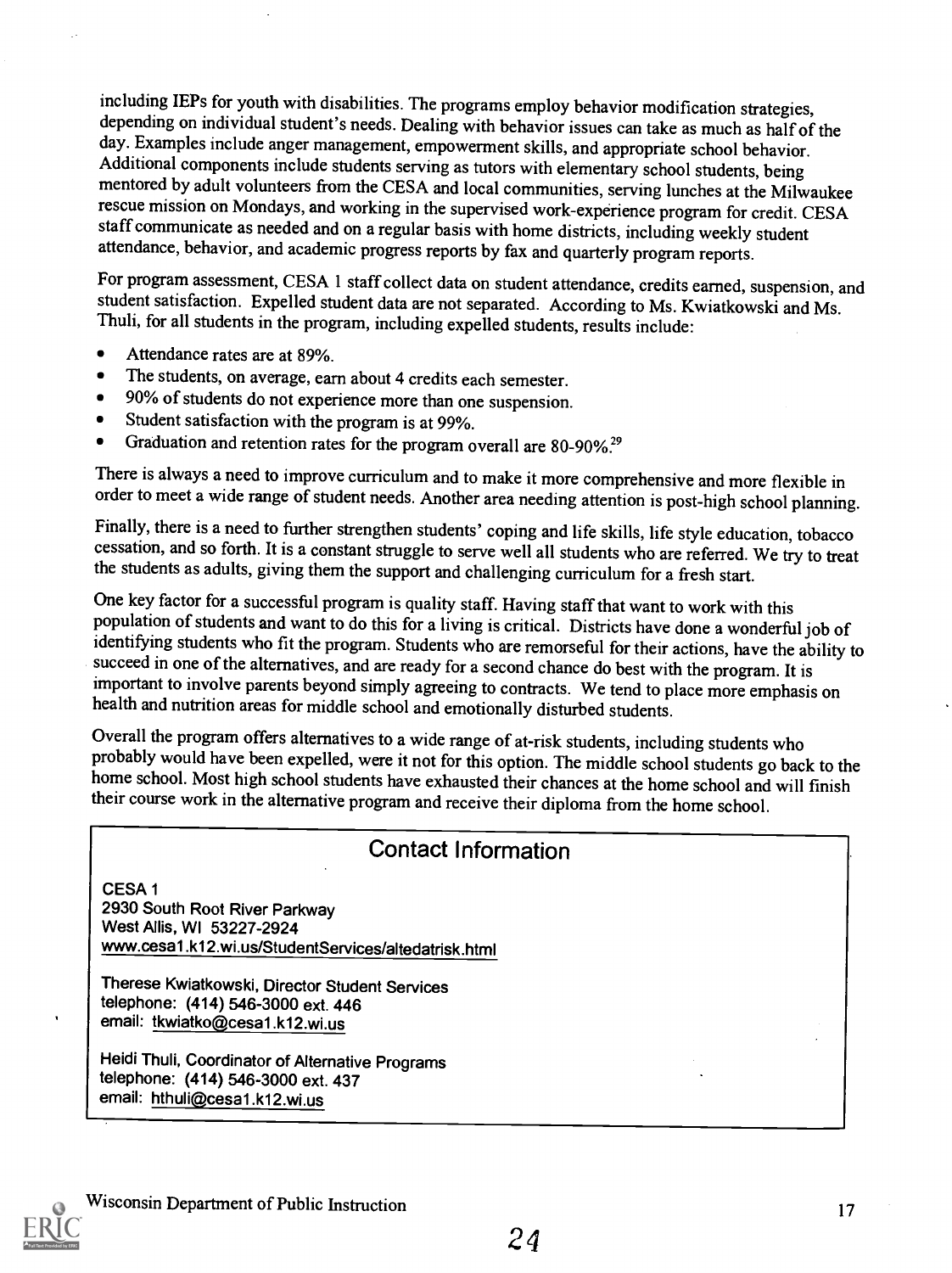

#### McKinley Charter School, Eau Claire

The Eau Claire Area School District is the eighth largest school district in Wisconsin. It covers approximately 200 square miles and includes most of the City of EauClaire and portions of ten townships. The district enrolls over 11,000 students Pre-K through Grade 12.

Approximately five years ago, as the Eau Claire School District opened the McKinley Charter School, expulsions from the school district averaged 26 students per year. Many of these expulsions were related to anger management issues, gang involvement, or students' immersion into the culture of drugs and violence.

The McKinley Charter School is one of the options on a continuum of services designed to help students achieve success during their K-12 public education experience. In addition to McKinley, the district operates multiple programs for at-risk students and an alternative school with CESA 10 and the Chippewa Valley Technical College.

The McKinley Charter School provides outreach services to incarcerated students, educational services for homeless students, and basic competency education and skills for students who are severely credit deficient.

The McKinley Charter School served over 1,000 students in 2000-01. Among them were students who have been allowed to return to school earlier than their original expulsion orders allowed.

As mentioned above, the McKinley Charter School was developed to provide additional options to students who had failed in a traditional school setting. With up to 1,000 students again expected to receive educational services in 2000-01, a wide range of issues have been identified and a range of services will be provided to meet their needs.

Parents are involved in establishing the educational planning and services of students who are referred to McKinley from elsewhere in the district. Students who have been removed from locked psychiatric units have achieved their high school diploma after enrolling. These two examples (parent involvement in program planning and a comprehensive discipline model to foster self-control) point out the central philosophy of the school: to individualize the services provided to best meet the needs of each student.

Funding for the programs comes from a variety of sources. The students receiving outreach services while incarcerated generate state tuition reimbursement of costs; jails and secure detention facilities are considered "children's homes" according to a departmental interpretation of the statutes and case law. State tuition reimbursement provides funds from a "sum certain" rather than a "sum sufficient" appropriation; therefore, not all costs are covered for these services.

A strong gauge of program success has been the reduction in original expulsion orders entered because of the preventative nature of the program services. McKinley Charter School Principal Holly Hart indicates the district expects to expel 12 students during the 2000-01 school year.

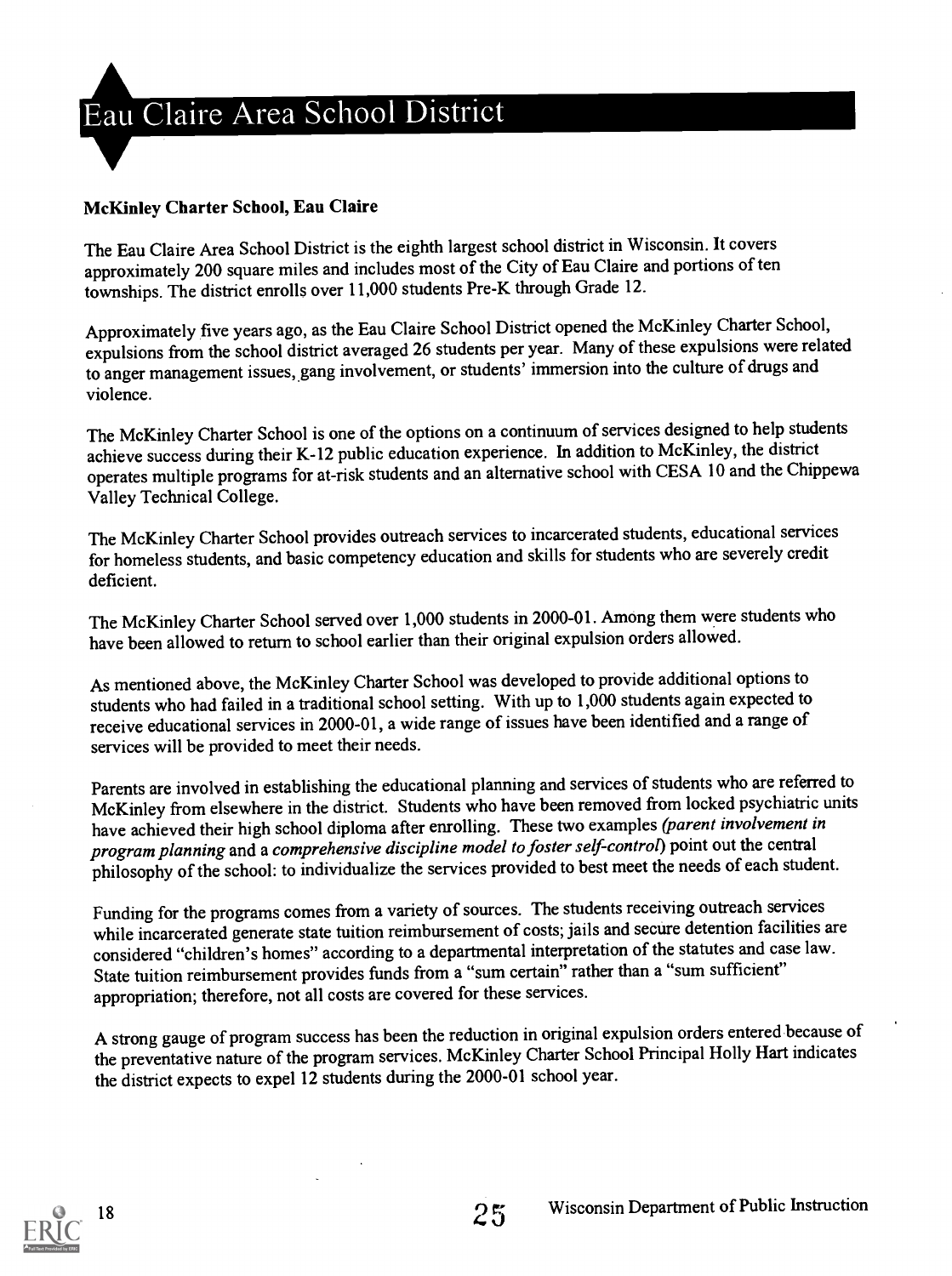Additionally, students are not just being engaged, they are completing their educational programs and are earning diplomas. Students who had previously been classified as dropouts have been returned to the rolls and have generated state aids by increasing the student count.

Critical to McKinley Charter School's success is an open and nurturing environment. As much as the culture is critical to the success of McKinley, the collaboration from partners in the community is just as important. Principal Hart suggested that one additional service the state could provide would be to offer a structured, supervised living environment for some students in the program. Treatment foster homes licensed and funded by the state could greatly increase students' chances for school and life success.

The school can take care of students during school hours, but sustained community commitment is needed. For example, many students in the program require mental health services, foster care, and drug and other alcohol abuse treatment. Waiting until the child turns 17 and letting the state assume these costs is problematic. County social services provided a staff person to work with the program for a few years, but other priorities reduced this commitment. Students with severe needs continue to come to the program, and services for them are lacking.

In summary, the option for early reinstatement following expulsion reconnects these students to the curriculum well before they otherwise would have been had they served the full term of expulsion.

### Contact Information

McKinley Charter School 1266 McKinley Rd. Eau Claire, WI 54703-2220 www.ecasd@k12.wi.us

Dr. Holly Hart, McKinley Charter School Principal Telephone: (715) 839-2831, Fax: (715) 839-2992 email: hhart@ecasd.k12.wi.us

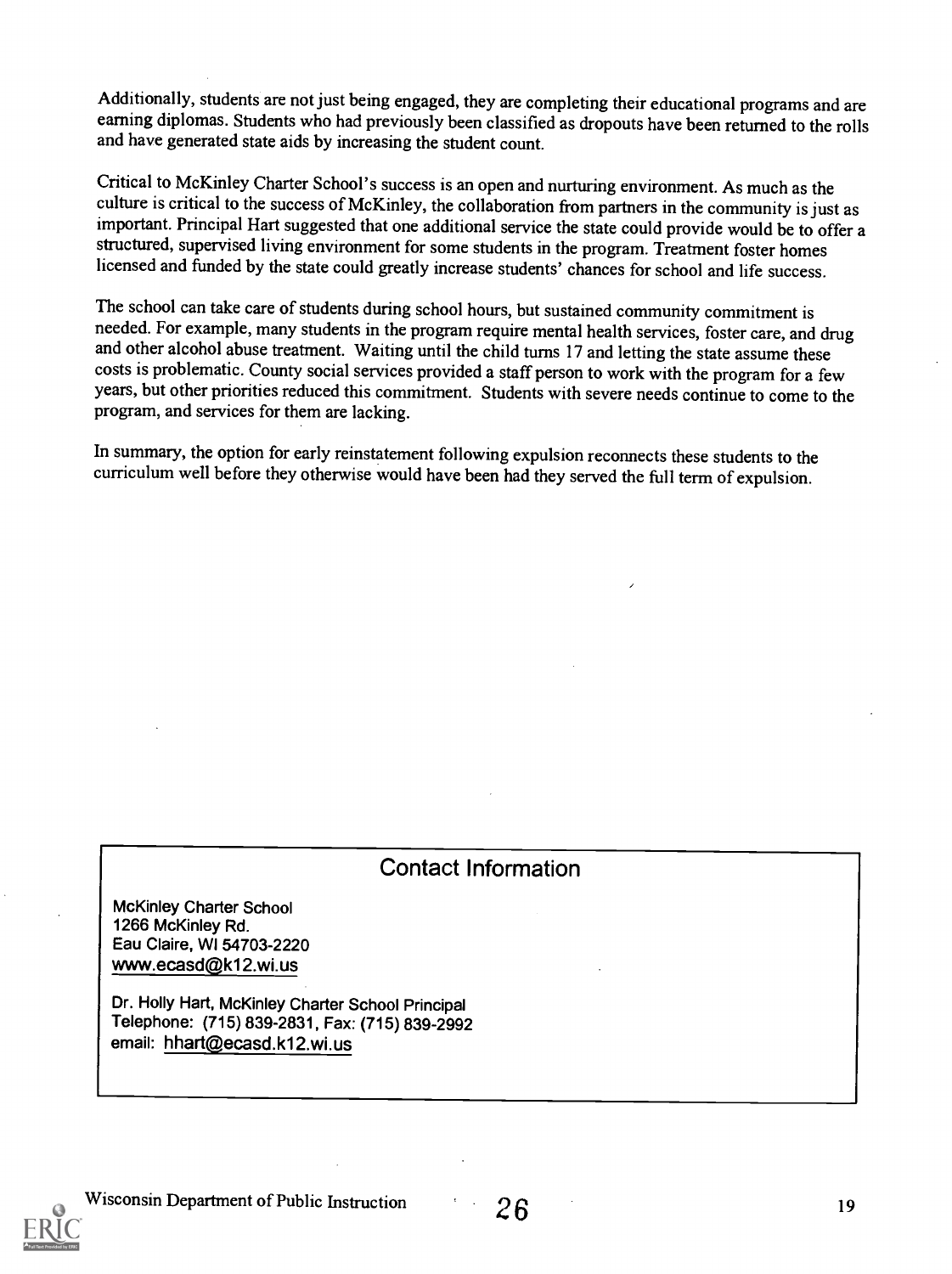Holmen School District

#### Holmen's Multi-Services Plan for Expelled Students

The Holmen School district is made up of six village, town, and city municipalities covering 88.5 square miles. The district enrolls 3,040 students in Pre-K through Grade 12.

In the Holmen School District, post-expulsion services are provided through a combination of school and community personnel. The program serves all expelled students, including non-special education students. Each program of services is tailored to meet the individual needs of the student, with the ultimate goal of helping each student make adequate yearly progress to advance in school.

The goal of providing post-expulsion services is to assist students in advancing in school skills while under an expulsion order. School personnel provide and implement curriculum, meet with the student and parents, and update student progress. They coordinate services with counselors, administrators, and community agency representatives, including police liaisons, tutors, treatment program professionals, and other parties/agencies involved in the expulsion of the student. If the student is employed, a teacher from the school district may act as a job coach, keeping in contact with the job site. If a parent chooses to home school their child, the school offers curriculum material. The school's policies and guidelines, if followed, allow the student to receive credit.

Other services provided via community agencies include counseling, police liaison transportation (for violent students), after-school and class tutoring (some of which is provided by college students), treatment programs, and high school equivalency diploma (HSED) preparation at the local technical college. Enrollment in the Reads Clinic, a private group at UW-La Crosse that works on reading skill levels is also an option. The alternative school in the district has an in-school anger-management program. If students complete the requirements of the expulsion order, early readmission is possible. Funding is provided by the school district.

The Holmen School District provides appropriate education for all students. Student achievement arises from continuing to seek out extended services in the community. A highly important element for successful post-expulsion services is to schedule time after the expulsion to discuss programming with parents.

Kathy Mulliner, pupil services coordinator at the Holmen School District, identified three items that would help to improve post-expulsion services:

- funding for security concerns in the school environment,
- more specific guidelines and expectations from the Department of Public Instruction, and  $\bullet$
- clarification of expulsion hearing dates as they relate to the school year.  $\bullet$

The School District of Holmen has developed and implemented several safe-school policies, an alternative school, discipline and attendance procedures, police liaison services, and other services that have the effect of decreasing the need for "last chance" strategies. Ongoing and intense involvement of school and community agency personnel with students who violate school rules and with their parents is key to clearly interpreting behavioral standards. Students are expected to abide by these standards, thus preventing loss of school time due to expulsion.

2 7

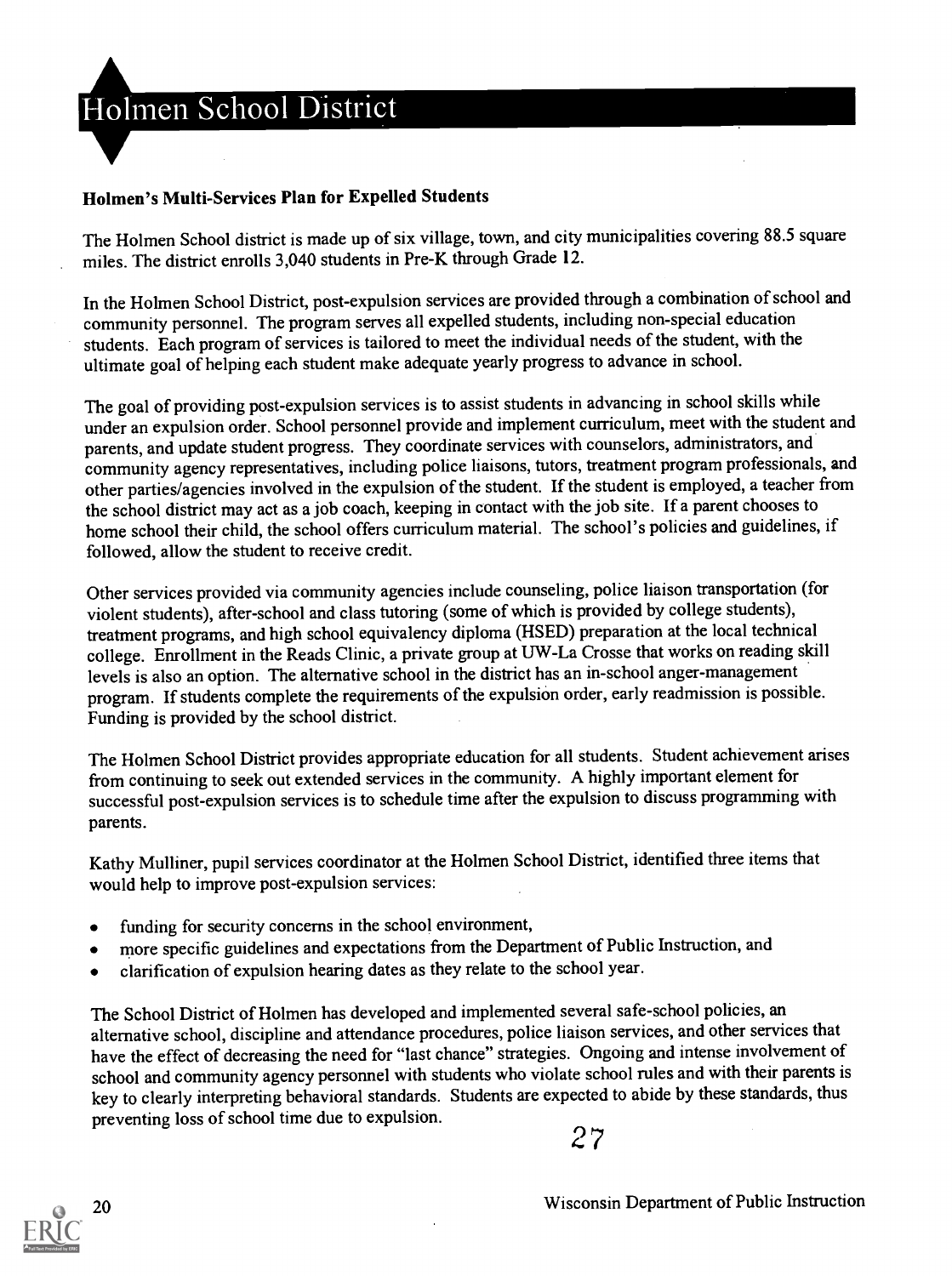# Contact Information

Holmen School District 502 North Main Street P.O. Box 490 Holmen, WI 54636 www.holmen@k12.wi.us

Kathy Mulliner, Pupil Services Coordinator telephone: (608) 526-1313, Fax: (608) 526-6716 email: mulkat@mail.holmen.k12.wi.us



 $\ddot{\cdot}$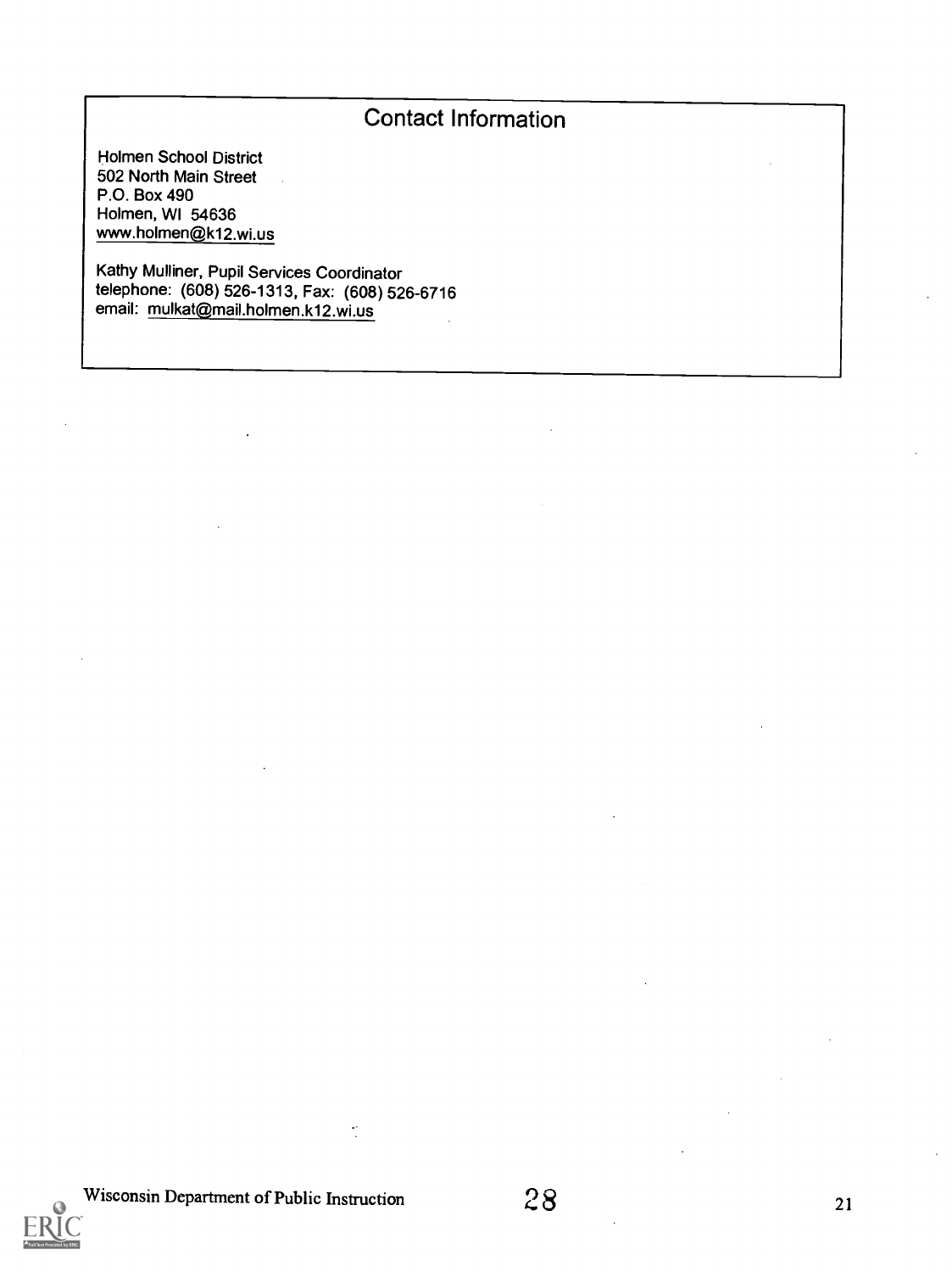# Ladysmith-Hawkins Area School District

#### Ladysmith-Hawkins HSED, PASS, Alternative School Options for Expelled Students

The Ladysmith-Hawkins School District ranks 180th in enrollment size among Wisconsin's 426 school districts. The district enrolls 1,183 students Pre-K through Grade 12.

The Ladysmith-Hawkins Board of Education is committed to an education component after an expulsion order. Expelled students are offered a combination of services from the district and the local technical college. A wide range of services are provided, depending on the specifics of the expulsion order. In the past two years, 10 students have been expelled from the Ladysmith-Hawkins School District, whose profiles range greatly—from honor students to those at high risk of failure.

The purpose of the program is to include some type of educational component in order for expelled students to earn credits or a high school equivalency diploma (HSED). The district feels it is important for students to experience a consequence for their actions, recognize the importance of education, and work to obtain credits.

Expelled students have several options in the Ladysmith-Hawkins School District. One option is the HSED track through the local learning center, provided by the technical college. This option is provided to those students who are at risk of expulsion, dropping out, or failure as well as to those who have been expelled. Another option is the after-school program, which meets two nights per week. The Portable Assisted Sequence Study (PASS) program for students who have failed in the classroom and need to make up credit is also an option for expelled students. New to the district this year is the alternative school. No students have been placed there yet, but it is an available option.

Funding is currently provided by the school district's general fund. The program was originally funded by a grant written by the district administrator, who saw a need for a way to retain students at risk of dropping out.

The program is successful because expelled students are able to obtain credit and stay on track for graduation. -In addition, services are provided to those at risk of expulsion, dropping out, or failure. According to the program's coordinator, Kurt Lindau, an additional night per week of the evening program would be beneficial (three nights rather than two).

The after-school program, alternative school, HSED track, and PASS program are all available to students at risk for expulsion, dropping out, or failure as well as those students who have been expelled.

A key factor for a successful program is to make it advantageous to more than just expelled students students at risk of expulsion, dropping out, or failure can also benefit from services to ensure the educational progress of students after an expulsion order.

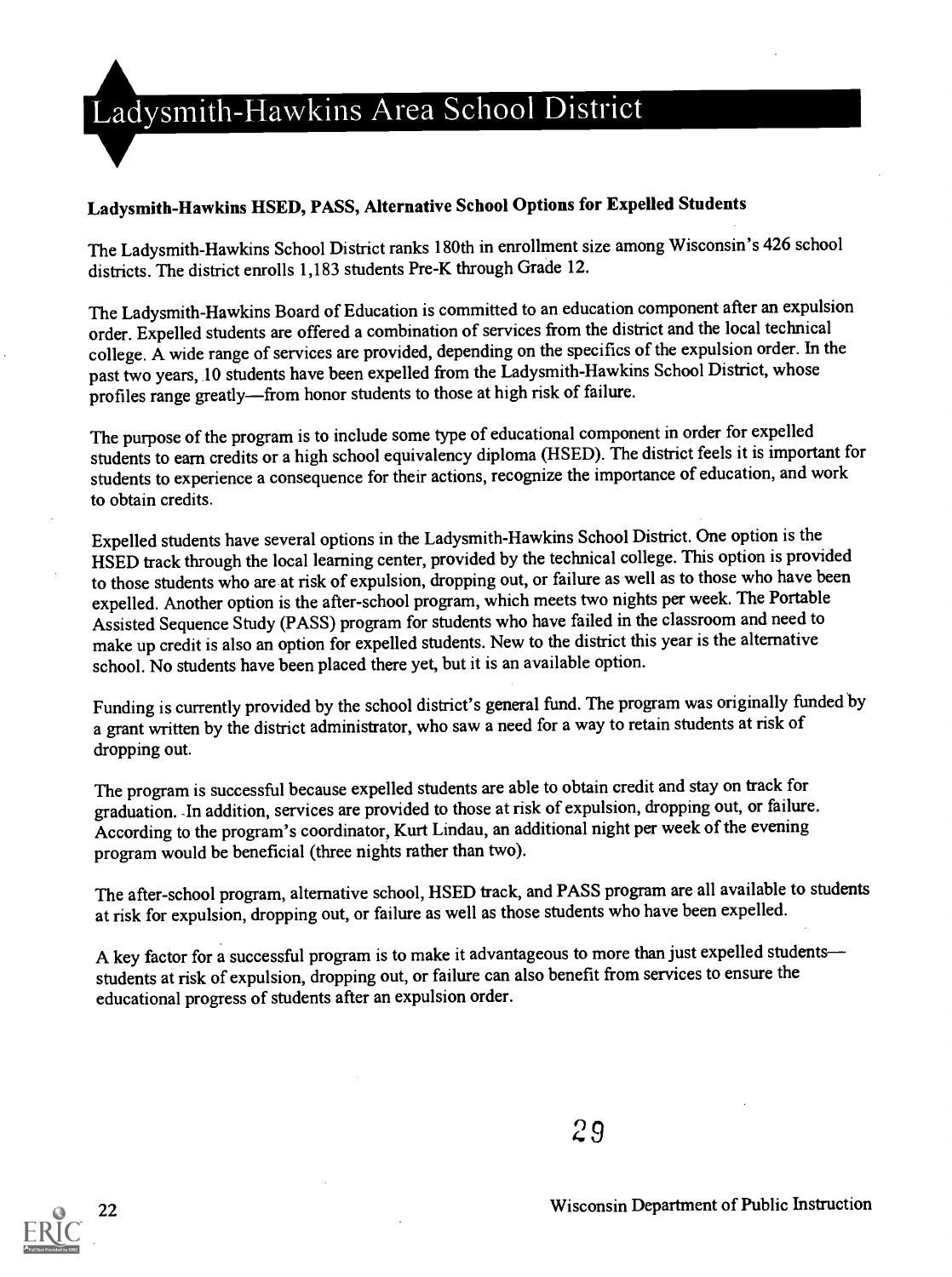# Contact Information

Ladysmith-Hawkins School District 1700 Edgewood Avenue Ladysmith, WI 54848 Rjonjak@lhsd.k12.wi.us

 $\ddot{\phantom{0}}$ 

Kurt Lindau, Assistant Principal telephone: (715) 532-5531, Fax: (715) 532-5961 email: Klindau@lhsd.k12.wi.us



L.

 $\epsilon$   $\pm$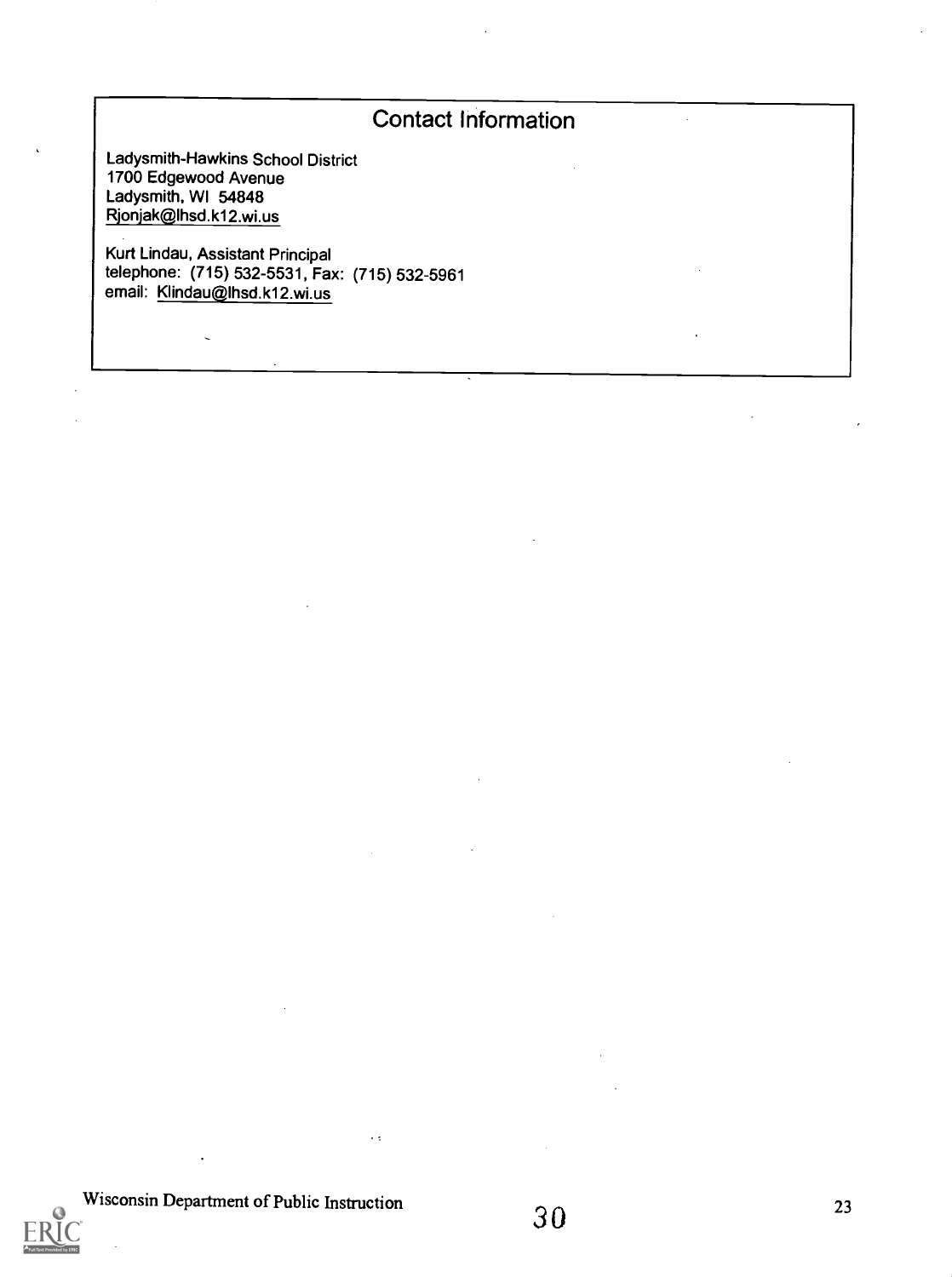

#### Menominee Indian School, Community, and Tribal Support for Expelled Students

The State of Wisconsin established the Menominee Indian School District in 1976. The boundaries encompass the Menominee Indian Reservation, making it the only public school district in the state to be located entirely on Indian lands. The district enrolls 1,060 students Pre-K through Grade 12.

The emphasis of the programs provided by the Menominee Indian School District (MISD) is to provide continuing service to students identified as children with disabilities who otherwise would have dropped out or been expelled without services. District policy and tribal law requires following services for all expelled students.

In recent years the number of students identified with disabilities has continued to rise. At the same time, behavioral problems increased, and few of these students graduated from high school. To address these problems, the district has undertaken a number of interventions.

For students facing expulsion due to weapons and drug infractions, a manifestation hearing is held. After determining whether the handicap manifested itself in the behavior in question, the school district decided on a course of action. For students requiring a change in placement, tutorial services were provided by Sister Charlotte at St. Anthony's. Additionally tribal and/or county social services provided by a social worker to address other social/emotional issues of both the student and the family.

Tutorial services are also offered on a home-bound basis and at the library during after school hours for students otherwise separated from the curriculum. These students are also provided services through Tribal Adult Education under a Memorandum of Understanding. Students may also attend one of the North Central Technical College campuses through a contracted arrangement with the district.

Finally, alternative services for students who are credit deficient but not otherwise excluded from the curriculum are provided at the district's alternative school. Approximately 7-8 students in each of two shifts take advantage of this option.

As mentioned above, the purpose of all of the interventions is to assist students who are handicapped and/or who would otherwise be excluded from the curriculum by virtue of being expelled or dropping out toreceive a high school diploma or an equivalent credential.

The design is multi-faceted; a number of options can be pursued depending upon level of credit deficiency, nature of the behavior, and level of motivation of each individual student. Placement in a home-bound course of study, in the tribal school, or in the alternative school, or contracted services with the technical college are all options on a continuum of service. Additionally social services are provided to students through either the tribal council or through the county.

According to MISD Special Education Director Dan Hinkfuss, until recently few of the students with handicaps who experienced behavioral problems or credit deficiencies could be remediated. They regularly left the K-12 system without a diploma. With the addition of these services, the district expects to graduate 7-9 of these students this year.

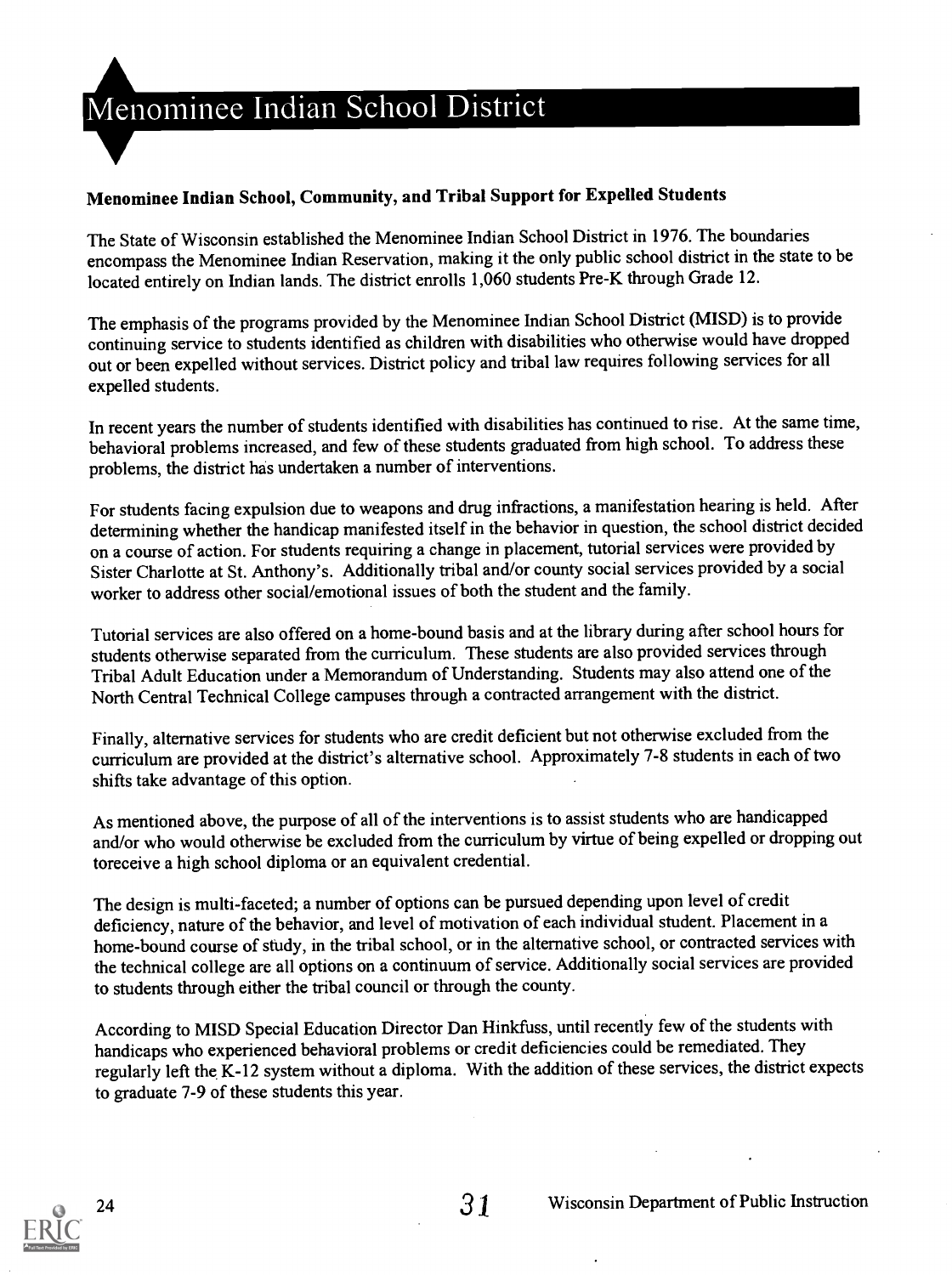In addition to providing the options along a continuum of service to match the needs of individual students, the district has found that success has come from a philosophy of not giving up on any student.

One of the strategies employed in providing the described services is in managing the classroom or the teacher/student relationship. The district employs the "Boys Town" disciplinary program. Staff are trained in these methods of progressive discipline in order to consistently reinforce rules. Staff are either sent to Omaha to receive this training or trainers are contracted to teach this model to staff on-site.

The district works with local law enforcement to conduct locker searches, employing drug-sniffing dogs in order to prevent the use or possession of both drugs and weapons before more serious behaviors are displayed. The district also is active in local collaborative efforts to prevent alcohol, tobacco, and other drug use among its students.

On the other end of the continuum of services are not only the educational options described above, but also the provision of social services by local agencies. This combination has resulted in success for a number of students who otherwise would have left MISD without a diploma or the life skills necessary to be successful.

### Contact Information

Menominee Indian School District P.O. Box 399 Keshena, WI 54135-0399 www.misd@k12.wi.us

Daniel Hinkfuss, Director of Special Education telephone: (715) 799-3824, Fax: (715) 799-4659 email gkaqu@misd.k12.wi.us

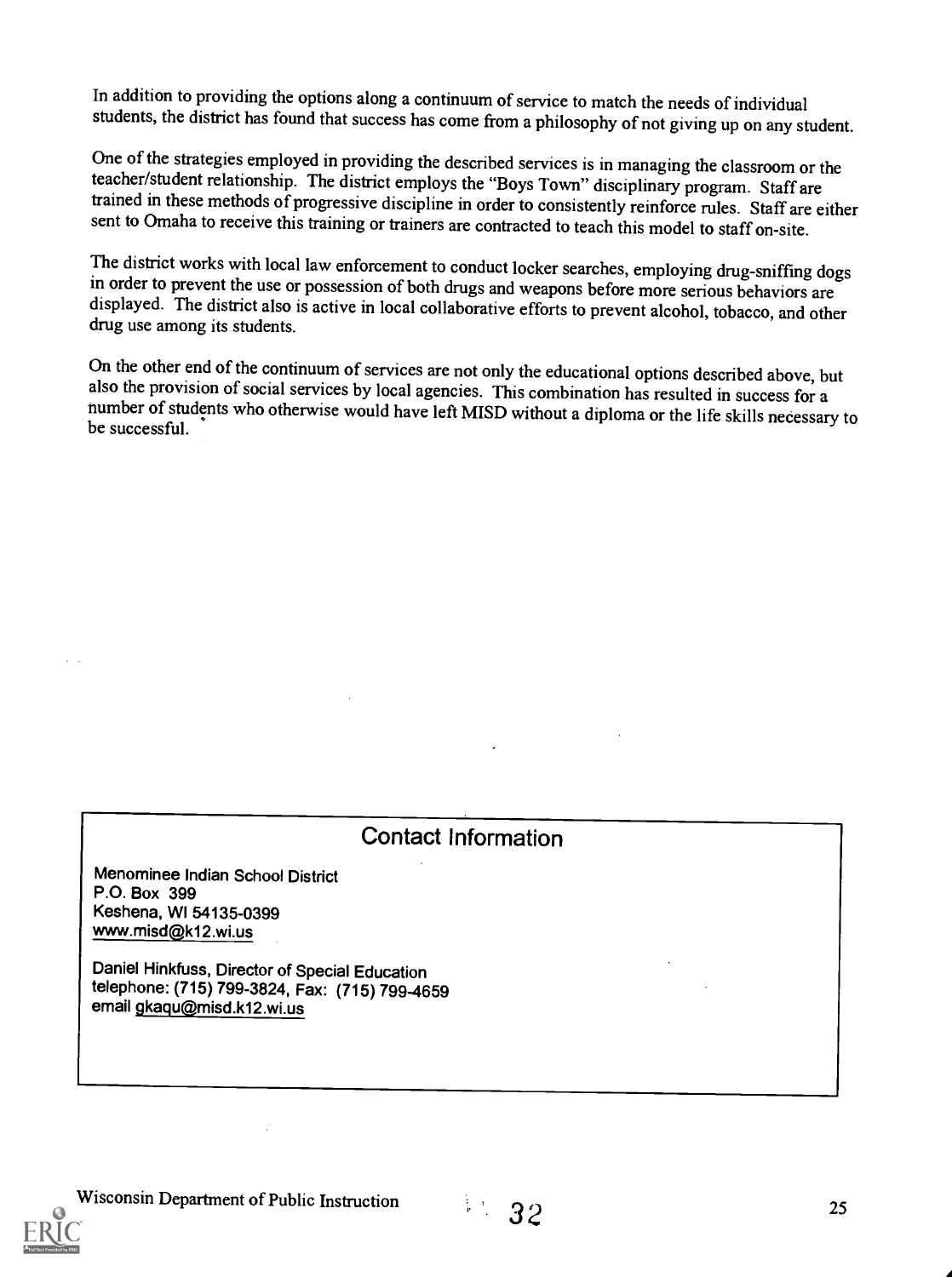#### Milwaukee Public Schools, School and Community Services for Expelled Students

Milwaukee Public Schools (MPS) serves about 11% of school age children and youth in Wisconsin. MPS lists seven grounds for expulsion, including "for possession only" of illegal drugs and alcohol, knives and other weapons, or for noncategorized incidents. These reasons restate Wis. Stats. §120.13 (1)(c) 1. and 2. The MPS policy is to recommend educational services for expelled students following their written policy (for example, repeated violations of school rules). No educational services are recommended for students whose violation is within the same category but is more serious or severe (for example, distribution of drugs rather than possession or when a student poses a danger to students, staff, and/or the partnership school community, as determined by the administration). When no educational services are offered, the student receives no support services, and the board provides no early reinstatement conditions. The independent hearing panel and the board have the authority to decide on a case-by-case basis to provide (or not provide) services to any expelled student.

MPS student expulsion statistics for the 1999-2000 school year indicate that of 180 cases, 79 (44%) were assigned to one of the MPS Alternative/Partnership Schools (Career Youth Development School of Excellence, Aurora Weier Educational Center, Southeastern Success Academy, St. Charles Youth and Family, Lad Lake Synergy North/South, or Kilmer South Alternative High).<sup>36</sup> Other placement examples include three "options" schools for over-aged middle school students, each serving about 200 students?'

The district's program has changed over time in response to school and community needs. Twenty years ago, the board was hearing all expulsion cases. Only a few students were expelled, and providing them academic and support services was the exception. The program evolved with pressure on the board to make schools safe and drug free and yet provide educational services to expelled students. In the past if a student possessed less than one gram of marijuana, the case was handled during a central services conference and most likely resulted in a school reassignment. The current policy is to recommend expulsion regardless of the amount. Change in Wisconsin law allowed for a hearing panel or hearing individual to decide expulsions on behalf of the board. MPS established hearing panels for expulsions as the number of expelled students reached almost 30 a year. About ten years ago, pressure from the community to get kids off the streets encouraged expanding the program from a half-day to a full day. To handle the workload, the district created an administrative position to review referrals, recommend advancing cases to the hearing panel for possible expulsion, and provide placement for all expelled studenst, except those who commit the most serious offenses.

Funding for the MPS alternative schools is provided by the regular school district programand budgeting process. For community-based entities, funding is provided by other sources and through MPS contract funds for seats in their programs.

The purpose of the program is to provide educational services and support services to students during the expulsion period and to ensure they will complete their high school education or course requirements. The program design includes an administrative screening to determine if sufficient evidence is present to warrant entering a student in the expulsion process or for administrative reassignment. If a student is expelled, MPS can take three actions: (1) place a student in an MPS alternative school, such as Kilmer South; (2) place a student in a community-based partnership school; or (3) expel the student without services. MPS contracts with partnership schools for student seats in their programs. Partnership schools agree to serve expelled students and provide other support services as appropriate. Partnership schools have at least one MPS teacher present.

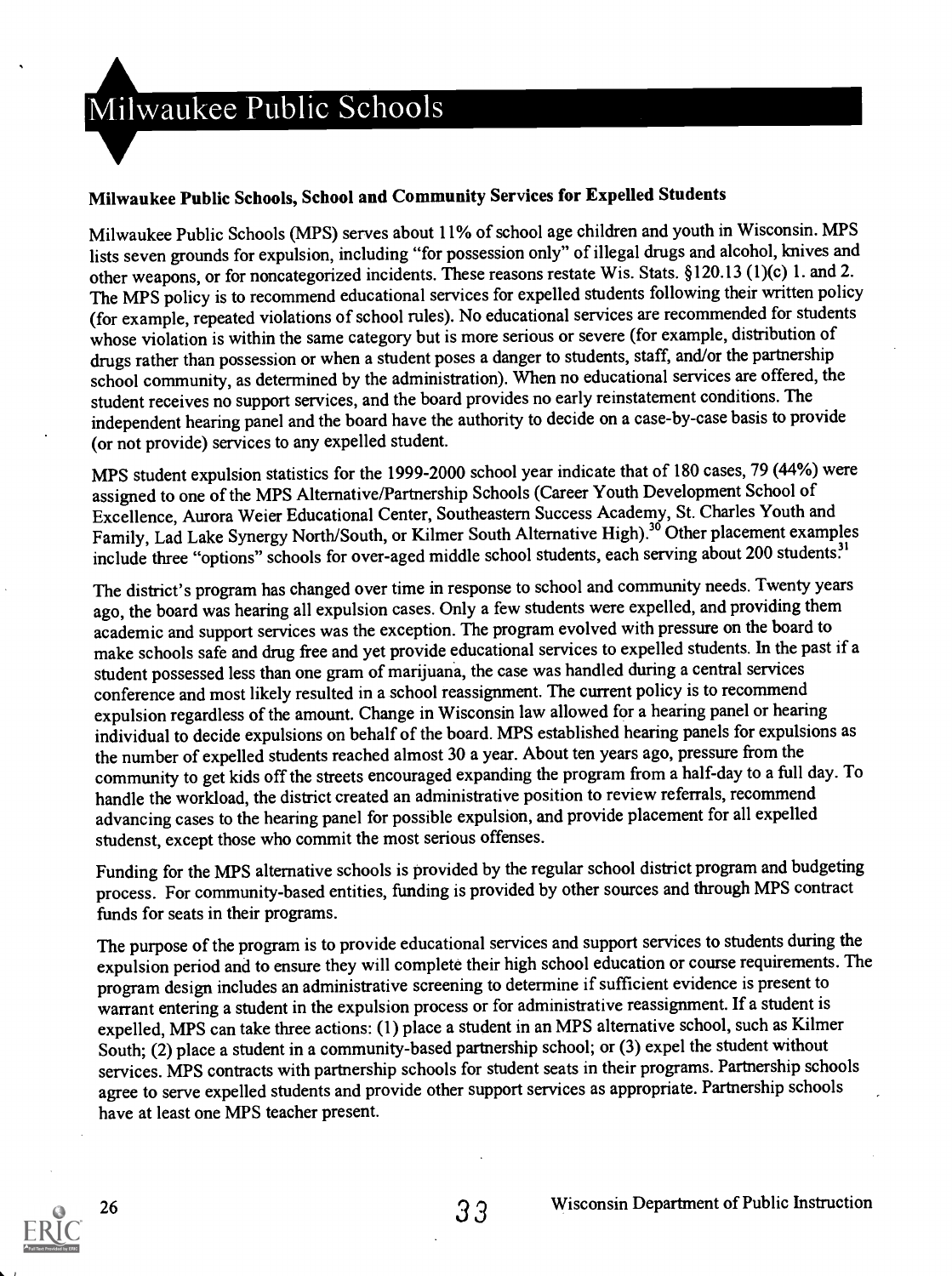The first two options afford students the opportunity to earn units or credits toward high school graduation or grade completion. Both programs provide support for the needs of students, (for example, anger management, making responsible choices, alcohol and other drug information/counseling). Of expelled students, 75-85% are in the first two categories. The third action is to expel the student without services due to the seriousness of the offense. While members of the school board, community agencies, and city hall have encouraged MPS to provide services for all expelled students, to date no community system has been developed that provides a consistent program for the students who are expelled without services.

Entry to the program is determined by central office administrative review. The district tries to provide or contract for options in a variety of locations near students' homes to reduce travel time for students in the alternative programs. Services include academic instruction to earn units or credits toward high school graduation or grade completion and support services related to the reason(s) for the expulsion.

According to MPS Student Services Director Aquine Jackson, overall program assessment indicates a very low recidivism rate for expelled students. Parents are especially grateful for the opportunity to allow their children to complete their high school education or course requirements. The partnership schools have to meet the same type of attendance reporting as regular schools. According to MPS staff, end-ofyear reports for alternative/partnership schools indicate attendance rates at alternative settings in MPS are comparable to attendance rates in traditional schools.

The program improved significantly in the eyes of the community when it became a full-day program and could keep expelled students off the streets. There are always questions about how well the program is working. Examples of areas in need of improvement include: 1) teaching appropriate choices;  $2)$ providing the social services students need; and 3) getting the support staff (that is, social workers or school psychologists) needed by students in the program. We have had to ask for more resources to contract for more seats, so funding is always an issue.

Several factors lead to a successful program. Of particular importance are: maintaining small class sizes (student-teacher ratios of 15:1), providing a full-day program, ensuring students can receive units or credits leading to high school graduation or grade completion, and providing intervention/prevention programs to address issues that led to placement in the program.

This program offers a last chance for some 500 students each year who are referred for possible expulsion. For more than half of the students, the decision is administrative reassignment to another school rather than expulsion. The other students are referred to the expulsion hearing panel. Of those students, most will be placed in MPS alternative schools or community-based partnership schools to ensure their educational progress and to receive support services. MPS alternative programs are available as an option for students who are at-risk or expelled. For example, the Milwaukee Catalyst report on services to suspended and expelled students by the Phoenix Program noted, "The Phoenix Program<br>provides school placement options for students who probably would have been expelled in the past."<sup>32</sup> MPS believes that offering educational services to most expelled students addresses the educational needs of the student as well as the concerns of the community.

# Contact Information

Milwaukee Public Schools 5225 W. Vliet Street P.O. Box 2181 Milwaukee, WI 53201-2181 www.milwaukee@k12.wi.us

Dr. Aquine Jackson, MPS Student Services Director telephone: (414) 475-8448, Fax: (414) 475-8456 email: Jacksoax@mail.milwaukee.k12.wi.us

Wisconsin Department of Public Instruction



27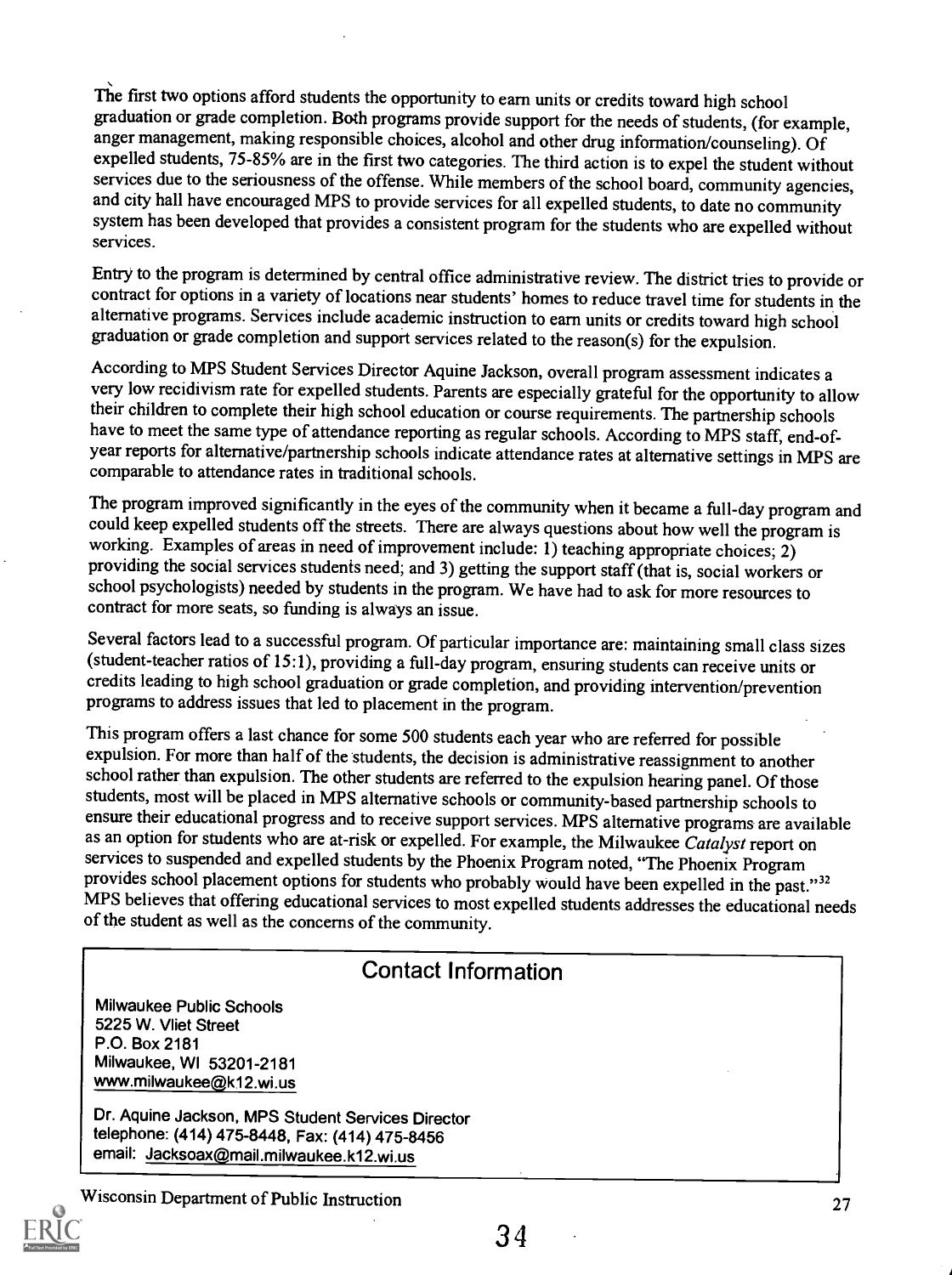

#### A Community-Based Storefront Alternative School in Wausau

Currently located above retail shops in downtown Wausau, the Storefront Alternative Learning Center has existed since 1972. Legally a private school issuing its own diploma, it has evolved to respond to the needs of students who are bigger risk-takers and have more challenging life circumstances. Most students attend from their sophomore through their senior year. They formally withdraw from their home schools and enroll in the Storefront. Three full-time staff and a part-time secretary work with about 30 students. Of those, one or two are expelled students.

Funding for the program is provided by the North Central Community Action Agency in Wausau and the United Way. Occasionally, grants are written for special equipment or other needs and funds captured through local churches and community-based foundations. Finally, the Storefront contracts with Wausau School District for six slots at \$2,100 each and with other districts such as Wittenberg-Birnamwood School District to pay tuition for a single student who needs an off-campus smaller learning environment.

Local districts determine the criteria by which contracted students are referred to the program. At-risk youth, special education (LD, ED) students, and those under expulsion orders are accepted. Referrals also come from social services, Juvenile Court, and by student self referrals. The profile of contracted students depends on the decisions of sending agencies. All are at-risk. Many students are used to pushing to get what they want. Program staff effectively reduce tensions with students by proactively responding to student confrontations and directing the energy into students meeting their own goals.

The overall purpose of the alternative program is to ensure students continue their education. Most who attend will earn the Storefront's private school diploma. Some return to their home school, depending on the contract with the school and the parent/student's decision. The Storefront design offers a full academic program, a community service requirement, and close interaction with adults and students at the school. It has a student-teacher ratio of 10:1. Entry to the program follows an interview with the student and parents and agreement about expectations for the student's behavior and schooling. The program provides links to community services necessary for student success.

Program assessment is based on anecdotal accounts by veteran staff and data reports of student performance, enrollment, and graduation. According to Mary Jacks, students clearly bond with teachers at the Storefront, returning later to report how they are doing after leaving or graduating. There is a need to improve salaries of the teachers for the program, because the school cannot attract new qualified teachers. This has not been an issue in the past, but the current staff has been with the program from the beginning. The question is how to maintain the program when they eventually retire.

One original founding teacher and two teachers employed the next year still run the program. The key is a staff that "just plain love these kids" and will do what they need to do to help them. Working with these students is intense-you have to give it 100%. If too many students are involved, that's hard to do. Building close family-like ties requires keeping the numbers small.

Overall, the program offers alternatives to a wide range of at-risk students, including students who probably would have been expelled, were it not for this option.

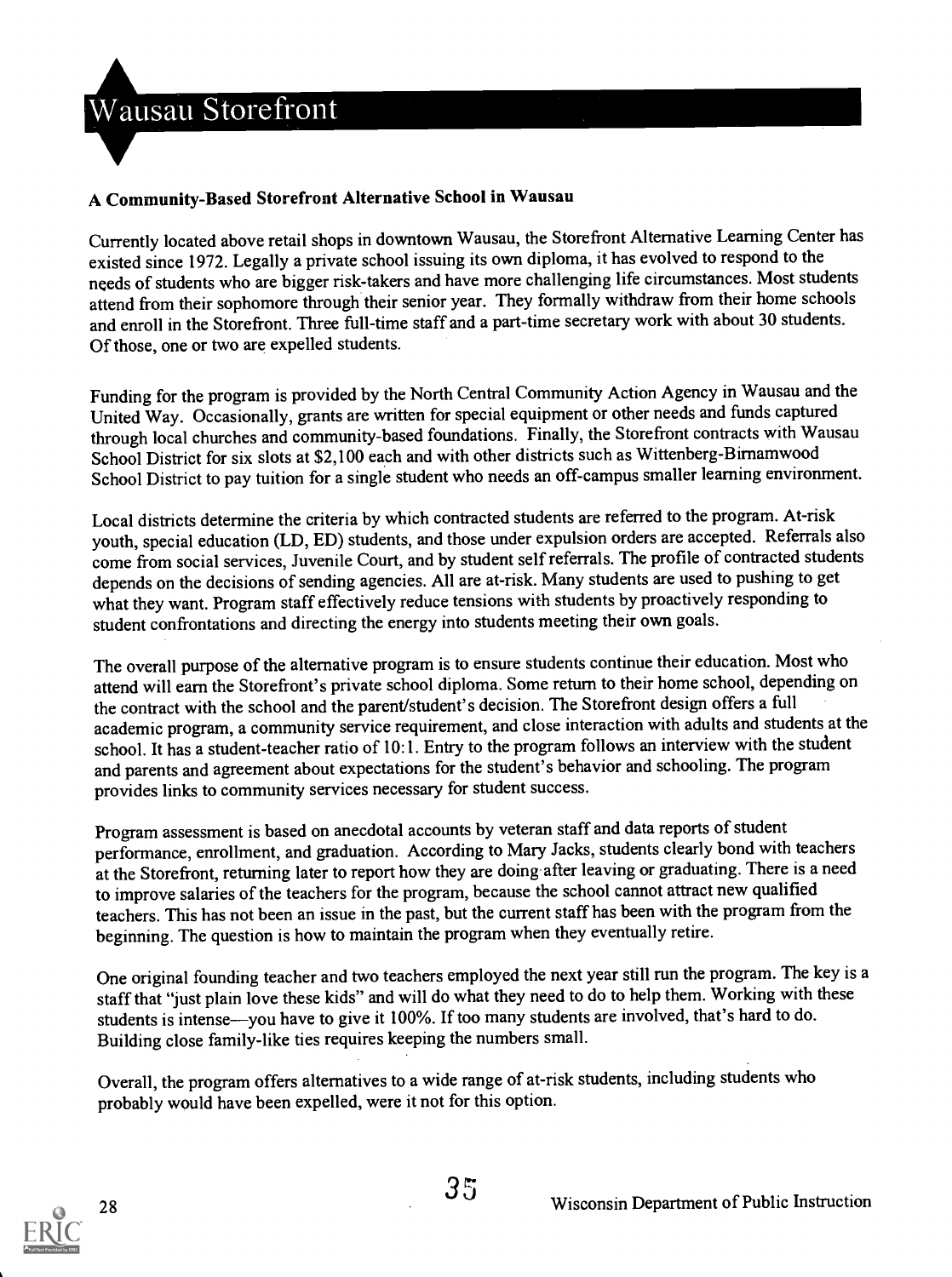# Contact Information

Storefront Alternative Learning Center 605 1/2 Third Street Wausau, WI 54403

Mary Jacks telephone: (715) 842-7556 email: <u>Storefront@q</u>2fa.net

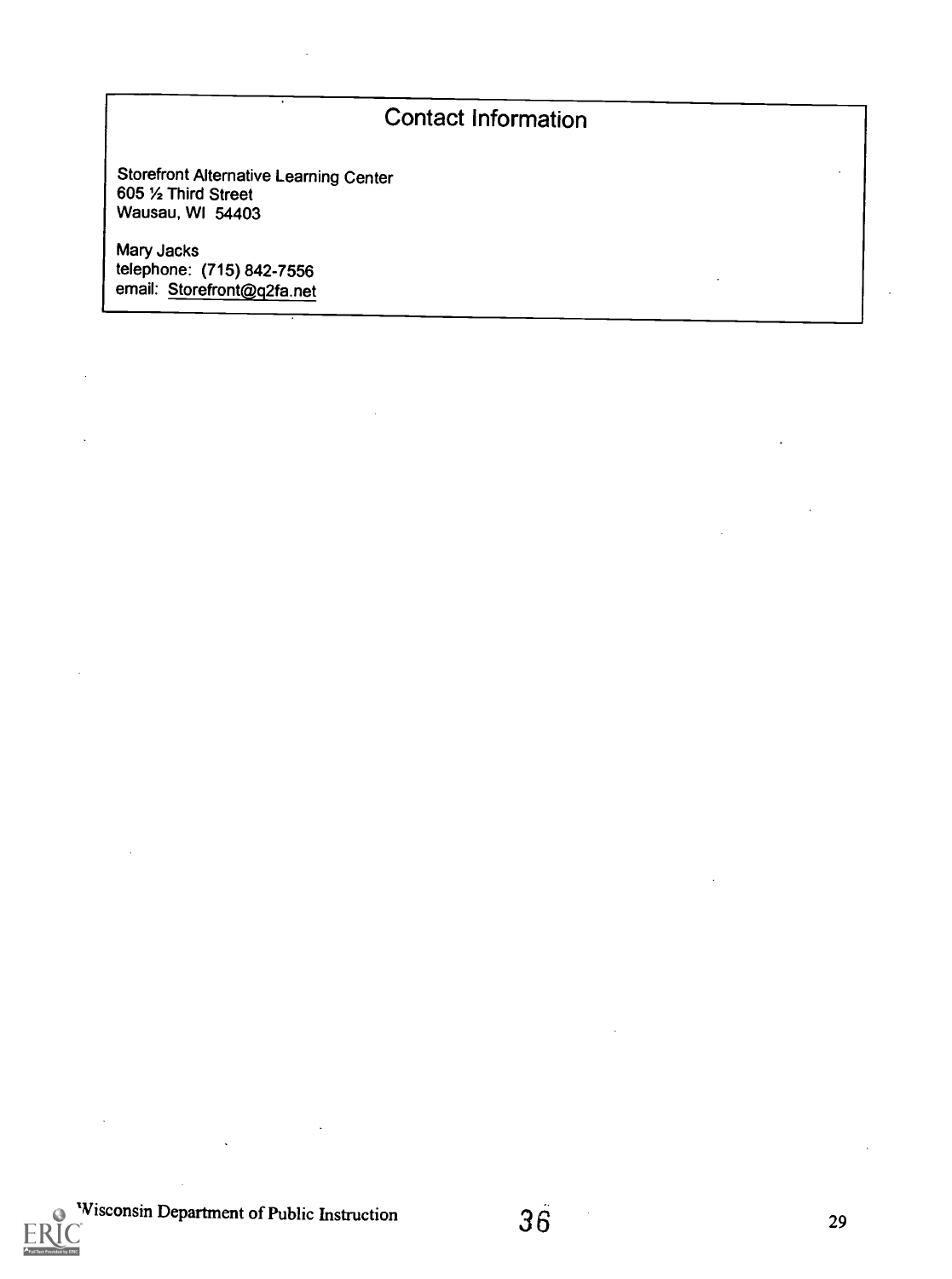# Summary and Suggested Next Steps

This paper provides a sample of key issues in research, policy, and practice for offering educational opportunities to expelled students. It sets the stage for further analysis of expulsion data and discussion for ensuring expulsion process or while under an expulsion order. This section provides summary information and suggestions for next steps.

#### Summary

Free public education is an individual's right and the state's responsibility. In 1998, more than 3.1 million children in America were suspended and another 87,000 were expelled. The challenge touches a wide range of students, but the burden falls hardest on poor students, who are disproportionately from urban and minority families. Current events challenge school boards to find a balance between each student's right to free public education and every student's right to a safe and drug free learning environment. In Wisconsin, the number of expelled students more than tripled from 1990 to 1998. Increasing numbers of expelled students and concerns for students expelled for even small infractions under "zero tolerance" have prompted districts, states, and the U.S. Department of Education to reconsider the policy and practice of expulsions.

Like most states, Wisconsin does not require public schools to provide educational services to expelled students, except for those with a disability. However, many schools provide academic services to students who are expe

The sample of programs described in this paper offers a variety of approaches to the challenge of balancing safe schools and educating all students. They differ in how they are funded and the ways in which they support stu campus. Some accept students in community storefront private schools or public charter schools. Some make use of the Internet and computers to deliver instruction. These programs demonstrate that districts large and small,

Promising practices exist for ensuring educational progress of expelled students, among them are national demonstration projects funded by the federal Safe and Drug Free Schools and Communities Act, state laws requiring co demonstration projects for alternative programs (Wisconsin). Rapidly emerging public and private paper suggest lessons learned from starting, maintaining, and growing a program to serve expelled students. In practical terms, these factors reinforce, or augment, research and policy recommendations.

In general, programs offering educational opportunities to expelled students are likely to be enhanced by legislation and when specified as an option in school board policy. Additional key factors include:

- Administrators actively involved in selecting and monitoring student referrals, progress, and results.
- Sufficient resources must be provided within the normal district or private school budgeting process, augmented by outside grants and contracts.
- The community and school must support needed academic and support services.

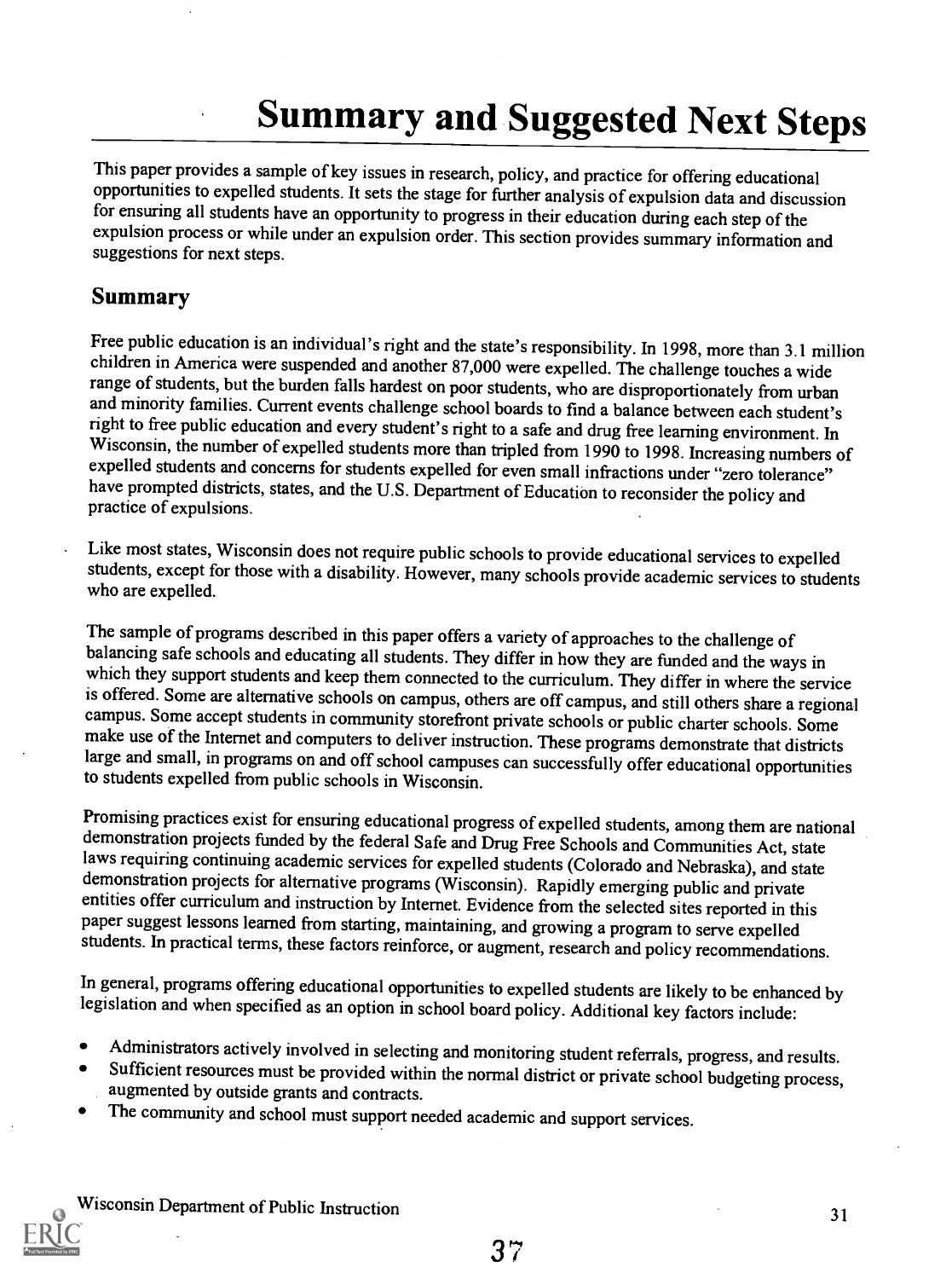- The program's design must offer opportunities for students to finish credits, courses, and requirements for high school graduation.
- The expectations for attendance and achievement in alternative settings must be comparable to district  $\bullet$ standards.
- Faculty selected must work well with the diversity of referred students.  $\bullet$
- Gains must be monitored by parents, programs, and the district.  $\bullet$
- Students must be able to seek (and find) help either on campus, at alternative schools, in the community, or in private schools.

Each school district defines its policies within their legal powers. Details of how, when, and where expelled students will continue their education depends on the resources and attitudes of the community and local elected school boards.

### Suggested Next Steps

School districts in the State of Wisconsin are required to report new information beginning in the 2000-01 school year. The data will establish a statewide baseline for what all schools are doing to ensure educational progress of all expelled students, including those without disabilities. School districts will report whether pupils return to school after their expulsions and the length of the expulsion. Expanding into the area of separation from the curriculum (but not expelled), DPI will require districts to enter the number of pupils subject to multiple, short-term suspensionstotaling more than ten days. This data needs to be reviewed for patterns that identify areas of concern as well as those showing promise. Special attention needs to be paid to disproportionate suspension and expulsion trends based on key factors such as residence, race, ethnicity, poverty, and gender.

What is needed is a communication network for schools not providing services to join together for indepth conversations with those that do. Capacity-building activities designed for sharing successful strategies need to be offered to schools. Expectations and monitoring need to establish a goal for all students to be educated, even when expelled, in order to afford them the opportunity of further education, training, citizenship, and careers.

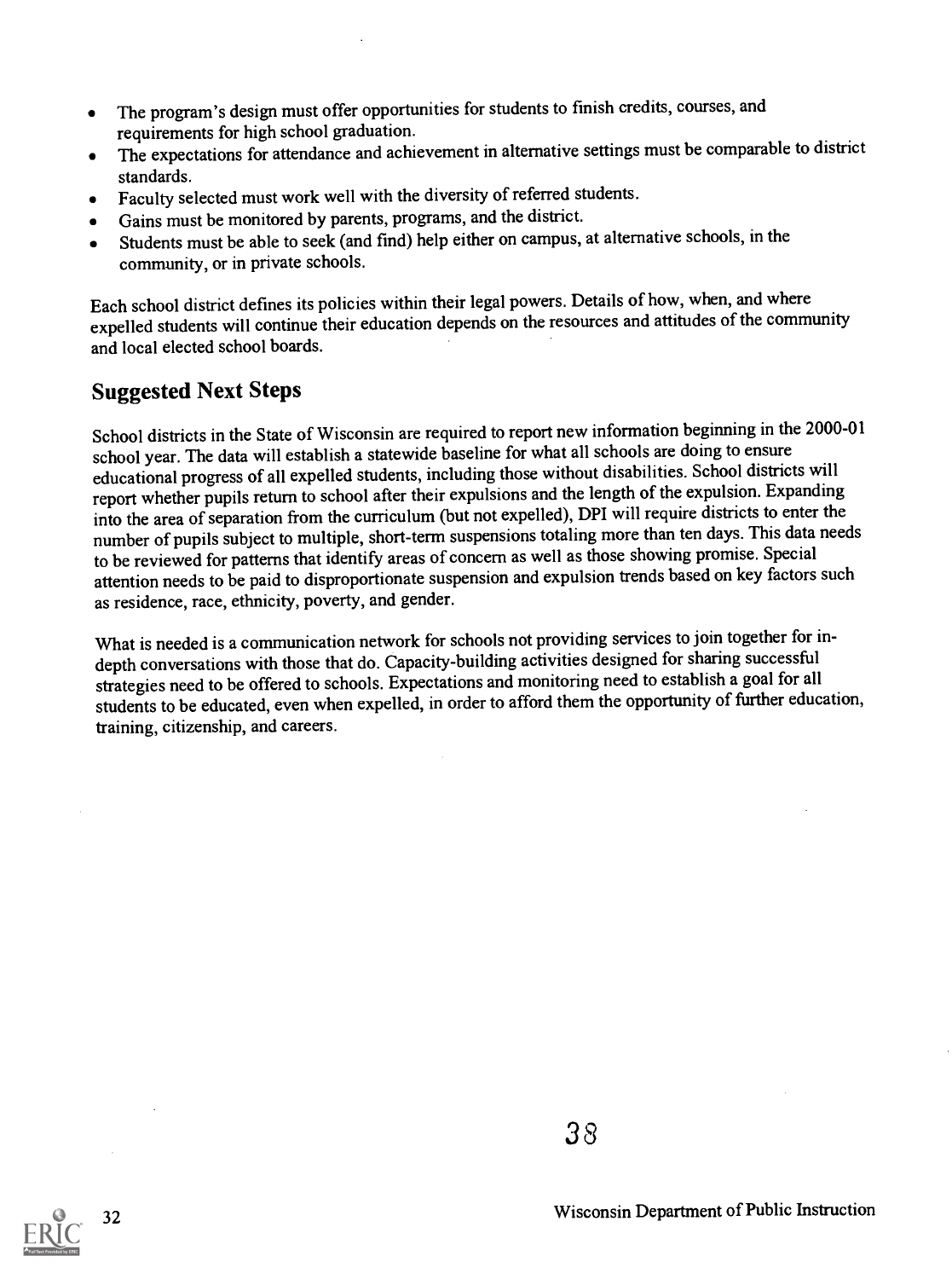<sup>1</sup> Universal Declaration of Human Rights (Geneva: Office of the United Nations High Commissioner for Human Rights, United Nations Department of Public Information, 1998). http://www.unhchr.ch/udhr/index.htm 2 Brown v. Board of Education 1954: 347 U.S. 483, 74 S. Ct. 686

<sup>3</sup> Wisconsin Constitution, under Article 10, Section 3, establishes a child's right to an education. The requirement of the local school district to provide free public elementary and secondary education to resident children is stated in §121.77(1), Stats., as follows: "Every elementary school and high school shall be free to all pupils who district." Both the Thayer decision and §121.77(1), Stats., apply to children who are residents of Wisconsin and the district.

4 Wis. Stats. §118.15. Compulsory attendance.

<sup>5</sup> Federal Gun-Free Schools Act of 1994 (20 U.S.C. Chapter 70)<br><sup>6</sup> T. N. Thornton et. al. *Best Practices of Youth Violence Prevention: A Sourcebook for Community Action. Atlanta:* 

Centers for Disease Control and Prevention, National Center for Injury Prevention and Control, 2000.<br>
<sup>7</sup> P. Hair et. al. Opportunities suspended: The devastating consequences of zero tolerance and school discipline.<br>
Wash

http://www.jlc.org/home/updates/updates\_links/ABAresolution.htm

<sup>9</sup> Wisconsin Department of Public Instruction School Performance Report. Madison: DPI, 1999.<br><sup>10</sup> Wis. Stats. §120.13. School board nowers.

<sup>11</sup> www.dpi.state.wi.us/dpi/dlsea/een/bul00-02.html#Q25.

<sup>12</sup> National Coalition of Advocates for Students (November 1998), Zero tolerance raises equity concerns across the nation, http://www.ncas1.org/mfenews5.htm<br><sup>13</sup> Balfanz, Robert, and Nettie Legters. "How Many Central City

Where Are They Located and Who Attends Them? Initial Estimates" Paper presented at the Civil Rights Project and Achieve Inc. Conference on Dropouts in America, Harvard University, 2001.<br>http://www.law.harvard.edu/civilrigh

<sup>14</sup> R. Skiba et. al. Color of Discipline: Sources of Racial and Gender Disproportionality in School Punishment Policy Research Report #SRS1,, University of Nebraska -Lincoln, The Indiana Education Policy Center, June 2000. http://www.indiana.edu/~iepc/)<br><sup>15</sup>Wisconsin Department of Public Instruction At a Glance. April 1999, volume

<sup>16</sup> Brenda L. Townsend. "The Disproportionate Discipline of African American Learners: Reducing School Suspensions and Expulsions" in *Exceptional Children* 66, (2000), pp.381-91.<br>http://www.ideapractices.org/ideadepot/di

nttp://www.ideapractices.org/ideadepot/disproportionate.htm

17 Wisconsin Department of Public Instruction (August 1996) Wisconsin State Superintendent's Expulsion Task<br>Force: Final Report and Recommendations. Madison: DPI, p.11.

<sup>18</sup> St. Cloud School District. *Effective Alternative Strategies* (brochure). National Demonstration Project to Reduce Suspensions, Expulsions, and Ensure Educational Progress of Suspended and Expelled Students. St. Cloud

Baker, Myriam. "Evaluation of Colorado's In-School Suspension and Expelled Students Programs." home page<br>project notes, 1999. http://www.coloradofoundation.org/programs.asp<br><sup>20</sup>http://www.nde.state.ne.us/LEGAL/RULE17.html)

<sup>21</sup> For more information about DPI-funded Alternative Education grants, see:

http://www.dpi.state.wi.us/dpi/dlsis/edop/alted.html.)<br><sup>22</sup> Wisconsin Charter School Law, Wis. Stat. §118.40 and http://www.dpi.state.wi.us/dpi/dlsea/edop/charter.html. <sup>23</sup> Machine Dreams, Inc. Poll data for the WDPI Conference for Pupil Services and Special Education Directors.<br>Madison WI. Fall 2000.

24 Wisconsin Association of School Boards, "Expulsions Issues, Excerpts from WASB Policy Perspectives.<br>December 20, 2000.

<sup>25</sup> Wisconsin Department of Public Instruction. Directions for the 2000-2001 school year for additional data required from Wisconsin school districts in their annual School Performance Report. 2001.

Wisconsin Department of Public Instruction  $39$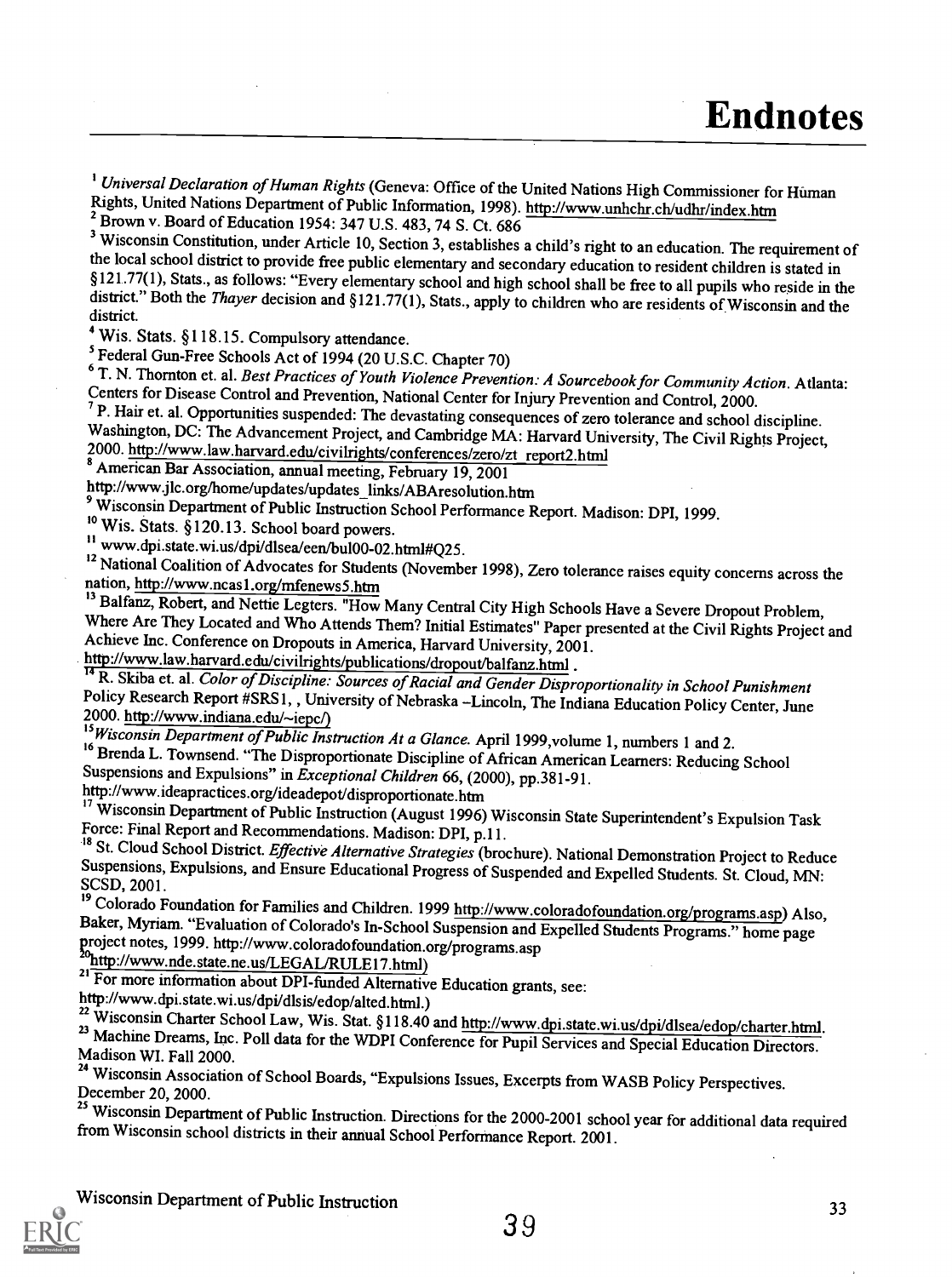<sup>26</sup> NovaNET is a comprehensive computer-based education and communications network that offers thousands of hours of self-paced, interactive curriculum for secondary and adult students http://www.novanet.com/

27 Appleton Area School District. Expulsion and Withdrawal Data Sheet 1998-2000. Appleton, WI: AASD, 2000.

<sup>28</sup> Wis. Stats. § 116.01. Purpose of Wisconsin cooperative educational service agencies.

29 Alternative Program Data 1993-2000 www.cesal.k12.wi.us/StudentServices/altedatrisk.html

30 Milwaukee Public Schools. Document on alternative schools, placement of expelled students, no date, p.3

31 Milwaukee: Milwaukee Catalyst. Beyond suspensions: Safe & Orderly Schools That Educate All Students. 2001, p. 21.

2 Milwaukee Catalyst, op.cit.

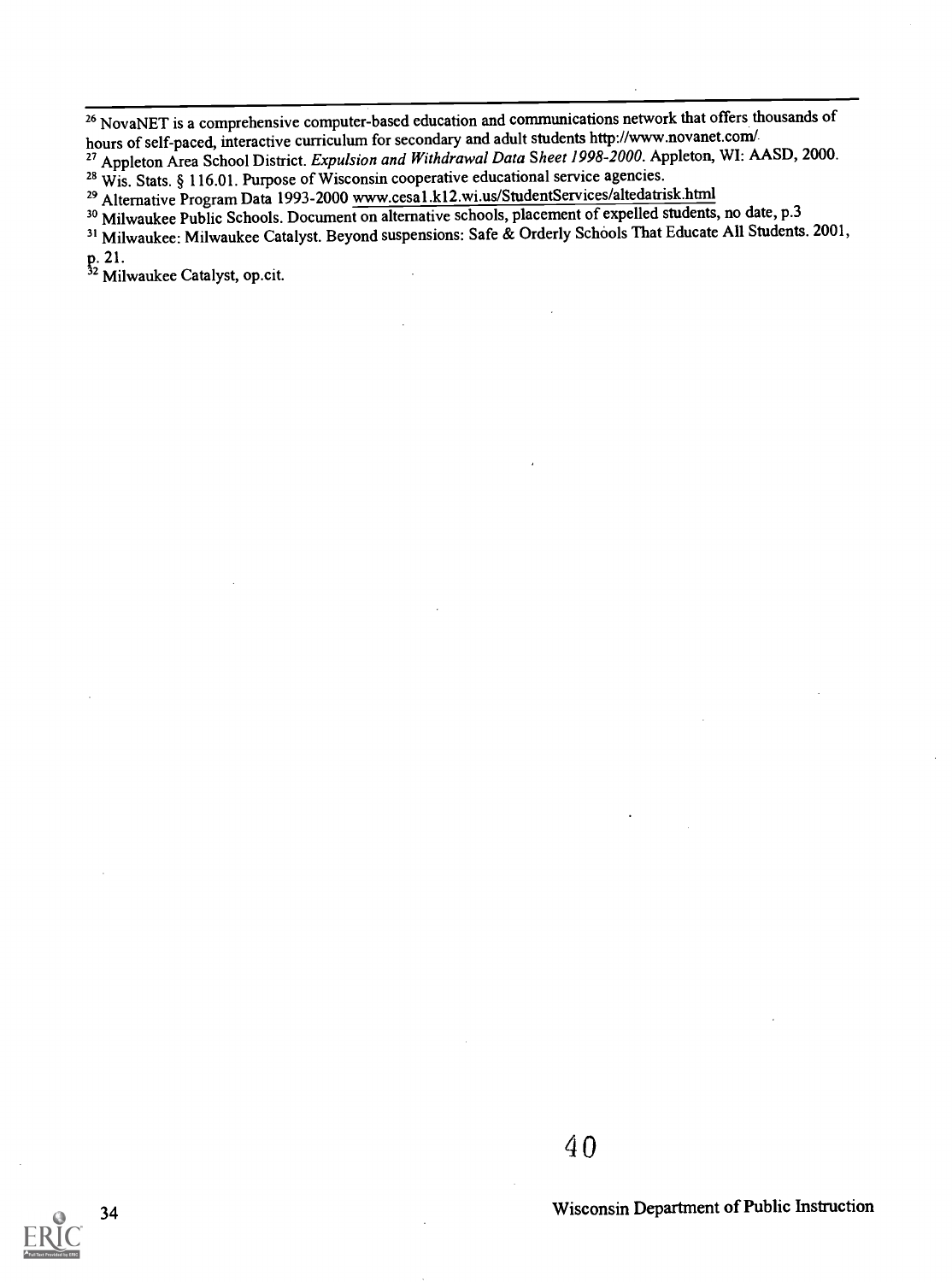http://www.dpi.state.wi.us/dpi/dlsea/een/index.html. Click on "Disciplinary Action Advisor." The Department of Public Instruction (DPI) has developed a unique internet-based system to guide schools through the discipline requirements of special education students and students not in special education.

http://www.ed.gov/offices/OESE/SDFS/altst\_2000.html#snap Federal demonstration projects to reduce suspensions and expulsions and ensure educational progress of expelled students.

http://www.dpi.state.wi.us/dpi/dlsis/edop/alted.html DPI Alternative Education grants.

http://www.dpi.state.wi.us/dpi/dlsealsit/csrintro.html Federal/DPI Comprehensive School Reform Demonstration projects.

http://www.ed.gov/PressReleases/10-2000/100400a.html Federal projects for smaller learning communities to reduce risk of dropping out.

http://www.safetyzone.org National resource center for safe schools.

http://www.air.org/cecp/resources/safe&drug\_free/main.htm Resource technical assistance center for safe and drug free schools and special education issuesrelated to student behavioral problems.

http://www.Colorado.EDU/cspv/blueprints/model/ten bully.htm Colorado site for information and strategies related to bullying.

http://www.law.harvard.edu/civilrights/publications/dropout.html Current research on dropout prevention.

http://www.jointogether.org Youth funding.

http://www.samhsa.gov/csap/index.htm Curriculum.

http://www.drugabuseprevention.com/ds/ Curriculum.

http://www.Colorado.EDU/cspv/ Violence prevention.

http://interact.uoregon.edu/ivdb/ivdb.html Violence prevention.

http://www.ncjrc.org/ Violence prevention.

http://WWW.KEEPSCHOOLSSAFE.ORG/ Violence prevention.

http://www.cdc.gov/tobacco/pubs1 .htm#secrets Fee tobacco cessation information and resources.

http://www.drugstats.org/eduweb.pdf Conference report linking drug abuse prevention and achievement.

www.rspublishing.com/TexasRsearch.html Successful Texas School-wide programs: Research study summary.

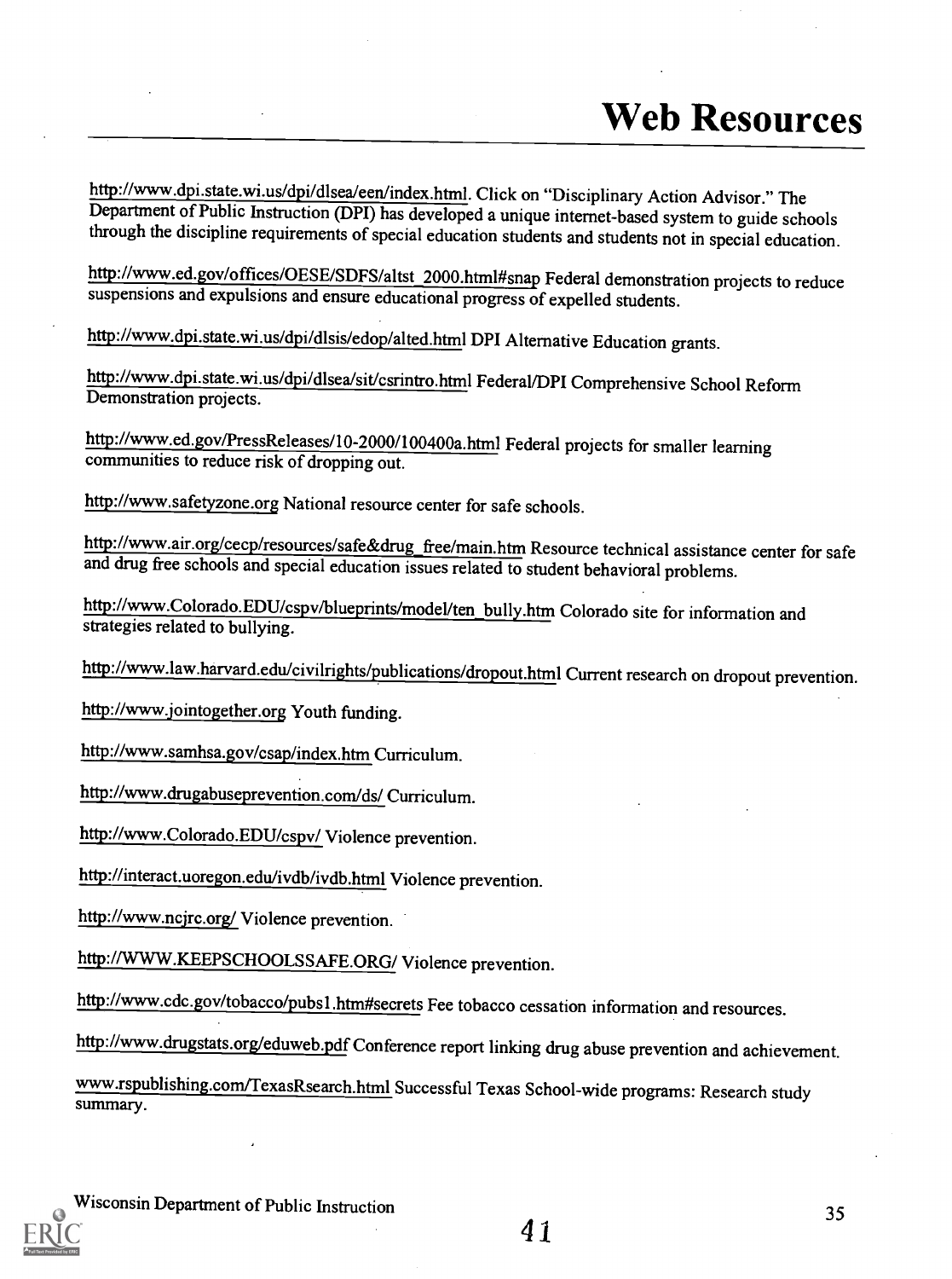www.ed.gov/pubs/tuming Turning Around Low-performing Schools: A Guide for State and Local Leaders USDOE.

www.aft.org/edissues/rsa/guide/index.html Raising Student Achievement: A Resource Guide for Redesigning Low-Performing Schools American Federation of Teachers.

http://www.preventionnet.com Research-based information about drug and violence prevention.

http://www.dpi.state.wi.us/dpi/dlsea/sspw/classman.html This DPI guide to classroom management and student discipline provides a framework for creating schools that are safe, orderly, and engaging places for all children to learn. It is filled with effective programs, strategies, and activities being used by Wisconsin educators.